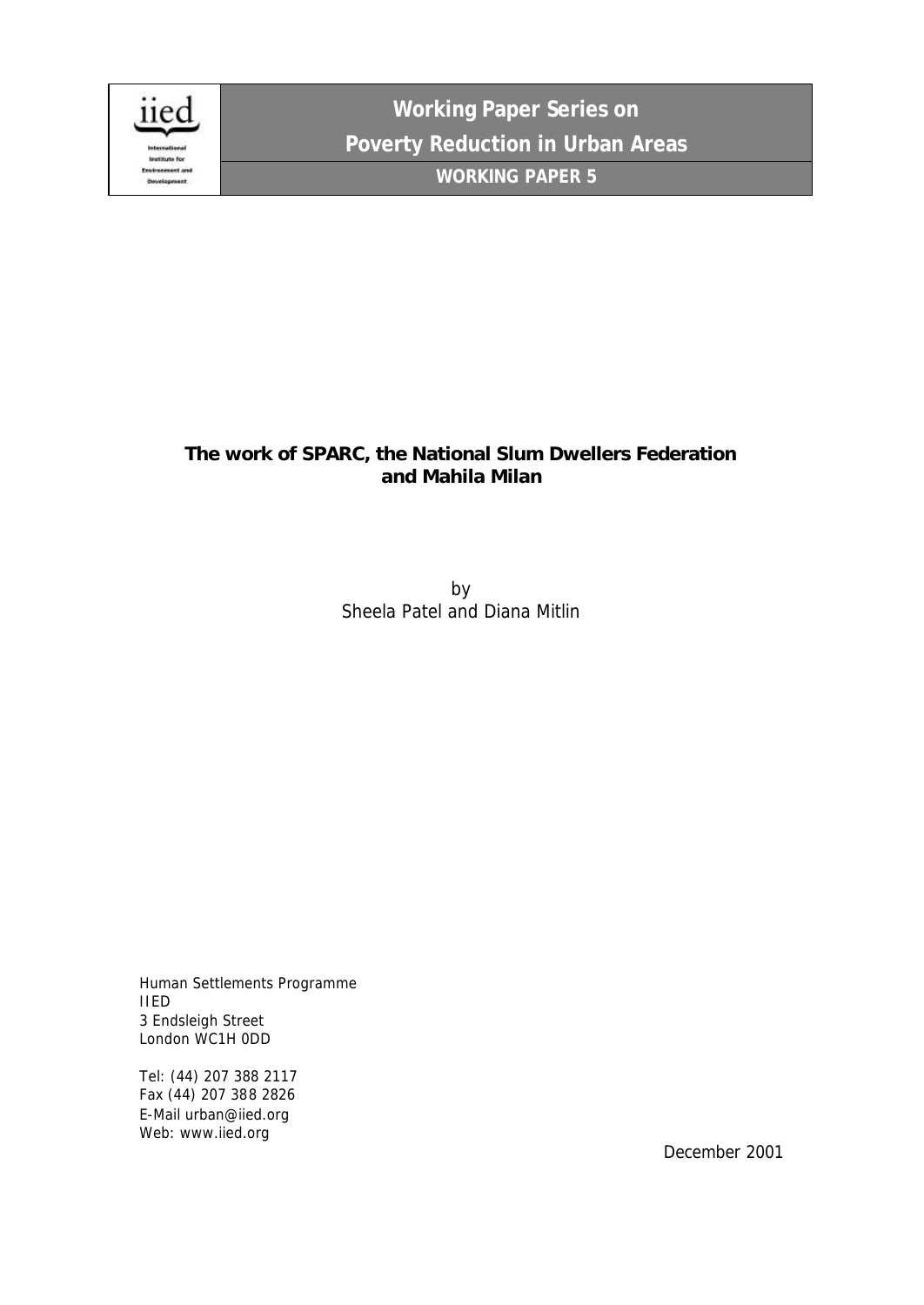# **SPARC, the National Slum Dwellers Federation and** *Mahila Milan*

## Sheela Patel and Diana Mitlin

## **IIED Working Paper 5 on Poverty Reduction in Urban Areas**

This is one of ten case studies that were part of an IIED research programme on "Urban Poverty Reduction Programmes: Lessons of Experience". The research was undertaken with support from the UK Government's Department for International Development/DFID (project number R6859) and from the Swiss Agency for Development and Cooperation (SDC). The publications that are the result of this work are listed at the end of this paper.

The ten case studies demonstrate the important roles that local institutions have (or can have) in contributing to poverty reduction in urban areas. They show that:

- many aspects of poverty need to be addressed, including not only inadequate livelihoods. income levels and asset bases but also poor quality and often insecure housing, inadequate infrastructure and services, inadequate legal protection of poorer groups' rights and "voicelessness and powerlessness" within political systems and bureaucratic structures;
- there are often positive multiplier linkages as actions to reduce one aspect of poverty can help reduce other aspects;
- there are many possible entry points for reducing poverty (including some for which little or no external funding is needed) and many kinds of local organizations or institutions can contribute to this;
- the form of the local institution that can reduce poverty varies with context; they can be community organizations, federations of community organizations, local NGOs, local foundations, municipal authorities or, on occasion, national government agencies or local offices of international agencies;
- one of the critical determinants of the success of poverty reduction initiatives is the quality of the relationship between "the poor" and the organizations or agencies that have resources or powers that can help address one or more of the deprivations that poorer groups suffer; and
- sustained poverty reduction requires city and municipal government agencies and political structures that are more effective, more accountable and more able to work with low-income groups and their community organizations.

International agencies need to develop or expand funding channels to support local institutions that can deliver for low-income or otherwise disadvantaged groups (including the organizations, associations and federations formed by these groups as well as local NGOs and local government agencies) while also remaining accountable to them. This should also support the capacity of these institutions to widen the scale and scope of poverty reduction programmes and recognize the fact that much poverty reduction depends on new attitudes and actions by local government institutions.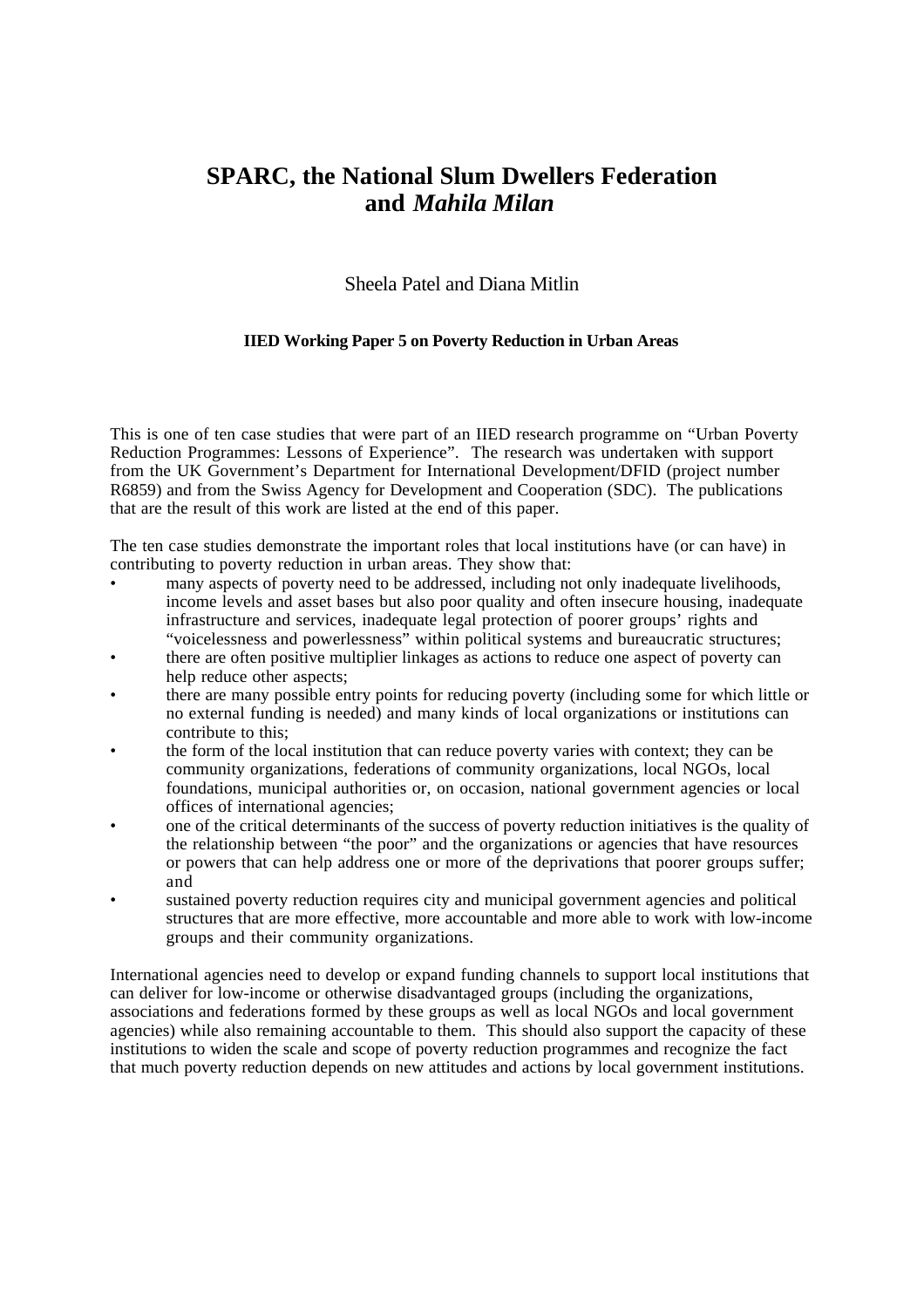## **ABOUT THE AUTHORS**

Sheela Patel is the founder Director of SPARC; Diana Mitlin is a researcher with the International Institute for Environment and Development's Human Settlements Programme. Parts of this paper come from recordings of conversations with Sheela Patel - and where the text is a direct quote from these conversations, this is acknowledged in a footnote.

Sheela Patel can be contacted at SPARC, P O Box 9389, Mumbai, 400 026, India; e-mail: sparc1@vsnl.com or sparc@sparcindia.org. Diana Mitlin can be contacted at IIED, 3 Endsleigh Street, London WC1H ODD, UK; e-mail: Diana.mitlin@iied.org.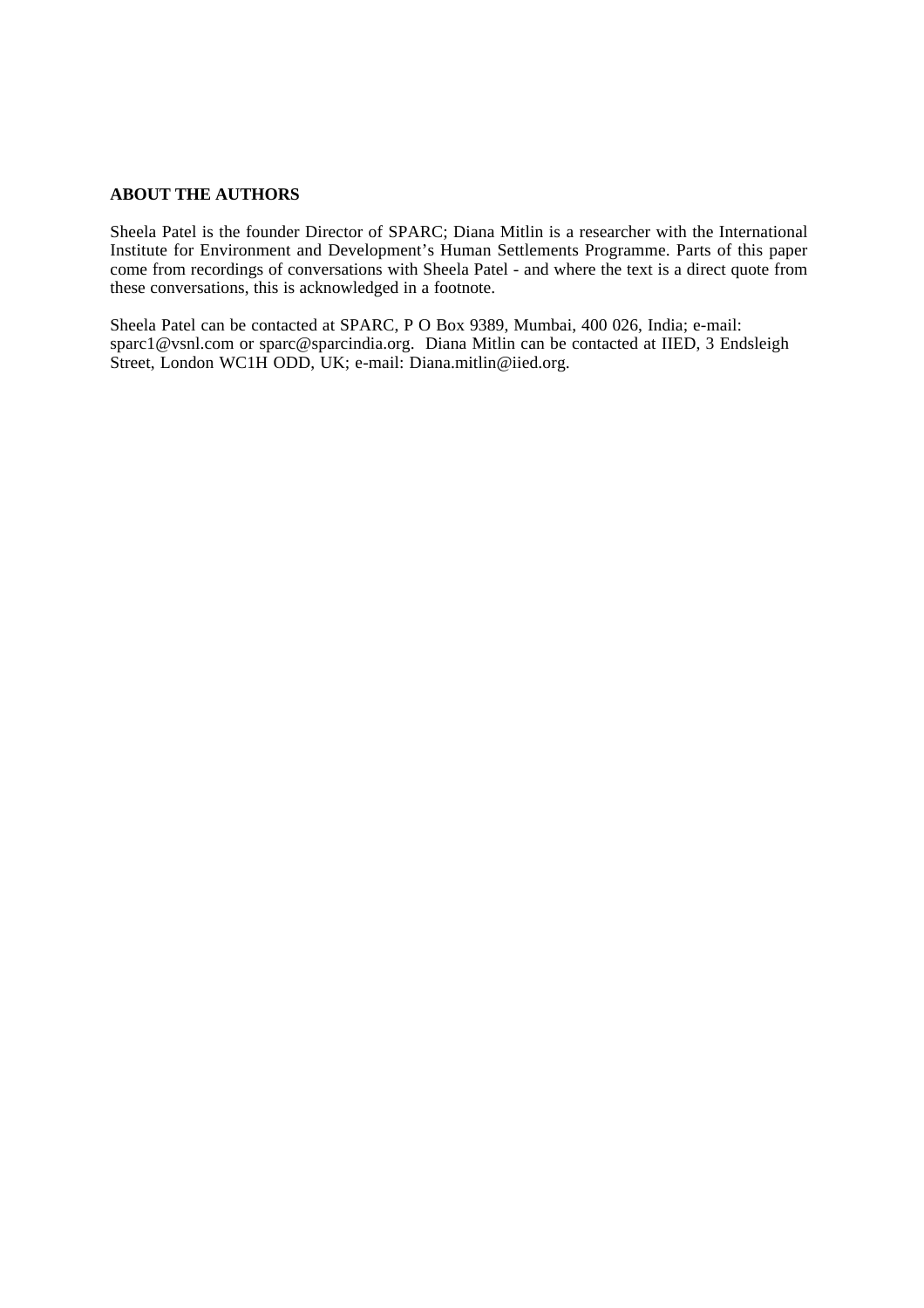## **CONTENTS**

| <b>Summary</b>                                                                                                                                                                         |
|----------------------------------------------------------------------------------------------------------------------------------------------------------------------------------------|
|                                                                                                                                                                                        |
| b. 1986-88 - An emerging partnership with the National Federation of Slum Dwellers  3                                                                                                  |
|                                                                                                                                                                                        |
|                                                                                                                                                                                        |
| V. PARTICIPATION AND THE PROCESS OF POLICY CHANGE  16<br>c. Increasing options available to poor communities $\dots \dots \dots \dots \dots \dots \dots \dots \dots \dots \dots \dots$ |
|                                                                                                                                                                                        |
|                                                                                                                                                                                        |
| ANNEX: INVESTING IN DEVELOPMENT Experience and the contract of the 28                                                                                                                  |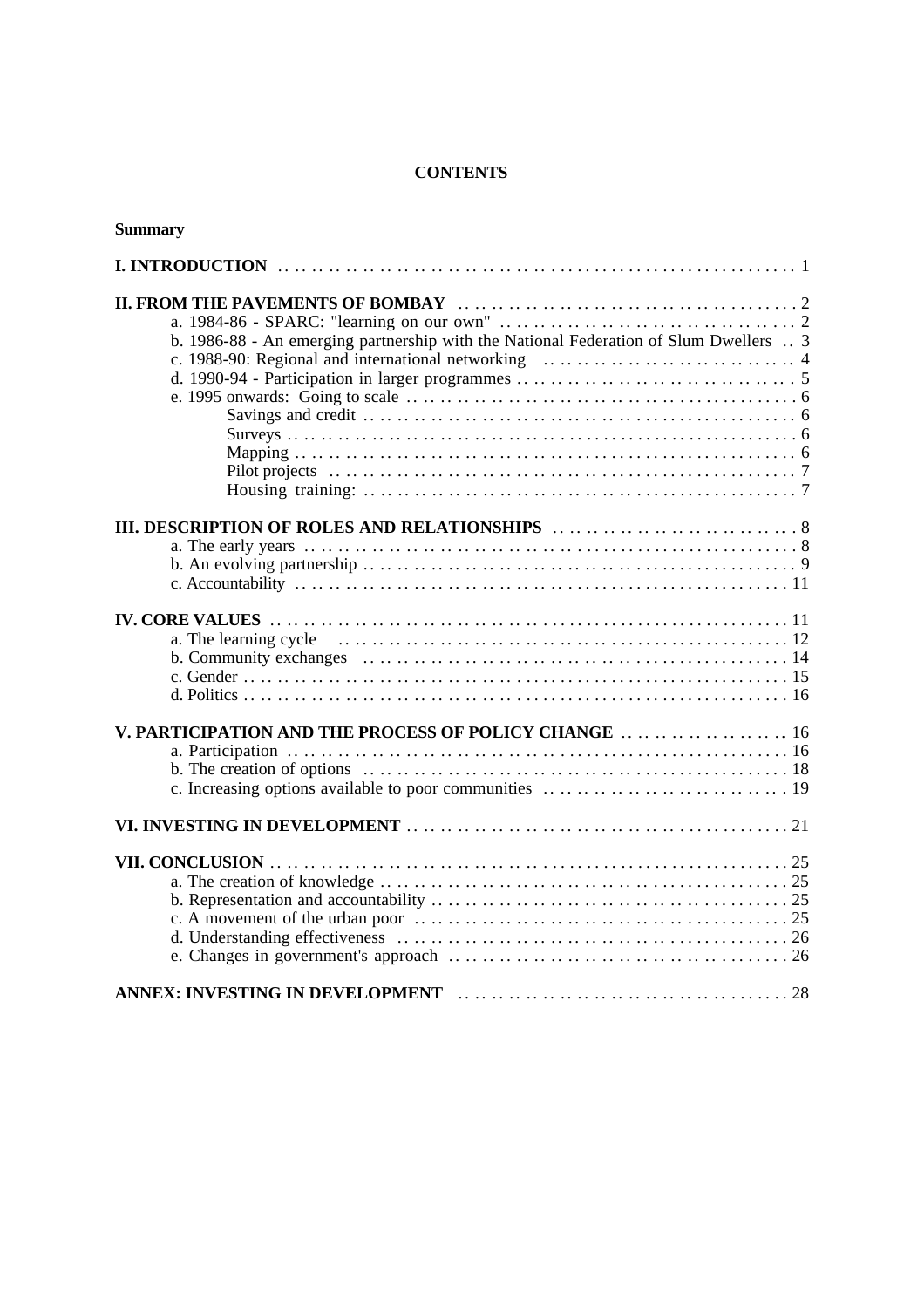## **TABLES AND BOXES**

## PUBLICATIONS - THE CASE STUDIES AND OTHER BOOKS AND PAPERS ON URBAN ISSUES

| a. The Working Papers series on poverty reduction $\dots \dots \dots \dots \dots \dots \dots \dots \dots \dots \dots$                  |  |
|----------------------------------------------------------------------------------------------------------------------------------------|--|
| b. Other publications from this research programme $\dots \dots \dots \dots \dots \dots \dots \dots \dots \dots$ 32                    |  |
|                                                                                                                                        |  |
| d. Urban publications with Earthscan $\ldots \ldots \ldots \ldots \ldots \ldots \ldots \ldots \ldots \ldots \ldots \ldots$             |  |
| e. Other Working Papers series $\dots \dots \dots \dots \dots \dots \dots \dots \dots \dots \dots \dots \dots \dots \dots \dots \dots$ |  |
|                                                                                                                                        |  |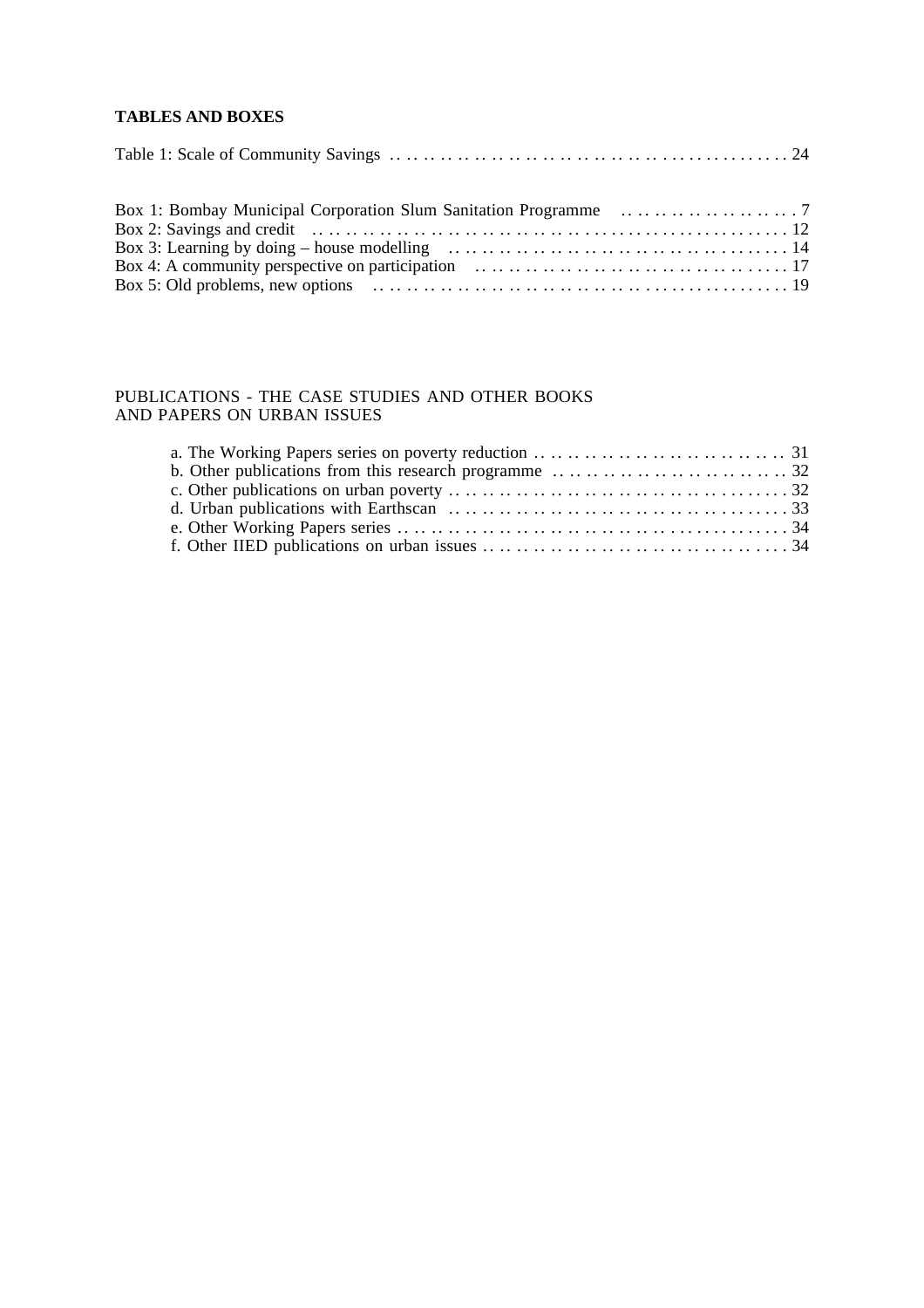## **SUMMARY**

## **Introduction**

This paper describes the work of an Indian NGO, SPARC and its Alliance with the women's cooperatives (Mahila Milan) formed by pavement dwellers and the National Slum Dwellers Federation. This Alliance has shown how work in many different areas such as community-based savings and credit groups, pilot projects, housing construction, the development of toilet blocks and the management of resettlement can contribute to poverty reduction, as long as these are based on what communities can do for themselves and the communities retain control. This implies the need for changes in the relationship between urban poor groups, government and international donors. The Alliance has also demonstrated the need to work at different levels, including securing policy and institutional changes through mass mobilization, based on precedents that are developed by the poor.

## **The Alliance's Evolution**

**1984-86**: SPARC's early work was with women pavement dwellers in Mumbai, providing them with space to meet and to discuss their problems. They sought an organizational form that invested knowledge with collectives of savings and credit groups formed by pavement and slum dwellers (Mahila Milan – "Women Together"). New strategies and tools were developed to bring them out of isolation, including:

- the pavement dwellers' enumeration (We the Invisible) that they undertook themselves;
- developing ways of dealing with common crises, including eviction, police harassment and obtaining water and ration cards (which gave them access to subsidized food). As one women's group developed an approach that worked, so, through meetings and community exchanges, others would learn from them;
- exploring the constraints on obtaining a secure home, and from this developing a housing strategy, starting with their own savings. While SPARC's work has widened beyond the pavement dwellers, new strategies for change are tested by the pavement dwellers and the leaders of the pavement settlements remain among the main trainers of other groups.

**1986-88**: To enable pavement dwellers to get land for housing, wider support was needed. An Alliance was formed with the National Slum Dwellers Federation (NSDF), a loose coalition of local federations active in many cities. Up to this point, the Federation had not found working with NGOs very useful, as community members were not allowed to choose issues and influence resource use. NSDF offered advice and shared experiences with SPARC and Mahila Milan and, as the relationship grew, male leaders in NSDF recognized that Mahila Milan could provide women with space within its local federations; women now make up almost half the NSDF membership. The slowly emerging Alliance developed an educational and organizational strategy for community-learning, with pilot projects and expanding learning through exchanges between low-income settlements; this has been at the centre of its work ever since.

**1988-90**: A growing interest in the work of the Alliance during the UN International Year of Shelter for the Homeless in 1987 led to many international contacts. SPARC used this to increase the exposure of community leaders to other experiences through community exchanges within cities, between cities and, finally, internationally. Although most community exchanges are local, community leaders from India also developed exchanges with low-income communities in South Africa, Thailand, Cambodia and Laos.

**1990 onwards**: The Alliance felt it had the strength to start building homes, borrowing money and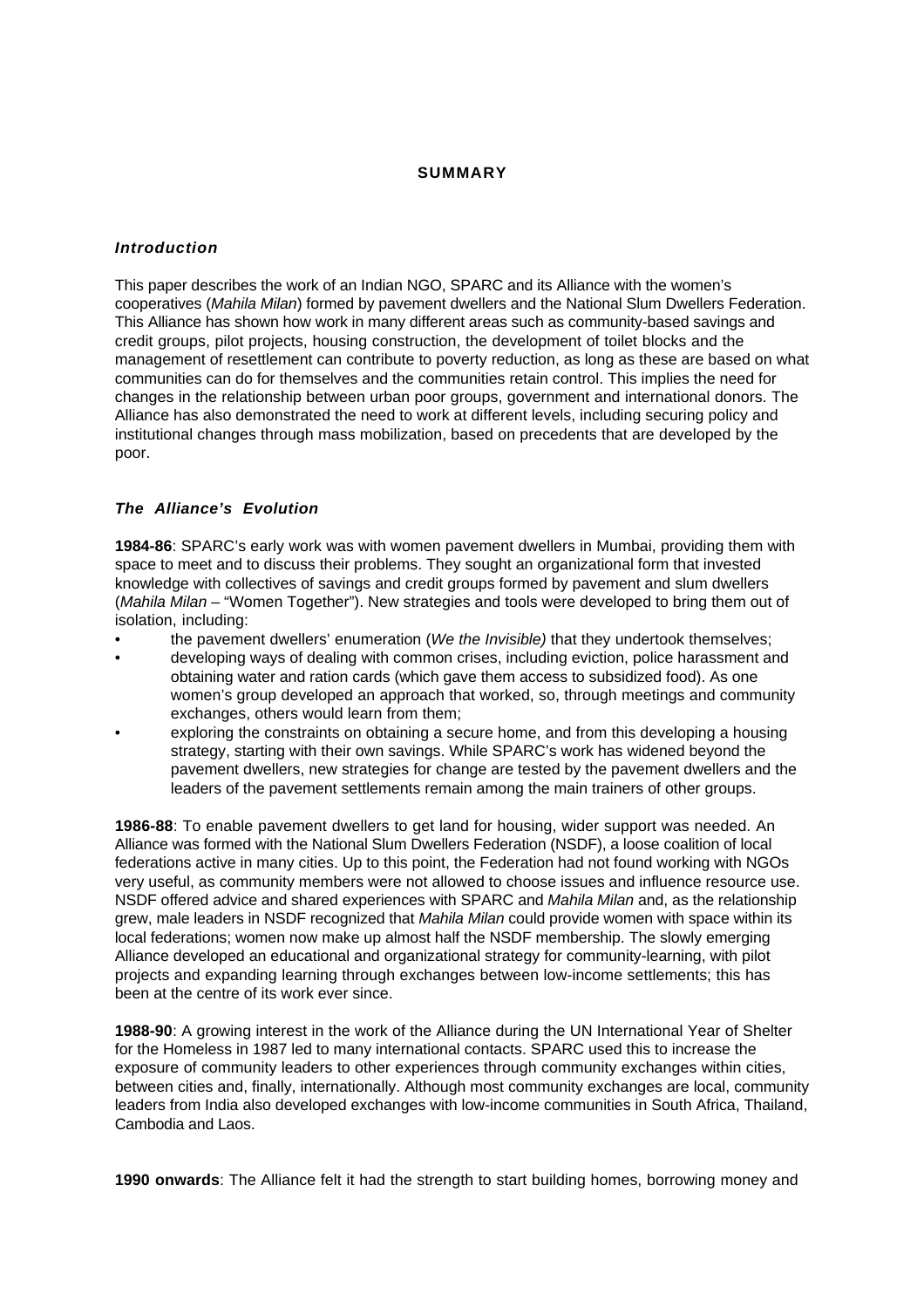undertaking larger programmes, with its base community organizations retaining the central role. They began negotiating with government and international agencies but for resources on their terms. By 1995, a number of core activities had developed, including savings and credit groups, a learning cycle through pilot projects, community exchanges, house-building and resettlement.

## **The Alliance's Core Activities**

**Savings and credit groups**: Pooled savings have been developed by hundreds of community groups to finance a capital fund for crisis loans. As groups learn to manage this, so savings for housing can develop. Women in particular are attracted to these. Savings groups can transform savers' relationships with each other and with their families and the community. There are now hundreds of thousands of urban poor with access to emergency loans, and more than 25,000 households who save for housing.

**House-building**: Initially, support for housing was slow because of the difficulties faced by urban poor groups in getting land or in negotiating tenure of the land they occupied. "Shack-counting", through community-initiated and managed surveys and maps, helped communities to identify their problems and develop their priorities. This also produced a visual representation of their situation which helped the development of physical improvements and helped in the negotiations with external agencies. Community members learn how to develop their own homes – how to get land, to build, to keep costs down, to manage professionals, to develop new materials, to install infrastructure and to negotiate with government agencies. They develop designs through collective housemodelling which usually includes developing full-scale models which are discussed through community exchanges. There are now over 3,500 houses built with permanent collective tenure and 5,000 borrowers. The Alliance also has the capacity to draw on funds from external agencies to support this process.

**A constantly expanding learning cycle through pilot projects** which demonstrate new ways of addressing problems based on what communities can do for themselves.

- Communities identify needs and priorities and, through discussions within the Alliance, develop a strategy to address them. One or more communities agree to try out this strategy and so become a living laboratory of how change can occur; the Alliance can then learn from this. There are many failures at this initial phase.
- Once a solution has been developed, many community exchange visits stimulate the next generation of volunteers to try out the strategy and refine it to suit their local circumstances.
- The refined solution is then explored on a larger scale within the city and again is shared through exchanges. The Federation builds a core team from those who implemented the solution, who visit other cities to demonstrate how it worked and to expose more communities to innovation. They also put pressure on local officials and politicians for change to support more community action.

**Community exchanges** build upon the logic of "doing is knowing" – and they may include concrete actions such as house-modelling. They develop continuously because they serve many ends, including:

- Drawing large numbers of people into the process of learning and teaching, especially women who previously were excluded and, over time, exposing more communities to innovation.
- Supporting local sharing of experience, and reflection and analysis, enabling the urban poor to own the process of knowledge creation and to federate, developing collective vision and action.
- Helping create strong, personalized bonds between communities who share common problems, presenting them with a wide range of options through which they can address their problems.
- Creating grassroots organizations able to take up new possibilities if there is a change in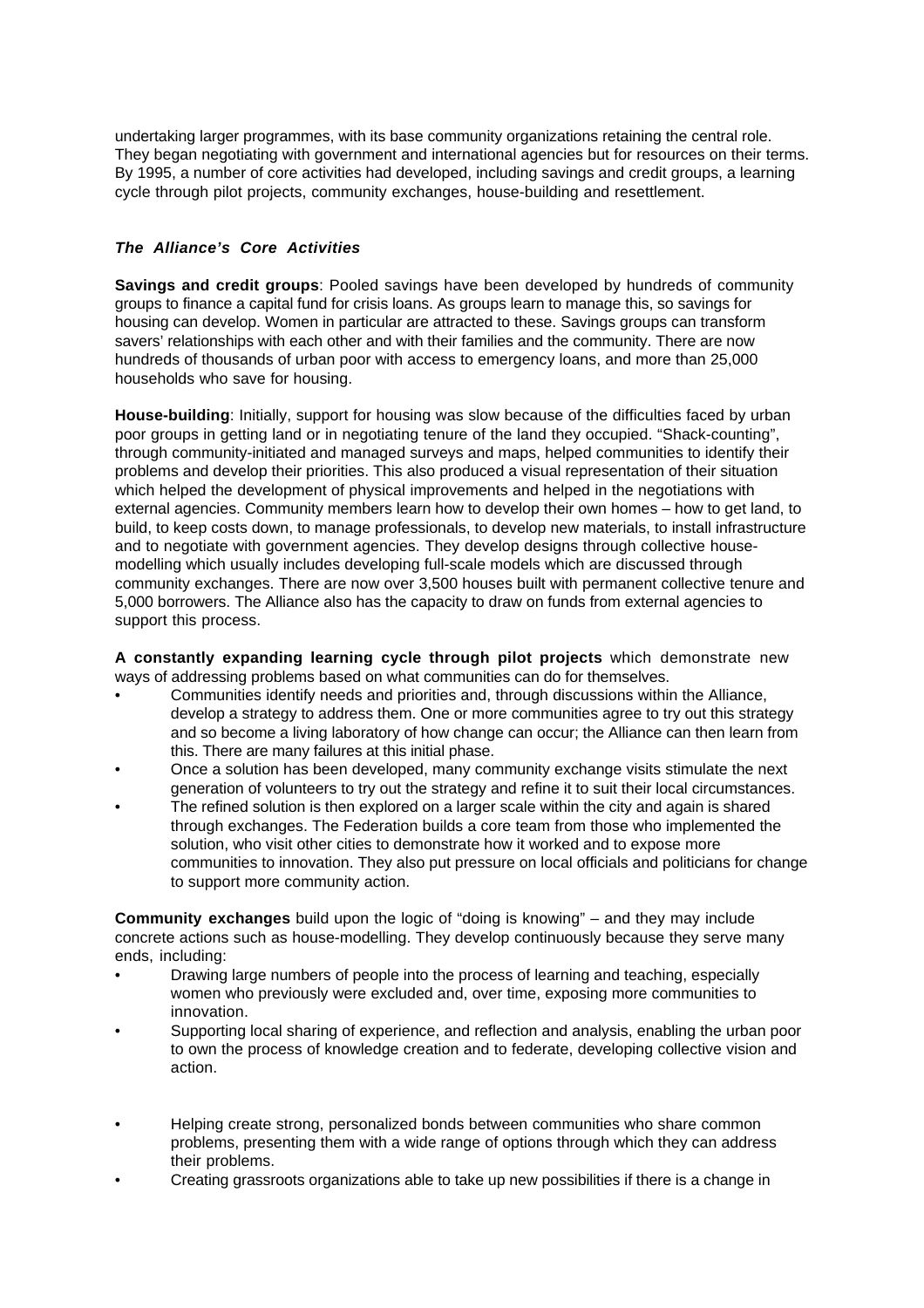policy. If the Alliance succeeds in promoting changes in policy, there are many grassroots organizations who are able to use this. Growing numbers of organized communities also means more pressure for policy change.

• Breaking down national boundaries. International links help stimulate new ideas and attract interest from local governments, creating space for negotiation.

**Building toilet blocks**: The only provision for sanitation that pavement dwellers and most slum dwellers have is from public or communal toilets. These are often poorly maintained and, for most users, distant and difficult to access. In Mumbai, the Alliance saw that they could work within a Municipal Corporation Slum Sanitation Programme and develop community-managed toilets. Building and managing shared toilets can unite communities and build their capacities and confidence. It can also help develop a relationship with the local authorities.

**Resettlement**: For more than a decade, the World Bank and the government of Maharashtra have sought to improve Mumbai's suburban railways but tens of thousands of people have developed their homes on the land each side of the tracks, including huts within a metre of passing trains. The Alliance and the Railway Slum Dwellers' Federation have worked with the inhabitants to develop a resettlement programme in which people move voluntarily and get good quality housing in sites of their choice. The Alliance supported the same community processes that had worked elsewhere, in which the residents were fully involved in both design and implementation.

## **Changing Roles and Relationships**

Most poor groups survive by being adept at being passive, making themselves invisible and not offending leaders. Local, national and international systems which "support" development rarely work to strengthen poor groups' capacity to develop their own projects. Bureaucratic rules and procedures exclude effective participation. The Alliance recognized that community involvement in conceptualizing participation is as important as taking part in projects. Effective participation means that an individual, group or community can choose to become involved, to understand options and to understand the impact these will have on their lives and environment.

The challenge for SPARC was to find ways of strengthening the capacity of poor women and men to participate at all levels. This meant enabling urban poor groups to create their own institutional arrangements and strategies for change and finding external support which allowed urban poor groups to retain control in the execution, monitoring and management. The much- expanded roles for women also evolved at a pace that was selected by women in low-income settlements.

Since resources should belong to community organizations and, ultimately, be managed by collectives based around savings schemes, SPARC moved from being an implementor to being a supporter, as local organizations and federations took over the implementation. It had to ensure that all activities became embedded within the Federation, while supporting new local federations. Then, it had to retreat from supporting new community organizations and federations as the leadership of NSDF and Mahila Milan took over this role.

SPARC's main tasks became fundraising, financial management, research and liaising with state and international agencies to obtain external resources, and keeping NSDF members informed about possible sources of external support. It also helped represent the importance of people's organizations in development to the external world and critically reviewed government proposals. As NSDF became more experienced at dealing with government and international agencies and as SPARC became more experienced working within community processes, they could substitute for one another in meetings.

#### **Relations with Donors**

SPARC's fundraising strategies have had to protect the community processes that are at the centre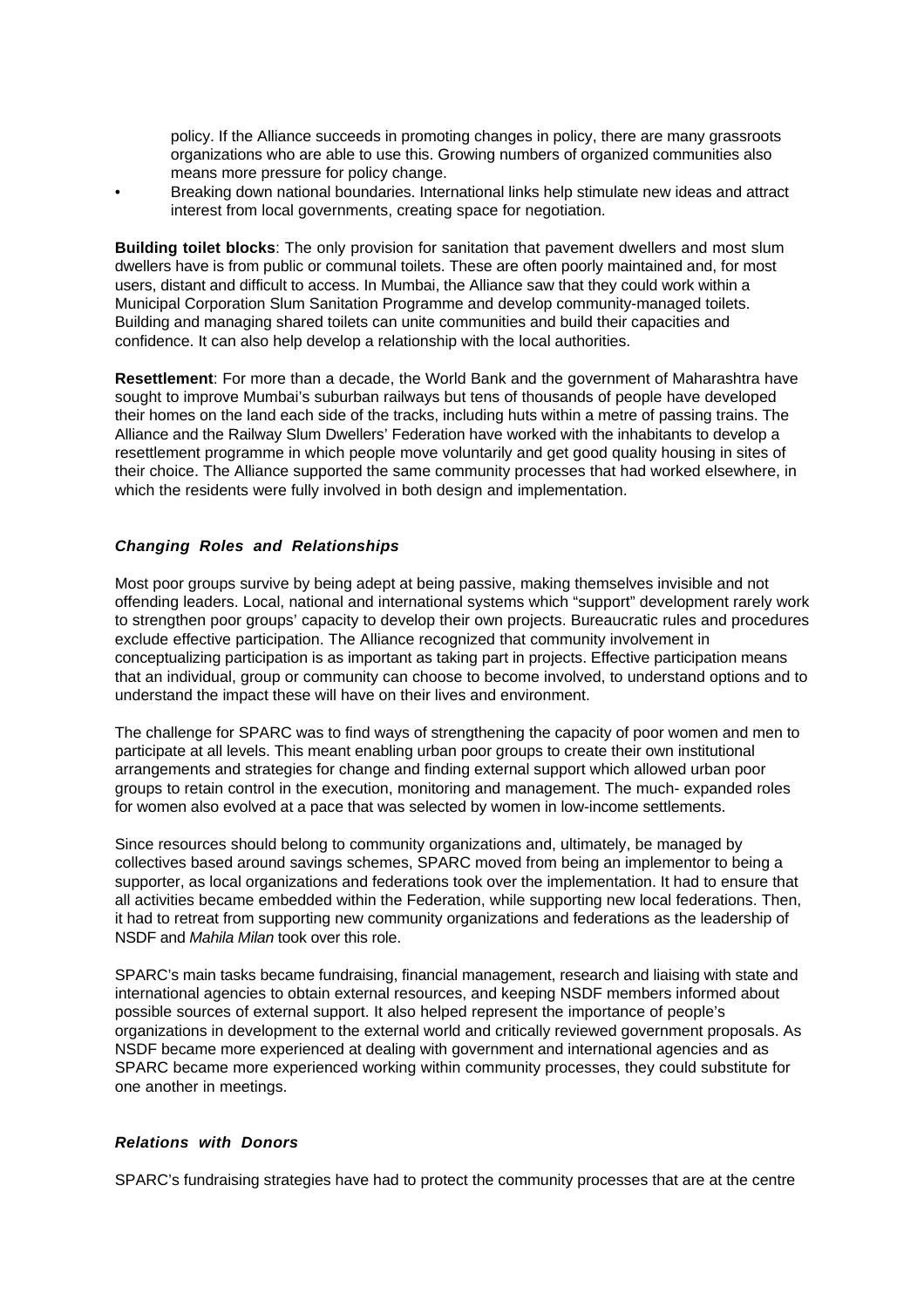of the Alliance's work. Donors often think that they know best and that they can impose their perspectives and move funding away from community control. The Alliance needed funds from abroad primarily to support learning and exchanges, in order to develop communities' capacity, confidence, knowledge, skills and negotiating abilities to initiate and manage their own development process. Some Northern NGOs recognized the need for this. As community-based solutions develop, more resources are needed but, at this point, these can often be negotiated from Indian government sources, although international support can be valuable for bridging funds as government resources are often delayed.

Many donors find it difficult to support community-directed processes because their procedures require outputs to be defined at the outset and achievements to be monitored during implementation. They are unwilling or unable to support processes whose objective is to transform the interaction between the state and the poor. They cannot see how support for local processes can strengthen poor communities' capacity to secure their own and external resources. But the process supported by the Alliance has brought larger, more secure and more sustainable improvements to the lives of far more urban poor groups than any donor project. Hundreds of thousands of urban poor have access to emergency loans. Over 3,500 houses have been built with permanent collective land tenure and community management, and far more poor households have secured land tenure. Savings for housing now exceed 25 million rupees a year. Thousands of households each year access loans for emergencies. More than 8 million rupees have been lent to support income generation, with much of this money revolving. All this is controlled and managed by communities, thus increasing financial management skills and capacities. Over 2 million rupees of community savings are now in high interest accounts, as the Alliance's collective weight allowed it to negotiate a group scheme. Several hundred Mahila Milan women have been trained in construction and have increased their earnings. There are many other benefits that are not so easily measured, including improved health, reduced expenditure on medical bills, more regular employment and greater access to basic services; also a reduction in social exclusion and an expansion of life choices affecting tens of thousands of people.

## **Conclusions**

**Creating knowledge for action**: The solutions that best serve the urban poor usually emerge from their initiatives and their learning and community exchanges. Needs are identified, priorities refined, and solutions tested and modified through replication. This develops a set of practices that meet the needs of many communities. "Going to scale" in terms of moving beyond individual projects is through ever-expanding numbers of community-based projects supported by community exchanges. When the poor have collectively identified problems, designed alternatives and experimented with solutions, they begin to design solutions that are good for cities as well as for themselves.

**Representation and inclusion**: Community-based savings schemes based on accountability and trust help change the range of options open to those in low-income settlements; individual members become less vulnerable and collective activities become possible. The urban poor are no longer isolated; they work in groups or federations to address needs which cannot be resolved at the level of their settlement.

**Federating**: Through federations, all savings schemes members become part of a movement of the urban poor that can pressure government at local and higher levels to secure the changes they need to advance their livelihoods, acquire a secure home and obtain basic services. They also learn from each other about negotiating with national and international agencies. A movement rooted in a multiplicity of group savings schemes cannot be easily co-opted or destabilized by government promises or self-interested leaders.

**Changing government approaches**: Engagement with government is critical to scaling up poverty reduction. The Alliance's capacity to do so is due to its being composed of people's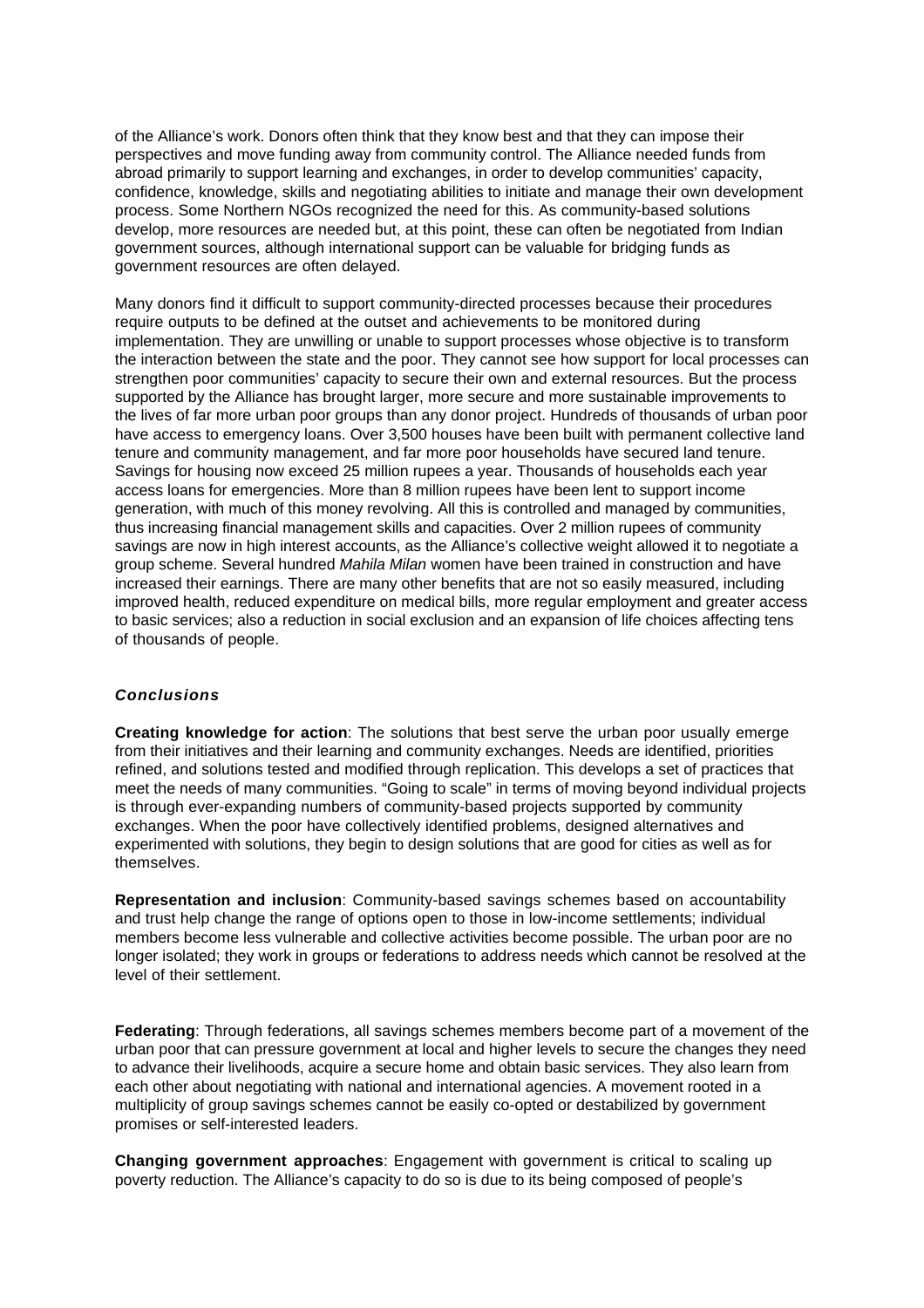organizations. But to negotiate effectively with government requires demonstration projects which communities have developed for themselves. These show city officials (and staff from other government agencies and donors) what urban poor groups can do. Because they emerge from poor groups' existing practices, they also make sense to other grassroots organizations. These precedents focus attention on what the poor are already doing and can do for themselves. The poor are not "beneficiaries" as they can articulate their demands and show their solutions. They can also choose to work only with government and international agencies who respect their right to participation.

**Implications for donors**: Donors need to learn how to support long-term organizational investments in communities that help develop their capacities and give them more options, including more possibilities to develop projects. Poverty reduction requires more than an official recognition of the poor's needs; it has to include a renegotiation of the relationship between city and residents, between state and civil society, between poor and other stakeholders. An effective dialogue requires more equality; the long history of excluding the urban poor from a dialogue makes this difficult. This is why the Alliance has always sought solutions that are developed by the poor, work for them and give them a more equal relationship with other groups.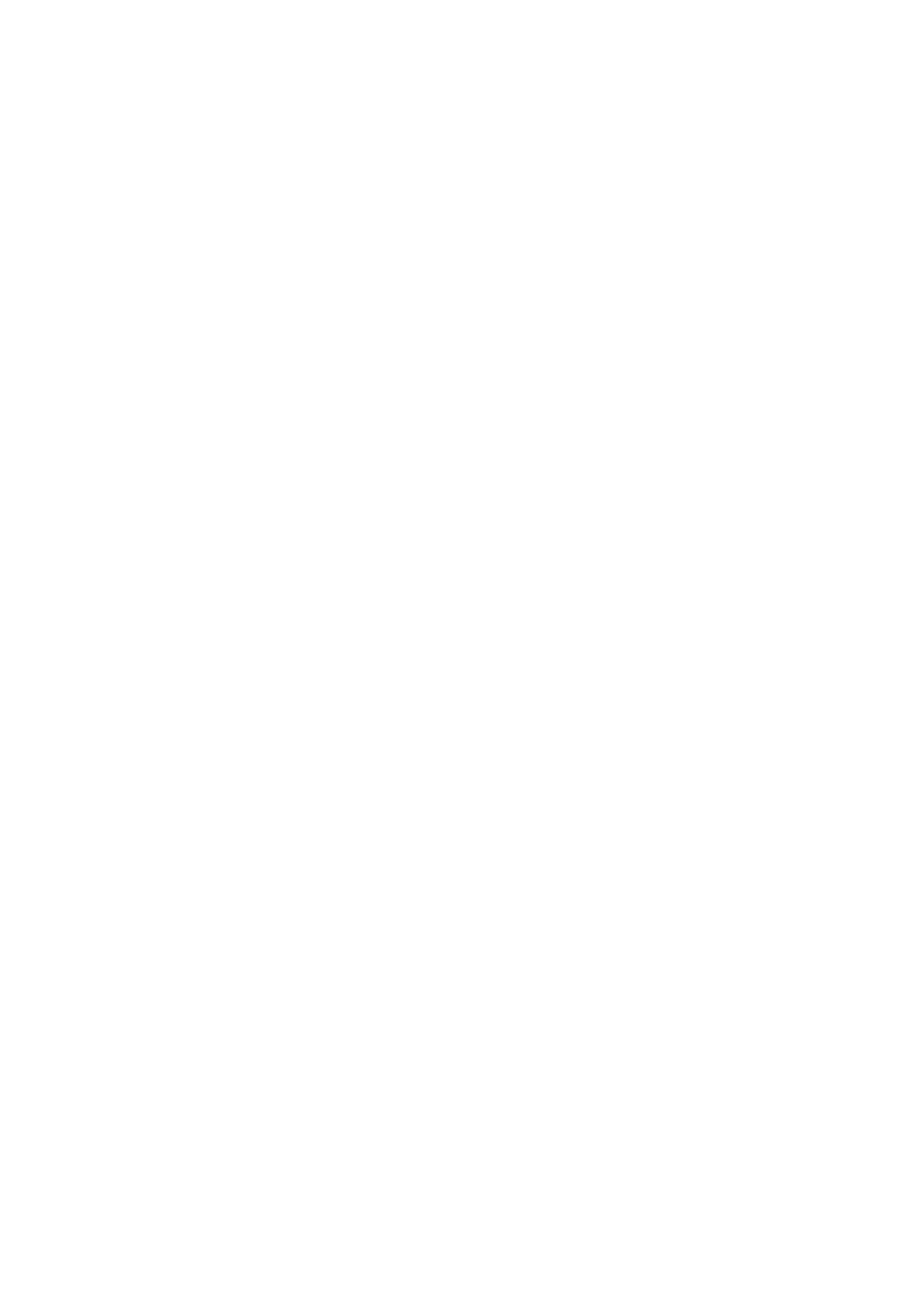## **SPARC, the National Slum Dwellers Federation and** *Mahila Milan*

Sheela Patel and Diana Mitlin

## **I. INTRODUCTION**

OVER THE LAST 12 years, the role of the Society for Promotion of Area Resource Centres (SPARC) in urban development has been transformed from that of a small NGO working on the periphery of state activities to that of an agency listened to at governmental and international fora. This study looks in more depth at the relationship between SPARC, an Indian NGO registered under the Societies Registration Act, and the National Slum Dwellers Federation (NSDF), a people's organization. It explores how this partnership has resulted in local innovation and mass mobilization, securing both policy change and a better use of existing community resources. In so doing, it has made a tangible difference for hundreds of thousands of the urban poor.

Central to SPARC's work as an NGO is its Alliance with grassroots organizations. This Alliance has been effective at many levels. First, the approaches to urban development that have been developed have been shown to work in many different sectors such as housing construction and savings and credit, all of which have helped to expand access to basic amenities and services. Second, the scale and scope of the Alliance's activities have grown in terms of the numbers of people reached, the nature of the support provided and the scope of geographical coverage. Third, the exchange programme for slum and pavement dwellers between India and South Africa, and between India and several East Asian countries, has excited widespread attention regarding its innovative strategies to promote and secure empowerment.

This paper concentrates on elaborating the first two aspects. After this introductory section, Section II summarizes the history of SPARC from its early work to its present status as one of India's leading NGOs working on urban issues. Section III outlines the roles and relationships between the NGO and the people=s organizations that were agreed at the beginning of this Alliance and discusses how these have developed since that date. It is this relationship that has proved key to the initiative's success, both through supporting communities= knowledge base and, hence, relevant development innovation, and through enabling mass mobilization and therefore large-scale implementation. The key approaches and perspectives that have become incorporated into the work of SPARC and its two key partners, the National Slum Dwellers Federation and the organization of women's collectives *Mahila Milan* are the focus of Section IV.

Sections IV and V analyze some of the reasons that account for the success of this Alliance. Section IV looks in more depth at how the creation of options changes the nature of participation from a passive to an active process, and how new options become part of a process of policy change through precedent-setting. Section V then examines the effectiveness with which development assistance funds have been invested in this process. The discussion shows how, through blending external resources with the communities = own resources, the urban poor can create viable financial systems to support their own development. Together, the two sections demonstrate a development process whose success in supporting the urban poor has been secured through both political change and economic selfreliance. Section VI discusses how the approaches developed by SPARC and its partners differ from those of most development agencies, with Section VII drawing some conclusions.

#### **II. FROM THE PAVEMENTS OF BOMBAY**

**a. 1984-86: SPARC – "Learning On Our Own"**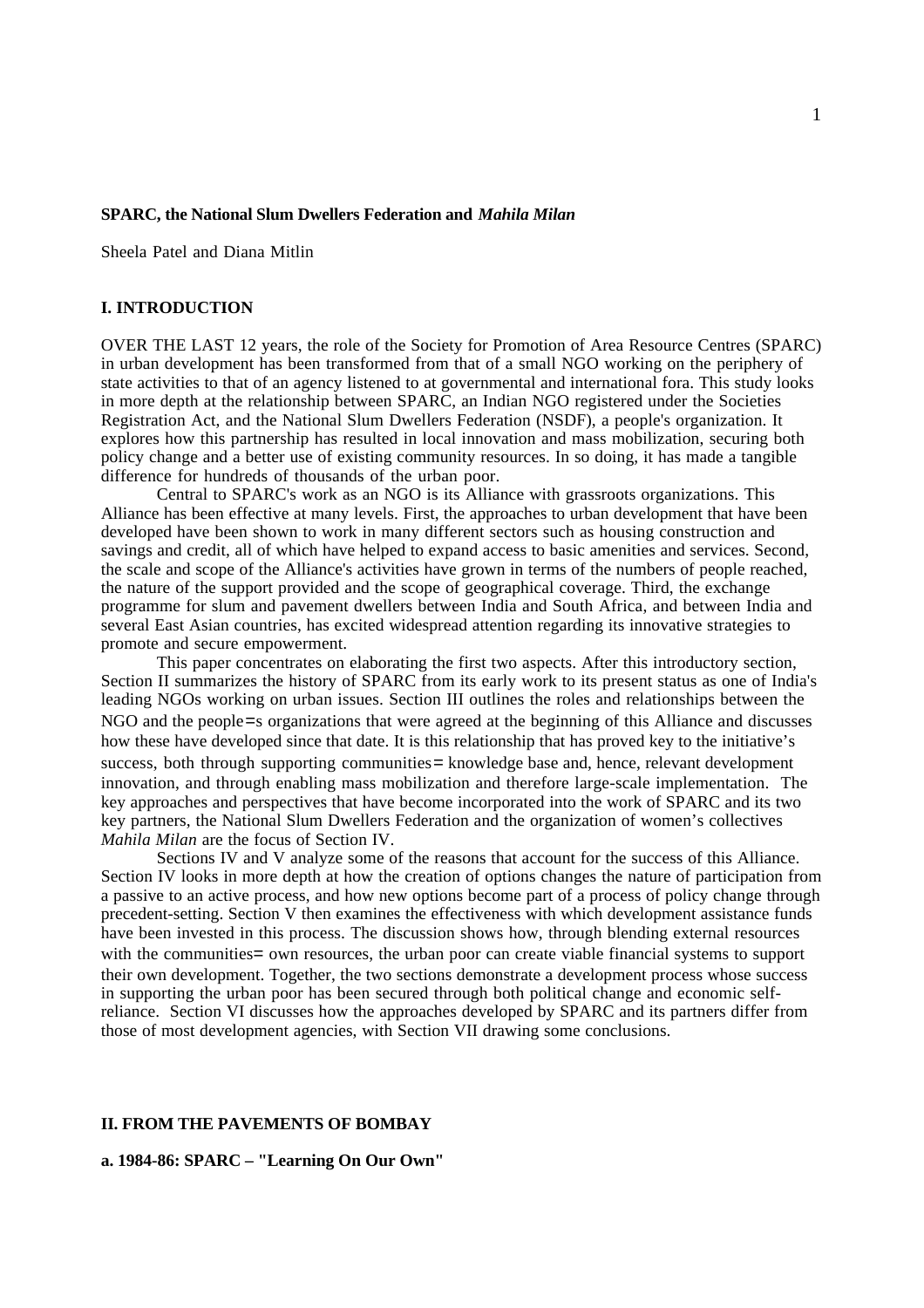PAVEMENT DWELLERS ARE among the poorest of India's urban poor and undeniably among the most vulnerable. When SPARC started its activities in 1984, staff were clear that the pavement dwellers should be the central focus of their work. The first grant that SPARC received allowed them to start talking with women pavement dwellers, providing them with a better understanding of their experiences and perspectives. The group with which SPARC started their work was living in an area of Bombay called Byculla, and they were in constant danger of having their homes demolished by the Bombay Municipal Corporation. SPARC did not have any solution to the problems of these people. What they provided was a space (an area resource centre) for women to meet together and discuss their problems. Initially, very modest open-ended funds were sought to simply enable staff to explore these possibilities.

For the first three years, SPARC worked directly with women pavement dwellers in Byculla. Together, they sought an organizational form that invested knowledge into women's collectives rather than male leaders. New teaching and learning strategies were developed along with new ways of undertaking research. Most importantly, SPARC assisted in the setting up of an organization of women's collectives known as *Mahila Milan* (Women Together), decentralized groups of women pavement and slum dwellers who come together around savings and credit activities.

SPARC did everything possible to help the women explore how to break their isolation from the rest of the city. New strategies and tools were developed that are still in use today. These include an enumeration of residents, the sharing of stories, dialogue to resolve community divisions or disagreements, credit and savings and house construction. The women pavement dwellers worked out these strategies for themselves, and the logic of these processes is very much the logic of the informal city dweller. From a joint investigation on pavement dwellers in the city of Bombay (later renamed Mumbai), SPARC and pavement dwellers from Byculla developed a methodology for gathering socio-economic statistics and life histories. This led to the creation of an information base on the pavement dwellers (published as *We the Invisible*(1)) and established within SPARC a new way of creating knowledge in partnership with people.

One of the immediate issues was the need to deal with the crises that were commonplace in women's lives. These crises included dealing with the constant threat of demolitions, coping with police harassment, and obtaining access to "rations" (subsidized food given through a special family card) and water. In every case, the community collectives of women and SPARC staff explored what women wanted and what they were entitled to, then they proceeded to find ways through which women could get these entitlements for themselves and could share what they learnt with other groups. For example, the women living on the pavement learnt who was entitled to ration cards and how they could obtain them. One group of women used this information to obtain the cards that they needed. They then showed others how they too could obtain these cards.

The exploration of women's wants and needs soon addressed the issue of why pavement dwellers had no hope of a secure home. Gradually, the housing strategies that SPARC is now known for emerged. It was through this exploration that women's collectives decided that they would start to save. All the women living on the pavements in Byculla were encouraged to save and contribute to a collective fund which was then used to finance loans to address at least some of the crises that the women faced.(2)

Although SPARC has moved on considerably in their work, the pavement dwellers have remained at the centre of all activities. The pavements form the context where all strategies for change are designed and tested. The leaders of the pavement settlements have become the main trainers for *Mahila Milan* and the National Slum Dwellers Federation. Both these organizations now work with many other groups of the urban poor but the perspectives and experiences of the pavement dwellers remain central to their activities.

During these first two years, SPARC was engaged with the pavement dwellers in working out strategies, and sometimes in active roles at the level of the community itself. In the following years, SPARC allied itself to the National Slum Dwellers Federation, an existing grassroots federation, and

<sup>1</sup> SPARC (1985), *We the Invisible; a Census of Pavement Dwellers*, Bombay, 41 pages.

<sup>2</sup> Patel, Sheela and Celine D'Cruz (1993), "The *Mahila Milan* crisis credit scheme; from a seed to a tree", *Environment and Urbanization* Vol 5, No 1, pages 9-17.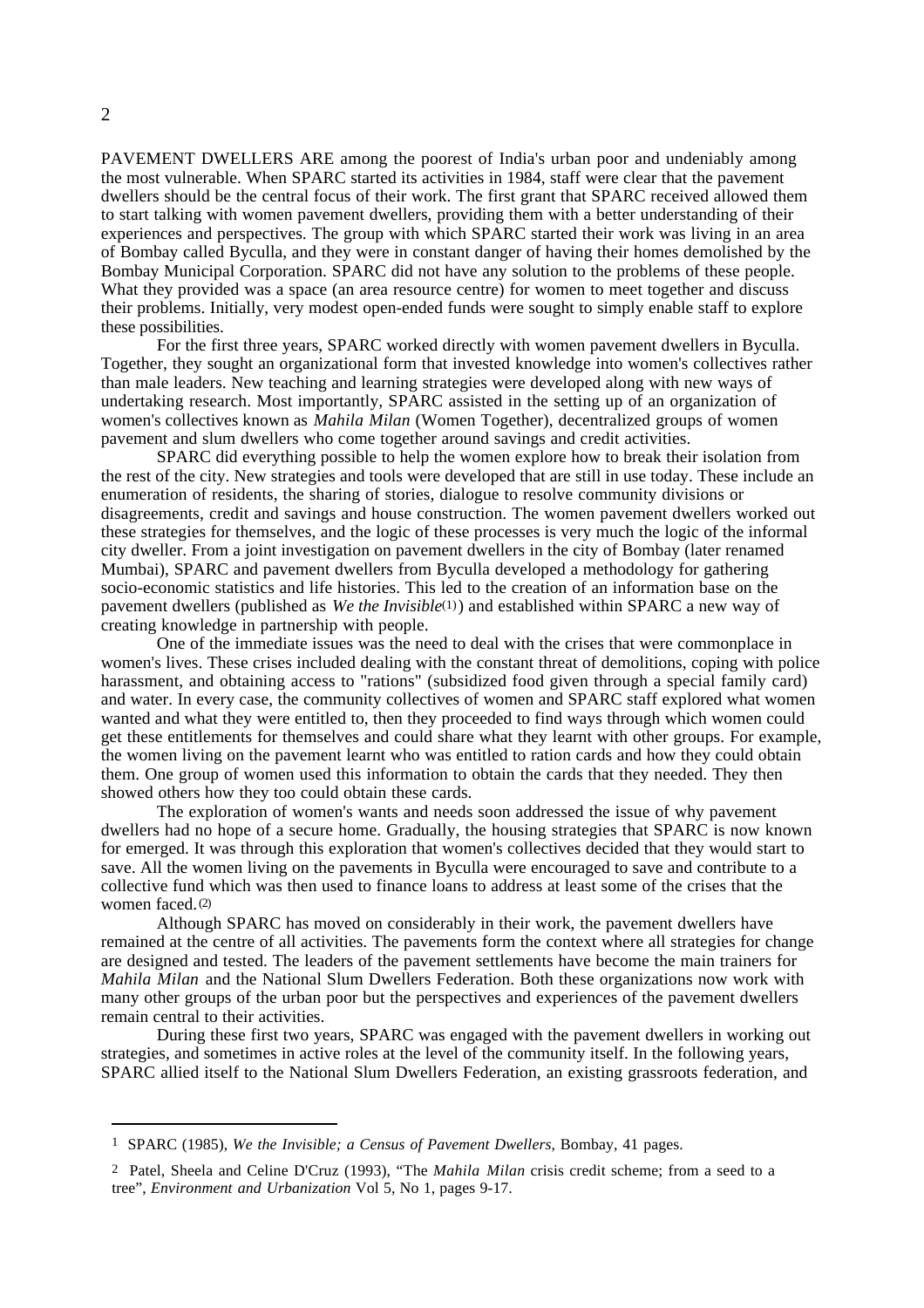this brought about changes to its role. Community activities were undertaken and managed by the urban poor themselves and SPARC began to define a new role for itself around its comparative advantage.

#### **b. 1986-88: An Emerging Partnership with the National Slum Dwellers Federation (NSDF)**

After the initial work with pavement dwellers, SPARC sought to expand its outreach to the poor in the city:

"We were not going to achieve the goal of getting land for pavement dwellers very easily, and we needed wider support from the urban poor living in slums to ensure that pavement dwellers get included in the listing of the urban poor along with slum dwellers. To do that we sought a partnership with the NSDF, an organization ten years older than SPARC that was also seeking a partnership. It was mutually useful. They had an already existing network of federated slum communities. We, SPARC and women from pavements had demonstrable skills that we used to train these federations."(3)

The National Slum Dwellers Federation had been formed during the early 1970s by a group of community leaders. These leaders, primarily male, were all activists involved in fighting demolition in their own settlements. The Federation soon spread to over 30 cities all over India and became a loose coalition of local federations. Many of these leaders had experience of working with NGOs. In their experience, such relationships were very unequal. Community members were not allowed to choose the issues on which to work nor the ways in which resources were used and allocated. As a consequence, the Federation sought more autonomy. Some local organizations within the Federation had registered their own trusts and societies in order to obtain direct funding from international NGOs. However, in practice, this strategy proved to be very difficult. Talented and skilled community leaders were unable to fulfill the requirements of international agencies for reports and audits.

When SPARC started working with women pavement dwellers in Byculla, they did not know the exact form of partnership that they were seeking but wished to work with communities who, it was hoped, would form an organization of some sort. Many of SPARC's staff already knew the leaders at National Slum Dwellers Federation, especially their president, Jockin. The struggle for Janata Colony, which had drawn Jockin into community organizing activities, was well-known to many urban development professionals.(4) SPARC's activities in Byculla drew in Jockin and some National Slum Dwellers Federation members and, for almost a year, they offered advice and shared their experiences with *Mahila Milan* and SPARC.

As the relationship between SPARC and NSDF grew stronger, NSDF's male leaders agreed that *Mahila Milan* should be gradually formalized to ensure that women had a separate and defined space within the local federations. Within *Mahila Milan*, women were able to develop the skills and experience to participate effectively in mainstream NSDF structures and activities. (SPARC's work and perspective on gender are further discussed below.)

Together, the Alliance re-established NSDF activities in several cities and began to develop a wide range of activities to build local federations. SPARC decided not to open branches in other cities but agreed to work through these federations. During these years, the nascent Alliance began to formulate an educational and organizational strategy which allowed knowledge on low-income settlements to be created and articulated by their residents. Strategies to assist local communities to own this knowledge were refined so that local federations were able to reproduce, adapt and develop this process themselves. Thus, from the beginning, the process of knowledge creation, sharing of

<sup>3</sup> Sheela Patel, in discussion.

<sup>4</sup> Janata Colony was initially a resettlement colony of households shifted from the Island city of what was then called Bombay (now Mumbai), in the 1950s. They were evicted and initially relocated in Chembur. Later, when the Bhabha Atomic Research Centre wanted that land for its recreational areas, residents of the settlement fought the eviction. Through a struggle which drew many community activists into the area of urban work, they obtained alternative land of their choice and secured a victory which still has many lessons relevant to today.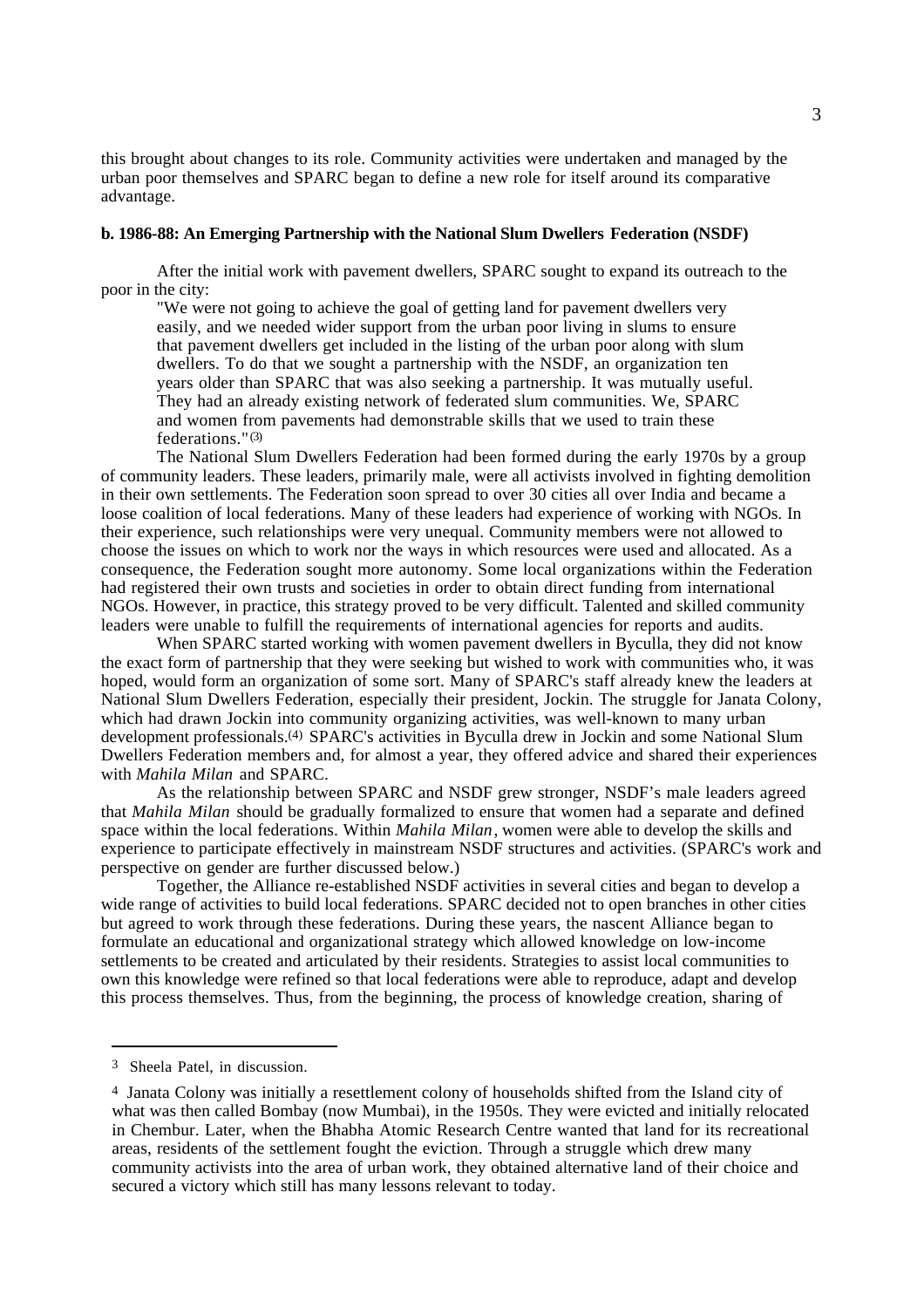learning and expanding the learning circle itself became a skill located within the communities themselves. This process continues today and forms the foundation for the development processes of the Alliance.

### **c. 1988-90: Regional and International Networking**

1987 was designed by the United Nations as the International Year of Shelter for the Homeless, and SPARC's work with pavement dwellers resulted in many international meetings and seminars during that year and on subsequent occasions. SPARC increasingly took part in regional and international activities related to habitat, human settlements and urban development with a range of development agencies, particularly NGOs and some UN organizations. SPARC used these meetings to develop its networks and used these contacts to address local needs. With the support of SELAVIP (an international NGO), leaders from both the Federation and *Mahila Milan* were helped to join SPARC and travel internationally and nationally.

A clear difference between SPARC and other groups emerged during these visits and exchanges. SPARC used these opportunities to increase community leaders' exposure to global processes. It also sought to encourage community to community exchanges in which NGOs' role was one of facilitation. These strategies brought out some differences between NGOs' objectives and operational styles. In particular, differences emerged over the relationship between community members and professionals. SPARC describes it thus:

"Our work follows the logic that communities bring in. For example, the savings and credit strategy was developed by allowing *Mahila Milan* to work out its own rules and take time to develop their training capacity. There is minimal involvement of professionals and minimal control of activity with communities. For example, community organizations choose where they would go to support other community organizations. Some groups found the strategies and activities undertaken by the Alliance strange and intimidating."(5)

Between 1988 and 1990, exchanges between communities became a mainstream activity for the Alliance. Community members, beginning with the pavement dwellers, travelled first to other settlements in their own city and later to other cities in India to visit other communities. They shared their knowledge, finding people interested in acquiring their skills and understanding. Leaders demonstrated what they had learnt about their own homes and communities, and the other settlements they had visited. As a development tool, these exchanges proved very effective. Those with experience shared what they knew and demonstrated their skills, improving these skills and growing in ability and confidence as they proved themselves as teachers. Their "students" learnt rapidly because the teaching was by people like themselves. This kind of teaching and sharing could easily be replicated.

In subsequent years, NSDF and *Mahila Milan* grew from having a membership in 14 cities all over India to 21 cities by 1998. Community members began to travel, first nationally and then internationally, training and assisting many other organizations to adapt their activities. This led to a further expansion of the networking and capacity-building processes to other countries, namely South Africa, Thailand, Cambodia and Laos.(6) The essence of these exchanges is communication between groups of communities and their leaders. Community members exchange ideas about what they do, and the strategies that are useful, and they begin to develop insights into how external realities in their different situations impact on their opportunities and constraints.

#### **d. 1990-94: Participation in Larger Programmes**

In the fourth phase, the Alliance was ready to start building houses, borrowing money and undertaking a series of larger-scale "programmes" in collaboration with other agencies. By now, community members of the Alliance were training extensively in India and, mainly through the Asian

<sup>5</sup> Sheela Patel, in discussion.

<sup>6</sup> Asian Coalition for Housing Rights (2000), *Face to Face: Notes from the Network on Community Exchange*, ACHR, Bangkok, 32 pages.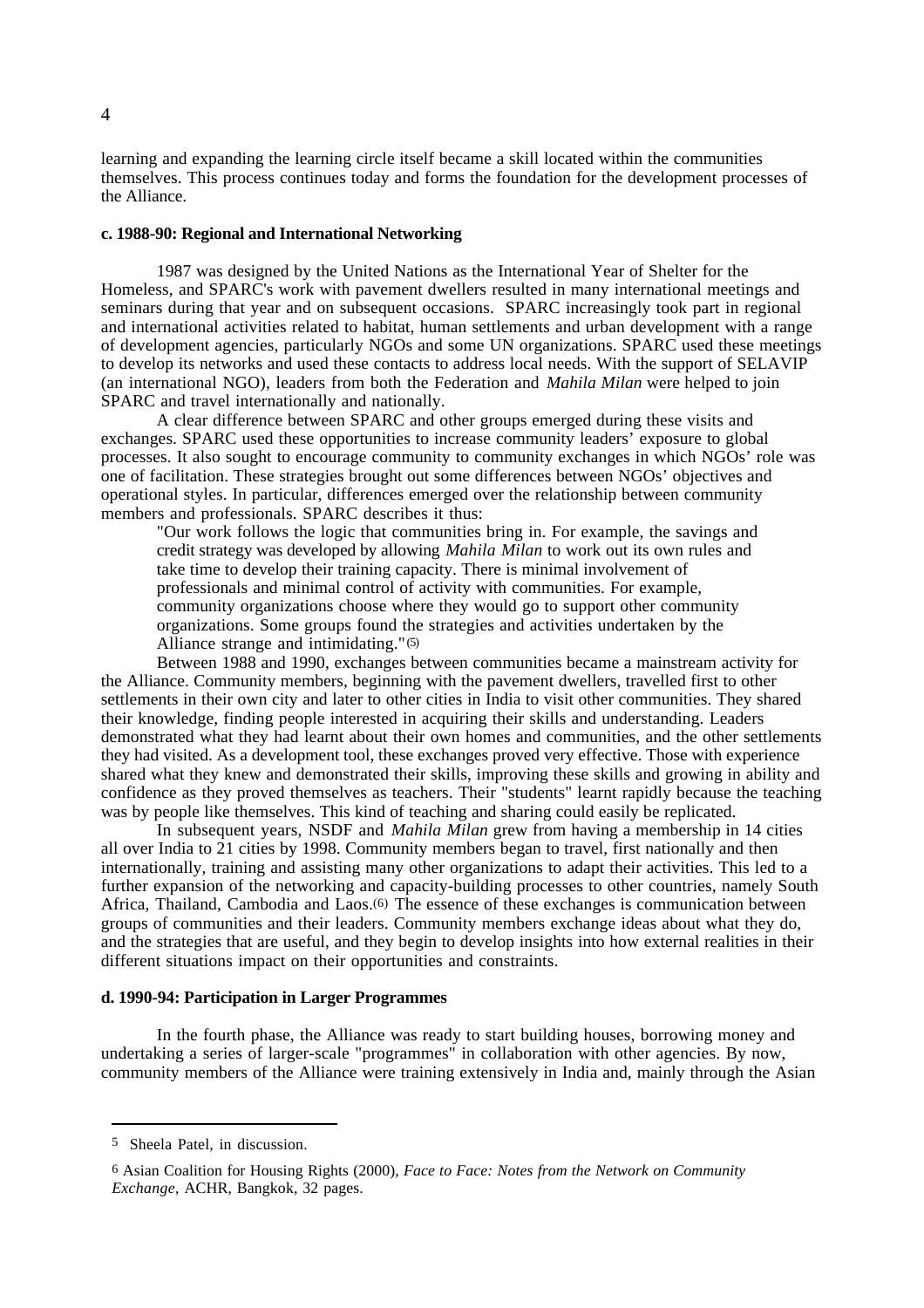Coalition for Housing Rights (ACHR), were obtaining more and more international and national recognition for their activities.

In this phase, the Alliance developed the confidence to begin making unequivocal statements about the need for the poor to have the central role in participating in developing workable and lasting solutions for urban development. The Alliance also challenged Northern NGO donors to change their paradigm for funding shelter-related activities. It established an exploratory dialogue with international (bilateral and multilateral) agencies on how a people's process might be structured into development assistance programmes from the outset. Perhaps, most importantly, it challenged government agencies, arguing that no urban programmes can work in the long run until institutions are owned and controlled by the communities, and programmes are designed and executed by those who are intended to benefit from them.

A new partner for the Alliance emerged during this period – the street children's federation, Sadaak Chap. $(7)$  The street children's programme emerged from a need to do something about children living on the street. The Alliance recognized that most NGOs were doing very useful things and were providing the children with services that they needed but they were not working in a way that reached a wider number of children in a manner that could be easily maintained. Using the methodology developed with the pavement dwellers, the Alliance has assisted this process in two ways. Each year, there is a *mela* (party) which enables 3,000-5,000 children to meet each other and the Alliance. These *melas* provide an opportunity for the Alliance to support a federating process among the children. The second kind of support is an innovative residential care facility for 300 of the younger street boys to become a group (Sadaak Chap) which has linked closely to the Alliance. This group has allowed the children to participate fully in the process of change and transformation.

The street children (at present mainly young boys who have run away from home) are now junior partners within the Alliance. Many young people have begun to work actively with the Federation. This relationship, in which everyone collectively takes care of the younger boys who live in the night shelter, has led to children learning skills from the Federation leaders about negotiating and participating in dialogue with city officials. Many children also work in the same low-income settlements and benefit from many of the Federation's activities. Take the example of solid waste and the children who survive from scavenging in waste dumps. A pilot project in Mumbai is looking at how these children can reduce the health hazards they face, and is also working directly with families who separate waste, helping the children to process waste rather than simply separating it.

"If this process develops as we believe it will, these children will create a federating process which will link an increasing number of children to the Alliance and create for them a safe passage to adulthood." (8)

#### **e. 1995 Onwards: Going to Scale**

During the last five years, the Alliance has continued to spread and share a development programme to communities of the urban poor. This programme includes a number of core activities that were first developed with the women living on the pavements of Bombay/Mumbai:

- savings and credit
- surveys
- mapping
- pilot projects
- housing training

**Savings and credit.** The Alliance assists communities to establish savings groups, which form the basis of community participation and ensure that women participate centrally in the process of change. Women are particularly attracted to this activity and soon find that it transforms their relationships with each other, with their family and with the community as a whole. Pooled savings

<sup>7</sup> Patel, Sheela (1990), "Street children, hotels boys and children of pavement dwellers and construction workers in Bombay: how they meet their daily needs", *Environment and Urbanization* Vol 2, No 2, October, pages 9-26.

<sup>8</sup> Sheela Patel, in discussion.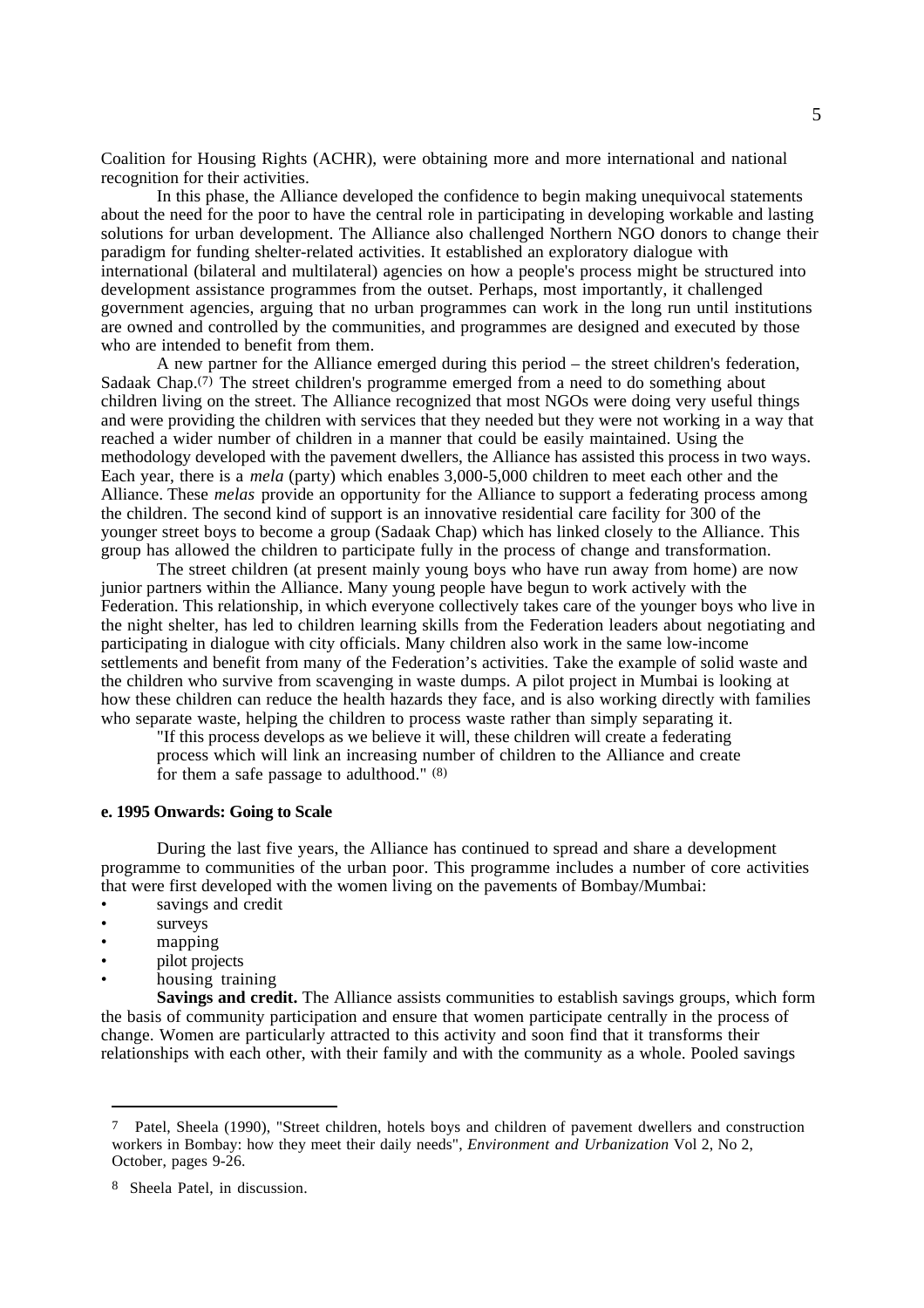are used to finance a capital fund for crisis loans.

Women who are interested in taking part are drawn into the training process and shown how such crisis credit funds work in other communities. Within three months, most settlements are able to understand, agree and manage the rules and regulations to make the crisis credit fund operational. As the demand for loans for income generation activities expanded, the Alliance sought to obtain external loan funds. Through a fund created by the government of India, *Mahila Milan* members obtained access to additional capital. Lending for housing has been slow because very few communities have obtained secure land tenure. As an initial step during the early 1990s, three different housing cooperatives were able to obtain land at Dharavi, Mankhurd and Dindoshi in Bombay/Mumbai. In all three cases, loans were arranged from the Housing and Urban Development Corporation (HUDCO), a federal government agency, or the Housing Development Finance Corporation (HDFC), a private housing finance company. More recently, the state government in Maharshtra has been willing to allow slum redevelopment through a cross-subsidy financed through the partial sale of the land to commercial and residential developers and users. The Slum Redevelopment Act allows low-income high-density settlements to be redeveloped at higher than usual densities. The additional accommodation can be sold on the open market, enabling those already living on the land to benefit from improved accommodation.

**Surveys.** Settlement and city surveys are an important tool in educating communities to look at themselves and in creating a capacity for communities to articulate their knowledge of themselves to those with whom they interact. The Alliance helps communities to undertake surveys at various levels, including listing of all settlements, household enumeration and intra-household survey. Questionnaires and other survey methodologies are discussed with communities and modified as necessary.

**Mapping.** The Alliance works with communities to build their skills in mapping services, settlements, resources, problems, etc. so that they can get a visual representation of how their present physical situation relates to them. Mapping is part of the qualitative aspects of surveying and data gathering; it becomes especially useful in building community skills to deal with physical interventions, when communities have to look at maps and drawings prepared for their settlement improvement.

**Pilot projects.** Pilot projects are universally accepted as experimental learning tools that can be used to test possible solutions, strategies and management systems. The "pilot projects" that the Alliance sets up are activities which a particular community wants to undertake to solve one of its problems. For the wider membership, the pilot can demonstrate a new alternative with the potential to address a problem. The focus remains firmly on what communities can do themselves and not on what can be done for them. Once a task is accomplished, both the community and others such as the state or the municipality calculate what it would cost to scale up the pilot.

**Housing training.** As communities secure land, they are eager to build. The Federation members need to learn or improve many related skills such as house construction, materials costing and how to manage the architects and planners who seek to influence their hopes and ambitions. Then there are additional options such as the production of building materials (which can reduce construction costs) and the installation of infrastructure. All these skills have to be rapidly acquired to make the most of existing opportunities. A number of the present activities of the Alliance demonstrate what their work in the early years has been able to achieve. New relations have been developed with the state based on the models developed by the local federations. Through these relationships with the state, the Alliance seeks to put in place solutions that can be scaled up across Indian cities to provide infrastructure and improve housing. Intrinsic to these models is the ambition to create a new relationship between the citizen and the state.

There is not enough space here to include a description of the wide variety of different activities that the Alliance is now undertaking but these include waste management and housing cooperatives, and stretch from bilateral agencies' development interventions to local government initiatives. The details differ in each case but the process can be understood from the example given in Box 1. This introduces the work of the Alliance in addressing sanitation needs in Mumbai. After an initially proactive partnership, demands made by the World Bank team resulted in a strategy that the Alliance did not agree with. As a result, the Alliance walked away from the negotiations between the World Bank and the Mumbai Municipal Corporation. Whilst they continued to work in many cities, including Mumbai, on a community-centred sanitation strategy, they remained outside this particular project. More recently, the failure of other strategies has resulted once again in approaches from the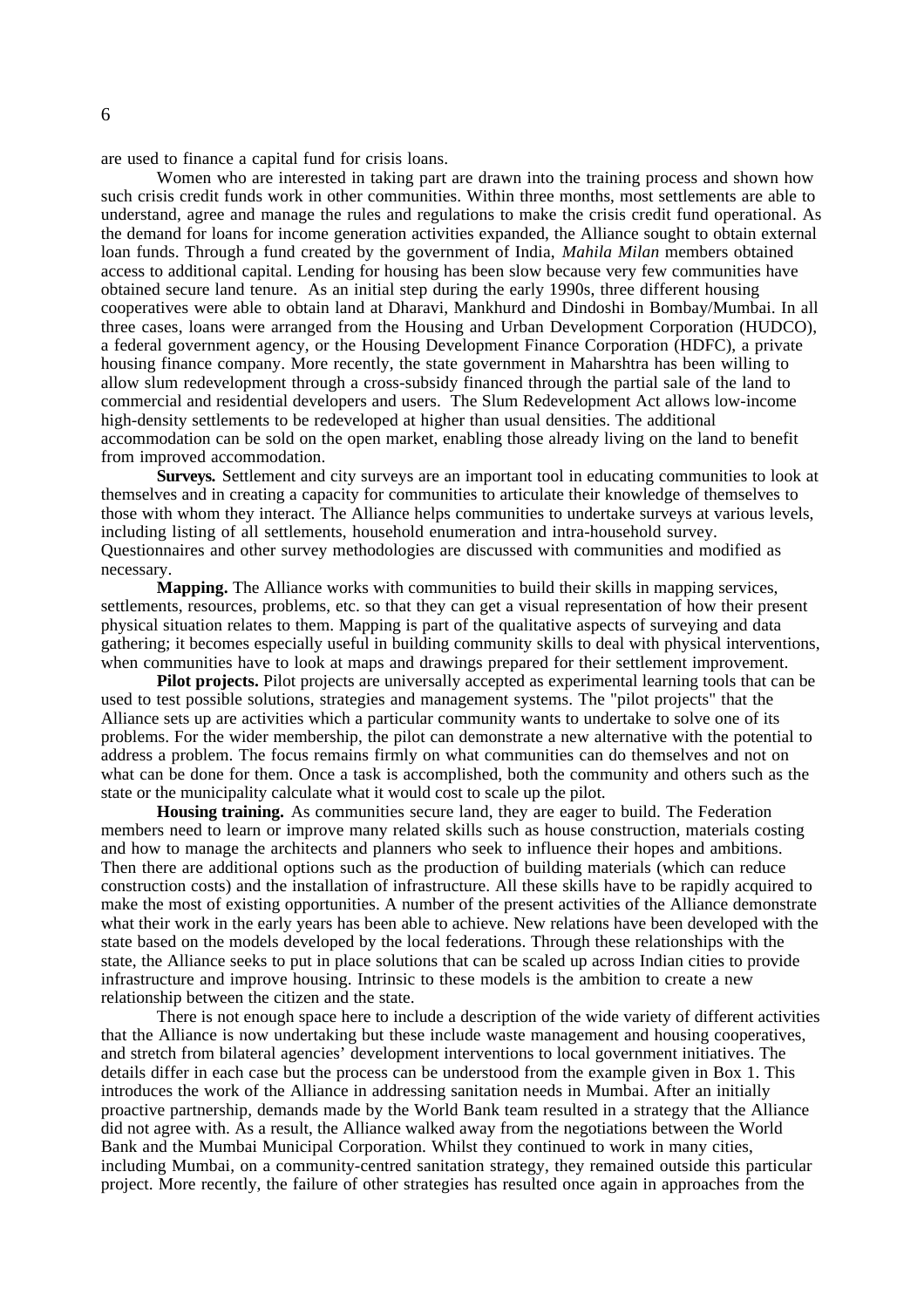World Bank team.

## **Box 1. Bombay Municipal Corporation Slum Sanitation Programme**

In 1994, the Bombay Municipal Corporation Slum Sanitation Programme introduced a new programme aiming to provide community toilets to 1 million people living in the "slums". This seemingly large project was actually only a small part of a larger sewer and sewage treatment project for which the Municipal Corporation of Greater Bombay (MCGB) had been negotiating with the World Bank. Slum sanitation was included when the planners realized that half the city did not have adequate toilets. In this first phase of the project, only settlements on municipal land were included. The project sought to provide 20,000 toilet seats to a population of 1 million people. The Corporation considered a ratio of 50 persons to one toilet to be adequate.

What was unique and special about this project was the fact that the Municipal Corporation of Greater Bombay's leadership sought to create new mechanisms to provide these toilets. The existing practice was for the city to provide the public toilets and for the Conservancy Department to maintain them. But most public toilets were not cared for. So the Corporation planned to create new institutional learning, involving communities in the process of design, construction, management and maintenance of the toilets. If well-designed, well-constructed toilets were put into low-income settlements, residents would be willing to manage and maintain them. The challenge was to create a large process that enabled this to happen. The Alliance became involved, in the hope that there could be space created for people and their strategies. They considered it to be a unique opportunity to explore the extent to which such participation is possible. In Bombay/Mumbai alone, there are another 4.5 million in need.

The Federation have an interest in toilets because they believe these can play a significant role in community development. Toilets unite communities and give them the confidence to undertake something which they need and which they can actually do. A further advantage is that the skills needed for toilet construction are not very specialized and women can participate in the process. The programme will allow the local authority, usually at odds with the residents of slum settlements, to contribute to something that is good for the city and good for the settlement. And, when communities begin to undertake sanitation improvements, they begin to look at their other amenities and often initiate the process of upgrading their homes and settlements.

In October 2000, the Bombay Municipal Corporation opened the bids for the ten wards where 20 toilet blocks each were to be constructed. SPARC and the Alliance filled out tenders for all ten projects. The business of tendering is one about which SPARC and NSDF have been extremely uneasy. In the past, they have held back from such a bidding process. Then the World Bank approached SPARC and asked them to participate in the bidding process, agreeing to change it if they would participate. SPARC agreed because of the desperate need for toilets in Bombay/Mumbai, because the money was lying unutilized and would lapse shortly and because they realized that the only way to change this whole process was to enter into it and change it from within.

SPARC placed a Rs 24,938,500 (about US\$554,189) bid per ward, ie. US\$27,709 per toilet block. They sought to take on ten blocks in this bidding round and a further four in the earlier round. They won the contracts as their bids were almost 10 million rupees less than any other group.

## **III. DESCRIPTION OF ROLES AND RELATIONSHIPS**

THE SHORT HISTORY of SPARC and the grassroots organizations that it works with has provided a background to the activities of the Alliance over the last decade. This section examines the roles and relationships that make up the Alliance.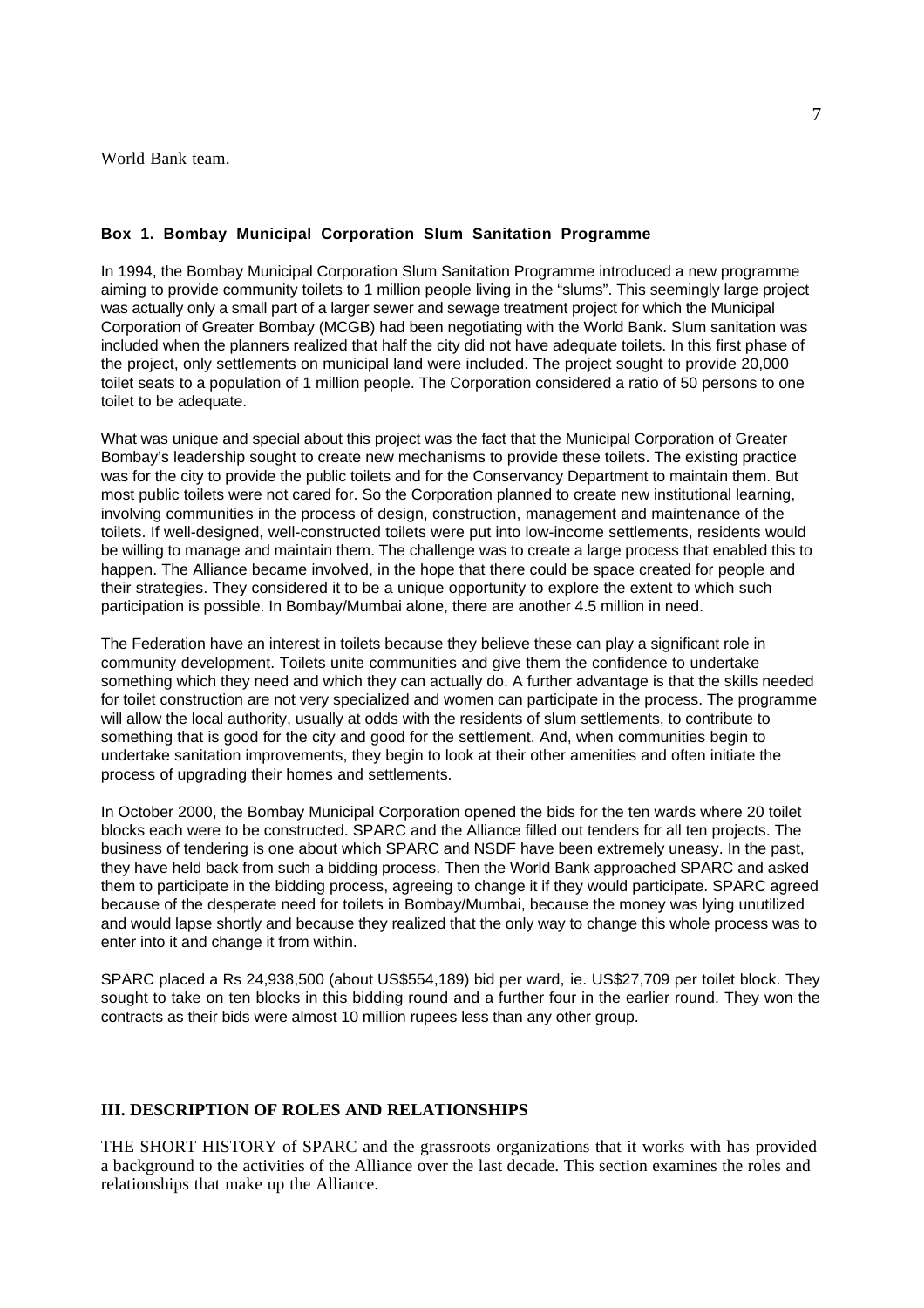#### **a. The Early Years**

When SPARC began, the founding members sought to design an institution that enabled professionals to work in new ways with low-income communities. The challenge was to innovate, explore and evolve strategies which strengthened the capacity of the poor to participate at all levels of social change. Such a process inevitably involved enabling the poor to become involved in many different aspects, such as creating their own institutional arrangements, designing educational and mobilization systems, identifying strategies for changing their circumstances, and dialogue and negotiation to enable them to be involved in executing, monitoring and managing the necessary changes in other institutions. A further objective was to ensure women's central participation in all these processes.

SPARC's initial goals changed and moved forward as their partnership with NSDF developed and *Mahila Milan* began to emerge. When SPARC and NSDF began to work together, they agreed on some general principles and, over time, these have become the "building blocks" of the relationships.

- Resources (material and non-material benefits collectively sought for the communities) belong to local community organizations and should ultimately be managed by the women's collectives (which are loosely based around savings schemes).
- The Federation and *Mahila Milan* should keep expanding its membership, building credibility and skills to represent the poor in dialogue with the state and other resource-providing institutions.
- SPARC should have a retreating and abdicating role, always seeking to ensure that present activities become embedded within the Federation, and seeking new roles to support local federations. It should experiment with institutional forms for the activities, all of which will ultimately be managed by the federations.
- SPARC's role includes fundraising and financial management, research and liaising with state and international agencies. NSDF and *Mahila Milan* mobilize communities – particularly the women – to participate in their own development.
- *• Mahila Milan* groups should exist in every settlement where the National Slum Dwellers Federation works. Their job is two-fold: to help women in the collective to develop the skills they need to be centrally involved in community decision-making and, with the National Slum Dwellers Federation, to assist communities to accept the role and contribution of women and not to see women as being in competition with men.

## **b. An Evolving Partnership**

Starting from these principles, the Alliance has deepened and amended its working relationships. Initially, *Mahila Milan* members were unable to participate equally because the process was very new to the women. However, they soon became confident enough to deal directly with the National Slum Dwellers Federation, and SPARC withdrew from "front-line" activities in the communities. Gradually, women have come to make up almost half the membership of the National Slum Dwellers Federation.

Recognizing that it is the women in the settlements who keep the day-to-day activities alive, the Federation and *Mahila Milan* have created the space for local women to take on leadership roles. When there are negotiations concerning resources and entitlements within the settlement, there needs to be a mechanism to deal with differences and to ensure everyone has a share. *Mahila Milan* collectives are the local groups entrusted with this process. Over time, women from *Mahila Milan* who want to participate in the negotiations and advocacy activities are encouraged to participate in NSDF activities. Whilst the Federation and *Mahila Milan* remain separate, much of their membership is shared.

When the National Slum Dwellers Federation offered to work with SPARC, there were mutual expectations. The Federation sought the professional and support structure that SPARC offered but kept their right to decision-making. The Federation continues to see itself as a lobbying and advocacy organization with day to day activities being based around the education and organization of small community groups dealing with essential needs. It seeks to retain its autonomy and vibrancy by not being registered as a legal entity.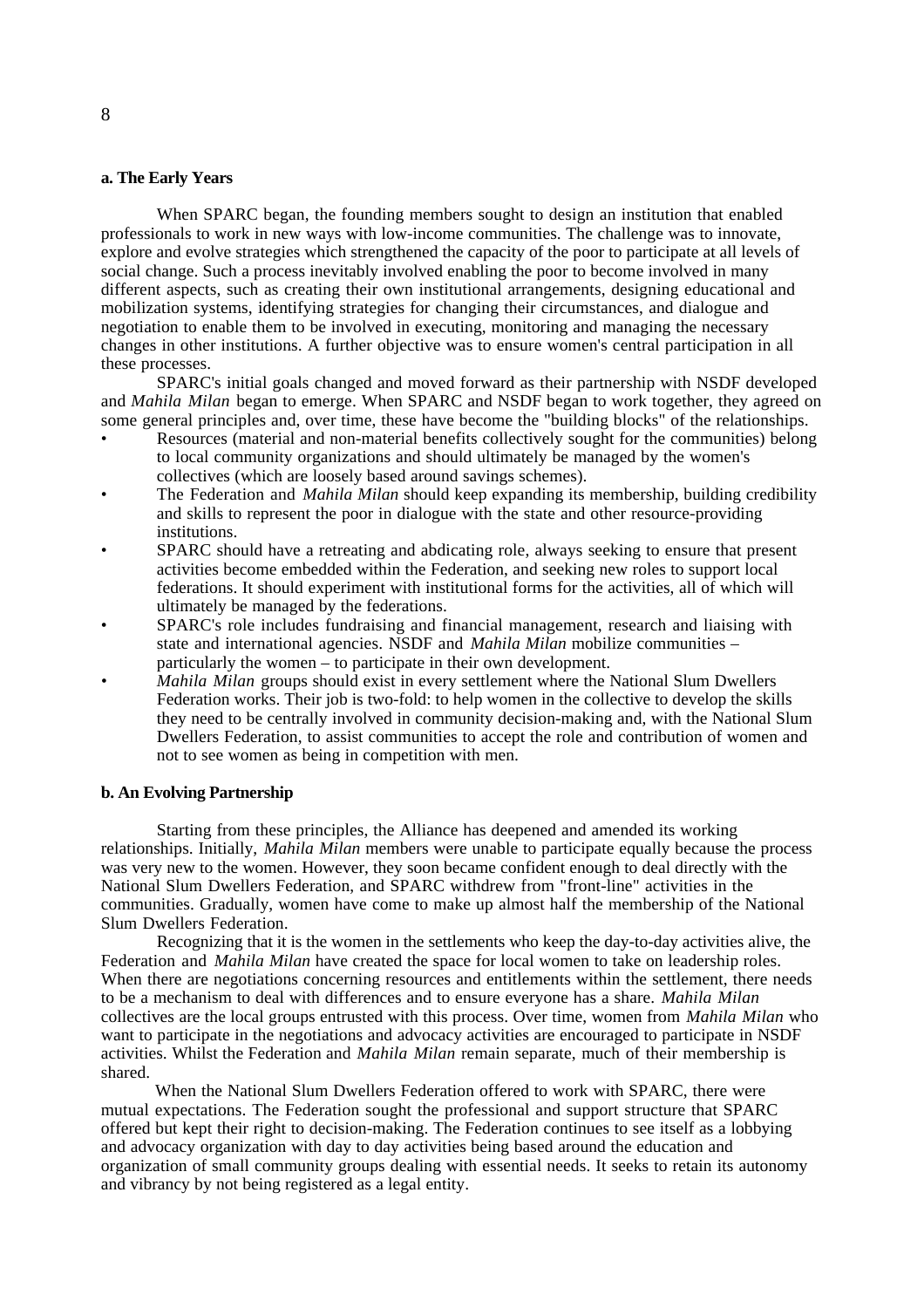The Federation provided SPARC with a large social movement within which the pavement dwellers could fight for their cause and obtain the organizational support they needed. Initially, SPARC was a great "doer". This role was both due to the learning needs of its leadership and the absence of the relationship with NSDF between 1984 and 1987. For some time, most settlement organizing was done jointly but, gradually, the local federations took over these tasks, with back-up and support from SPARC. Now, the back-up and support role is provided by the core leadership of NSDF and *Mahila Milan*, with SPARC taking on "trouble-shooting" roles as required.

SPARC's current role is, in part, that of a bridging institution that:

- obtains external resources such as loan funds for income generation and housing, grants for operational expenses, consultancies and programme budgets for existing or new activities;
- brings to the attention of the relevant authorities the difficulties the urban poor face and the people's own proposals to address these problems;
- makes the NSDF membership aware of government schemes and plans, and helps the Federation to understand and critically review them; and
- attends national and international seminars, conferences and workshops to advocate for the central importance of people's organizations in development.

NSDF leadership feels that a people's organization will always need support from an NGO because of the latter's ability to deal with government and funding agencies and their skills in writing project proposals, preparing documentation and representing to the external world the dialectics and outcomes of community processes. SPARC shares the NSDF's view of its role and acknowledges its debt to, and dependence upon, the work of the NSDF.

One of the questions that has remained is the role and importance of research. NSDF leadership feels strongly that research is useful only if it serves community interests and if people themselves can use information and data to enhance their own power. In other words, there is no place for academic studies which might benefit the researcher's career but not the people themselves. One clear activity assigned to SPARC is statistical compilation and more general research documentation and data management to be used in addressing Federation concerns.

Within the Alliance, relations are always in flux, as capacity develops and new needs emerge. One consequence of sustained and repeated dialogue at government and international levels is that NSDF leadership has expanded its professional vocabulary and confidence in professional situations. At the same time, SPARC personnel have become more used to dealing with communities and their processes. These increased capabilities in the NSDF and SPARC often result in one becoming a substitute for the other in meetings called by different agencies. But, in general, the NSDF concentrates upon its main strength, namely that of building organizations of the urban poor.

There is no written memorandum of understanding between SPARC and the NSDF but there is an understanding that the NSDF cannot be expected to participate in any activity or programme that it believes is not good for its constituency. SPARC does not try to promote or follow any particular line of action merely because funds are available or because of government invitation. There is dialogue and debate – although not always unanimity – before significant decisions are taken by members of the Alliance. Differences in points of view are accommodated by recognizing that one party's passionate belief in something creates the basis for a conditional acceptance of further exploration of that perspective or plan. The proposal that develops out of this is later reviewed, accepted or rejected on the basis of what has emerged during the subsequent process. The president of the NSDF is always invited to SPARC Board meetings, and this provides an opportunity for discussion on policy and direction. SPARC joins in Federation meetings by invitation.

SPARC has few staff. Having chosen to align itself with the NSDF and *Mahila Milan*, SPARC's role as back-up and facilitator is difficult. Staff members need to work in partnership, constantly engaging community leaders in determining the processes that are to be followed and resisting opportunities to control the process. As a result, more and more activities need to be undertaken by the Federation, and SPARC is involved in those aspects of the process which are complementary to the Federation and *Mahila Milan*. This leads to several outcomes:

- SPARC staff do not compete for space, positions and ownership with Federation leaders and there is a tacit understanding that all activities must be passed over to the federations if they are to continue;
- the character of the process has to be decentralized and must not be determined by professional support but, rather, by urban poor groups and this leads to greater participation;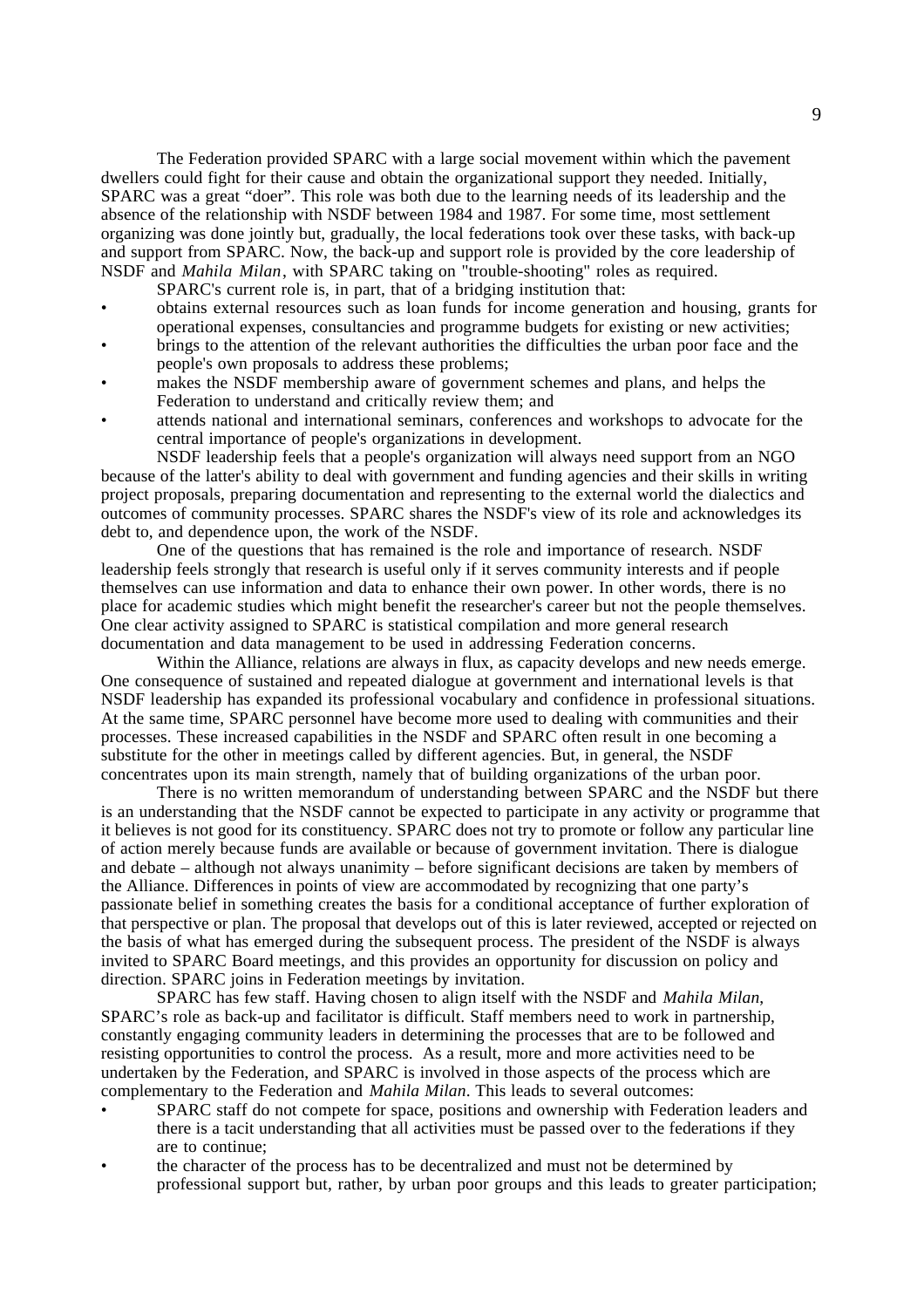as this partnership grows and matures, those joining SPARC are aware of the constraints associated with the job and of the requirement to support collective processes.

Initially, SPARC considered setting up SPARC centres in cities where the Federation worked. However, this option was rejected after a debate on how that would change the character of SPARC, how it would affect the relationship with the federations, and the general inability of the process to multiply in this manner. The next option was to look for like-minded organizations in other cities with whom the Federation could work. Such organizations were found but most of the experiments failed, when the NGOs failed to develop close relationships with the federations. For example, local federations expected the NGOs to allow communities to make mistakes but most NGOs cannot respond to this. SPARC was not able to prepare the NGOs for this and their own relationship with the NGOs worsened when the relationships between the NGOs and federations became difficult.

More recently, new NGOs are now choosing to work like SPARC. The People's Dialogue on Land and Shelter in South Africa,<sup>(9)</sup> and Shelter Associates in Pune are two examples. In both instances, these are new NGOs that have come and have seen what SPARC does and who have then used this knowledge as a basis on which to initiate their own learning and development processes. Whilst they are not identical to SPARC, they share fundamental beliefs about the primacy of local people's organizations. The Alliance assists these processes through support to professional staff and community members and this has helped to strengthen links between the organizations.

#### **c. Accountability**

Within the Alliance, accountability lies in several areas. Communities take on whatever they believe needs to be done and the Alliance seeks to raise whatever resources they need which they cannot obtain themselves. So far, this has worked; people ask only for what they need and the Alliance gets it for them. Whenever money has been misused by savings scheme treasurers, and this has happened on a few occasions, this has been identified very quickly and, in most cases, there has been restitution. In all cases, internal accountability has been better understood and strengthened. This culture of frugality, taking the least that is needed to do what needs to be done, is very important to this process.

Another type of accountability is that of the leadership bringing information and possible projects to communities and seeking their participation in new areas. For example, in the city of Lucknow, the Alliance began to work with the communities residing on the *nalas*, or drainage paths. The Alliance agreed to accept a consultancy from a bilateral development assistance agency (the Department for International Development – DFID) to design and execute a community participation process which would involve the residents. The Alliance made clear to all of those involved (the community, the city and DFID) that its involvement, although created by this participation in the process, would continue long after the project. It would seek additional finance, wherever necessary, to assist communities to address their priorities, whether or not they fell within the scope of the project. The NSDF is accountable to the communities with which it works. First, in any city, once local federations have been formed, they are drawn together in a city federation. Whenever a project (for example, housing construction) is taken up, efforts are made to involve city-level federation office bearers within the area federation to keep a check on financial matters.

Information is shared amongst all members of the community so that people themselves can act as checks on any misuse of funds. The emphasis on having women in more than 50 per cent of office-bearing posts also helps to check the possibility of corruption. The savings and credit operations – which involve the turnover of large sums every day – are carried out in public with the women collectors, who come every day to different area resource centres to deposit savings. SPARC staff visit the different centres and help maintain accounts.

More generally, SPARC is accountable for its activities through audits, reports and evaluations by funding agencies (including governments). Any funding channelled to the NSDF though SPARC is subject to independent audit, as required by law.

#### 10

<sup>9</sup> The work of this NGO with the South African Homeless People's Federation is the focus of Working Paper 2 in this series; more details are given at the back.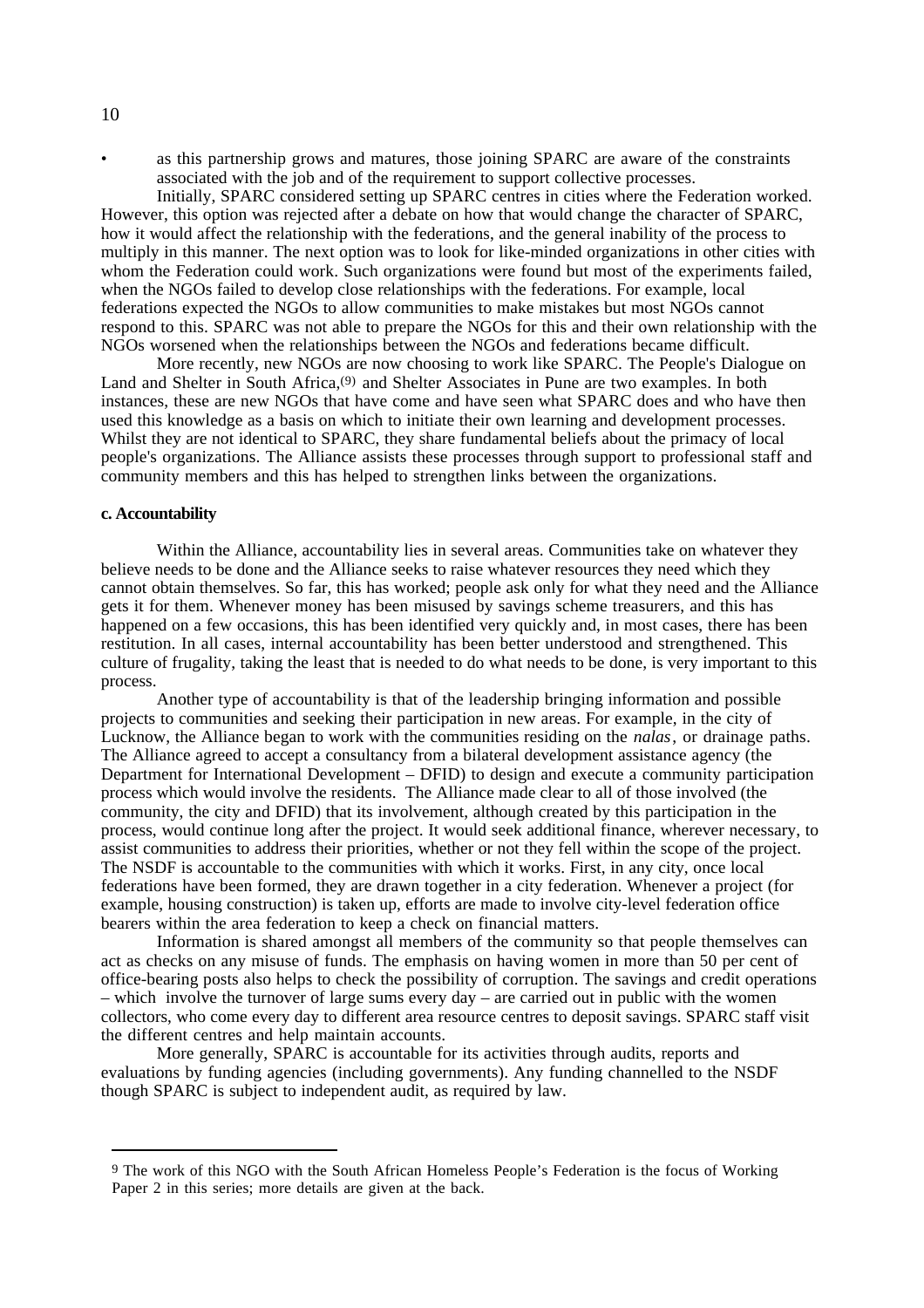## **IV. CORE VALUES**

HOW ARE THESE organizational relationships transformed into effective activities? This section looks at the approaches that are central to the Alliance and the work that it does.

#### **a. The Learning Cycle**

Much of the Alliance's work has evolved from their initial learning strategy, developed by SPARC. This learning strategy is so central to the Alliance and its other strategies and activities that it is worth explaining in detail. The learning cycle includes several stages:

- Communities identify their priority concerns. A debate about the issue then takes place within the Alliance, generally leading to the formulation of a strategy for seeking a solution.
- One or more communities comes forward to start designing solutions to the problems. The Alliance assists these groups financially and organizationally because they offer a living "laboratory" of how change will occur and they will help the Federation towards a sustainable solution through the learning process. Many failures occur during this initial phase and the costs to the community are acknowledged through the Federation's commitment to assist them.
- Once a crude solution has been developed in a settlement, many groups engage in exchange visits to and from that settlement to see what has been achieved and this leads to the next generation of volunteers wishing to try out similar actions. Refinements to the solution emerge, as a series of important additional factors that need to be considered become obvious as many communities go through the process. Progress is always made although frequent delays take place when external factors prevent communities from achieving change.
- Once a refined solution has been established, it is explored with city officials. Through intercity exchanges, this possibility is shared with other federations and other city officials. Within a year, the federations in several cities are exploring this possibility. The Federation then creates a core team, made up of some of the members from the first settlement which experimented with the solution.
	- These volunteers then visit other cities to demonstrate the solution that has been developed. This process may have a long gestation period because large enough numbers of people need to participate in order to create an internal dynamic which creates the confidence necessary for the local people's movement to believe that it can transform the situation of the poor. More and more communities are exposed to the innovation and they put pressure on their local officials and politicians for change. Depending on the external situation, there may be many possibilities for scaling up through participation in major state projects. The Alliance's investment in creating human resources, and their experience of working with and designing alternatives that work for women and for the poorest have put the Alliance in a position of strength.

Over the last ten years, this strategy has been used on many occasions. Box 2 gives an example of what the cycle looks like in practice, through the Alliance's work on savings and credit.

## **Box 2. Savings and Credit**

**Stages I, II and III**. Women pavement dwellers started working with savings and credit in 1986. Gradually, they developed ways of recording savings payments and loan repayments. Most members are illiterate. However, this is more than compensated for by oral and memory processes and the use of symbols. Mahila Milan provides each woman with a plastic bag. This bag contains coloured squares of paper, for instance pink represents Rs. 1, yellow Rs. 2 and green Rs. 5. So, when a woman saves Rs.10, her bag will contain two bits of green paper. All the bags from each cluster are stored in a larger black bag. Representatives from each area collect money every day from various people and bring it to the Byculla office where others, also nominated by the group, keep the money and put the bits of paper in the bags.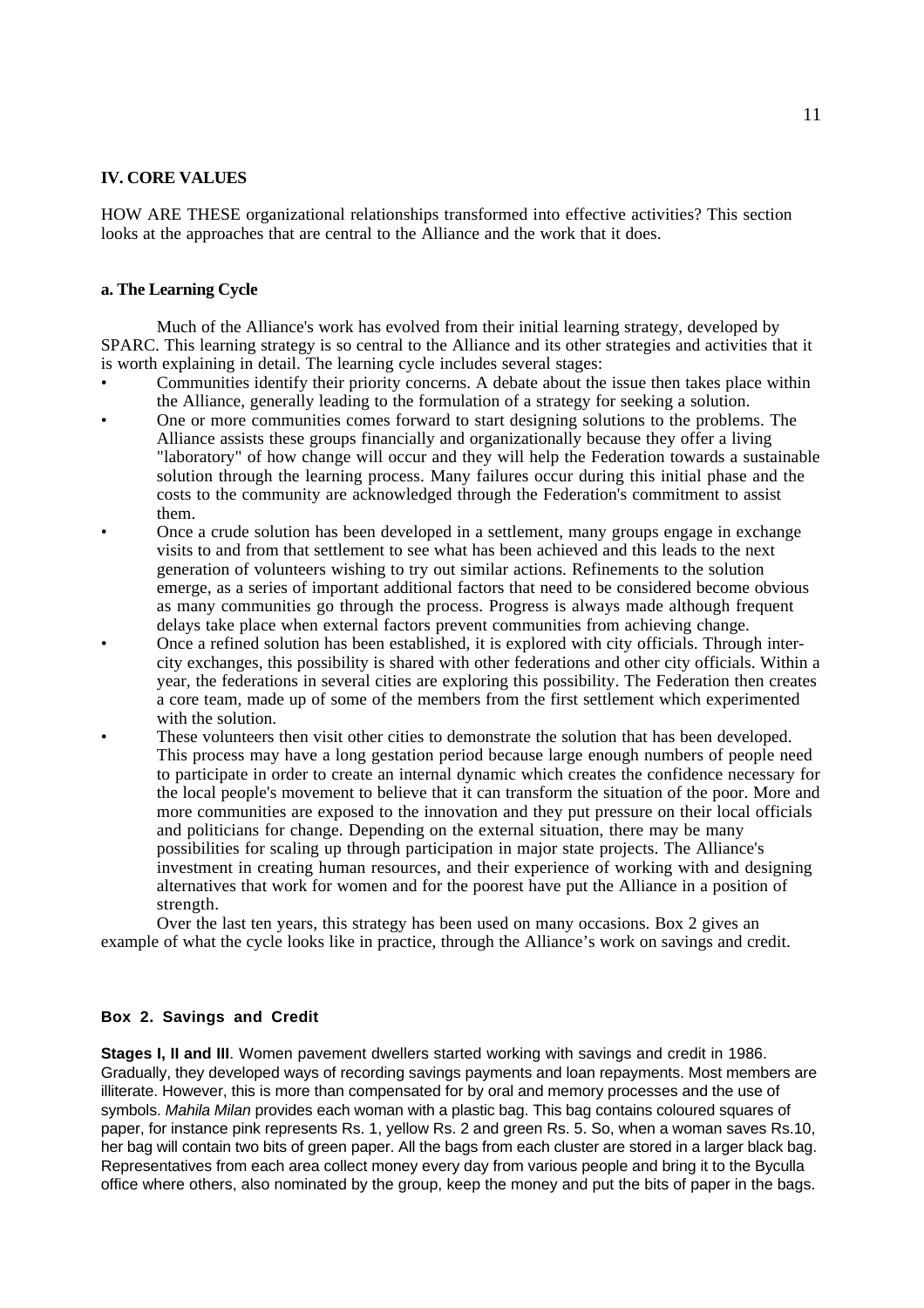With the SPARC representatives' help, a register is maintained. Gradually, a literate person from Mahila Milan has begun to maintain this system.

Some of Mahila Milan's leaders, who belong to the original, oldest collective, explain the origin of the scheme thus: "Everyone who meets the Byculla Mahila Milan has to hear about the Mahila Milan bank. We call it our bank but it is actually a crisis credit scheme which has 600 households as its members. It was started in 1987. The residents of six pavement dweller clusters had just completed a process of exploration – designing shelter alternatives for themselves – and they discovered that their aim was not just a physical structure in which to live in but a new way of life. The crisis loans and savings scheme began when everyone felt that, if we all saved a little together – say one to two Rupees (equivalent to US\$ 0.30-0.60) then, when any of us had a problem, we could use the money and repay the fund later."

**Stage IV**. By 1988, Mahila Milan was training groups around the country to save and, in 1989, the network was strong enough to support the transfer of loan funds between different savings groups. The credit and savings network has spread vigorously. At present, the Alliance has over 25,000 households who save and about 5,000 borrowers.

**Stage V**. In 1993, Mahila Milan began to borrow from external sources and on-lend to its members. In the process, it developed a unique style of management and decentralized functioning. This model of savings has been shared in India and abroad, and will eventually lead to the creation of a financial institution to manage savings and loan funds for the Federation.

The gradual increase in the savings and credit practices of Mahila Milan prepared the ground for the Alliance to explore credit lines for the communities. These processes focus as much on providing women with credit for their needs as they are do on developing decentralized mechanisms for large federations to manage finance. Until now, savings and credit have been used mainly to build and strengthen women's collectives, to strengthen micro-community organizations and build women's managerial capacity to manage and control resources. The Rashtriya Mahila Kosh (RMK), a government of India undertaking, provided the Alliance with its first credit line of Rs. 3,200,000 (and a second is now being negotiated). This fund is channelled through SPARC to various women's collectives in Bombay/Mumbai, Bangalore, Madras (which has been renamed Chennai) and Kanpur. Additional small-scale credit, in areas chosen by the communities but which the RMK does not provide for, is funded by community savings funds and a modest revolving fund from the Ford Foundation.

Another community need is housing finance. For many years, the Alliance has been struggling to obtain housing loans for their membership. In 1991, they were able to access state housing funds, secured by a guarantee from SELAVIP, an international NGO. Since that date, they have been successful in obtaining loan finance for several more housing projects. Several Federation cooperatives have now built their own houses, taking state loans and repaying them over 20 years.

Organizing and realizing such innovations is a difficult process. The Federation leaders meet at least twice a year so that they have the opportunity to reflect on what they are doing. Similarly, SPARC, the Federation and *Mahila Milan* also have retreats so that they can explore current activities and strategies. There are many other meetings which encourage reflection on what is known and consideration of what needs to be done. One of the first things that is shared and learnt is how to continue to learn.

- The Alliance's training process involves several critical principles:
- there are never resident trainers, always visiting ones;
- major training events are done by community leaders;
- training encourages women to participate in the processes;
- training teaches by doing rather than by telling;
- the trainers learn through training, acknowledge this and never consider themselves experts;
- the process helps people to develop a working relationship with professionals and other stakeholders, and helps to ensure they are not treated as "beneficiaries".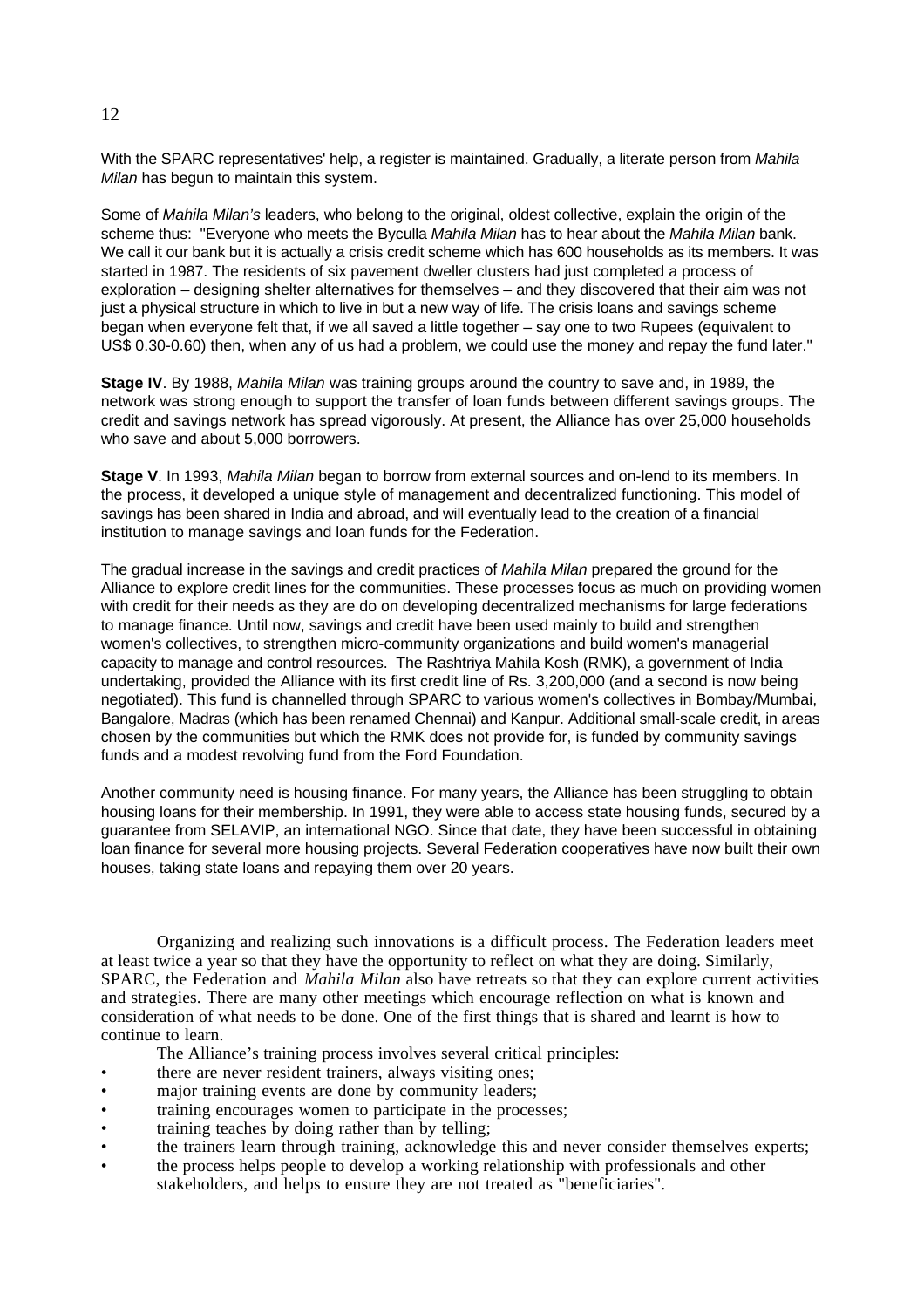This process helps more and more communities align with the Federation, learn new skills and begin to take stock of their interaction with the external world. The needs and aspirations of savings scheme members, joined into a collective force, can be articulated in a real, vibrant and strong demand to the city or the state that something be done.

## **b. Community Exchanges**

Exchanges between communities have been continually developed because they serve many ends. The exchanges:

- are a means of drawing large numbers of people into a process of change;
- support local reflection and analysis, enabling the urban poor themselves to own the process of knowledge creation and change;
- enable the poor to reach out and federate, thereby developing a collective vision;
- help create personalized and strong bonds between communities who share common problems, both presenting them with a wide range of options to choose from and negotiate for, and assuring them that they are not alone in their struggles.

Today, the exchange process is a vehicle which allows communication about all the strategies that people develop, refine and replicate. The exchange process has broken national barriers and the evidence from the exchange with South Africa clearly suggests that this process is validated across national boundaries, continuing to demonstrate its potential to develop people's confidence and capacities.

The exchange process builds upon the logic of "doing in knowing". Exchanges lead to a good sharing of experience and therefore a new set of people can learn new skills. In the exchange process, communities and their leadership all over the country have the potential to learn and share teaching. In other organizations, such knowledge is often restricted to educated professionals because it is wrongly assumed that the qualities of good teaching are linked to formal education.

The Alliance's need to grow and multiply, combined with SPARC's own reluctance to expand, has led to this strategy, which is now the Alliance's greatest achievement. The exchanges maintain a rapid learning and teaching curve, within which the Alliance's core team supports new learning and helps more people to teach to and learn from each other.

The Alliance's training process is integral to the community exchanges that it promotes and undertakes. Box 3 illustrates how NGO staff cannot replicate the role of community to community learning.

## **Box 3. Learning by Doing – House Modelling**

Mahila Milan members in Byculla first began to design their own model houses in 1987. There were many innovations within their design including the introduction of a 14-foot (4.3 metre) ceiling with a mezzanine level to create more living space. After much lobbying, the state agreed to permit this feature within their building regulations.

The communities that first designed their own 14-foot high ceiling house with a mezzanine are now assisting communities to do the same, not only in India but in other countries as well. They show communities how they need to consider many factors, not only what they want but what they can afford. Pulling this information together, they work collectively to enable Federation members to plan and model their own homes. They do not put forward their own house model or specific features of their design but rather, they propagate the process by which community members can develop their own design.

When house modelling training was undertaken by SPARC staff and later by other NGO staff, it was not effective. The communities participating in the process perceived the training process as a "gateway" and thought that once they had successfully passed through this gateway, the NGO would provide them with a house. The NGO staff were unable to articulate the broader process for which women were undergoing this training. The training became a static affair that did not make clear the need for a political process of negotiation to obtain land and finance before housing could be built. Unable to address these larger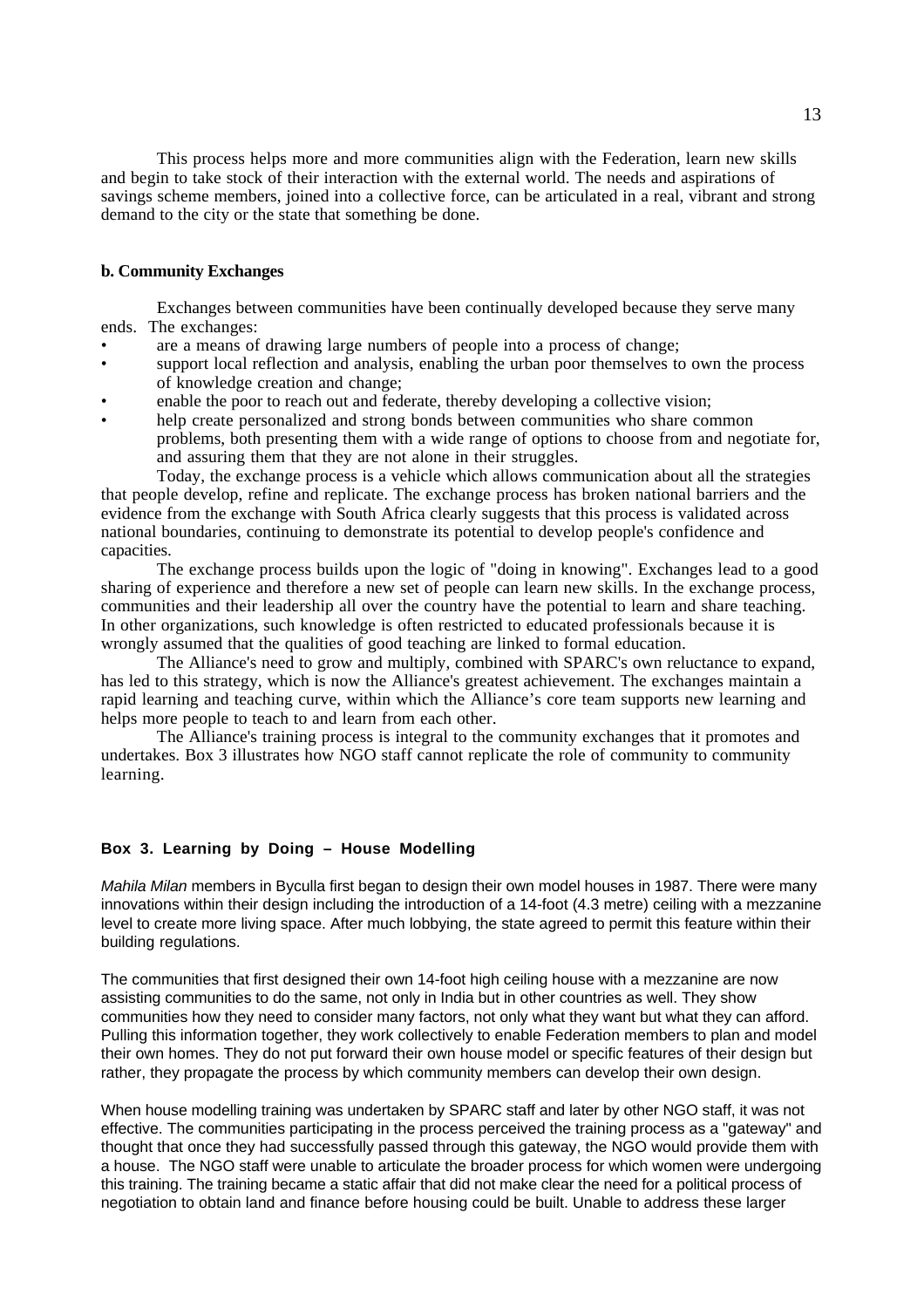issues, NGO training programmes simply made themselves and the communities dependent on projectdelivered outputs. This has resulted in communities becoming reliant on professionally delivered housing rather than communities equipping themselves with strategies to advance their needs and interests.

From the first community exchanges between the pavement dwellers on the streets of Mumbai, there has now developed an international Alliance (the Shack/Slum Dwellers International) that links the urban poor organizations in different countries and draws together almost 1 million people in 11 countries.(10) A number of existing people's organizations have become affiliated to a development process that helps them meet the needs of their members. In other countries, visits and exchanges have supported the creation of a movement where none existed previously.

SPARC's contribution lies in the international links and networks that it has created for the Alliance. These include links with general networks such as the Asian Coalition for Housing Rights (ACHR) and those with specific countries such as South Africa. These are vital for learning, for credibility and for local alliance-building. In the absence of local "godfathers" (powerful people offering patronage) and political support, this credibility has helped create a space for local negotiations and the Alliance. These international links have also helped with access to knowledge, new ideas and learning to deal with the fashions of international donor agencies which always influence funding and often adversely affect work on the ground. By constantly reaching out to likeminded networks and groups, the Federation's ability to learn and keep on top of events is expanding.

Over the last five years, the number of international linkages in which the Federation participates has increased but the Federation decides on the pace at which it wants to move. In the past, the Federation has been approached to take positions on issues which have no direct benefit to them and people have returned from meetings or conferences feeling used and exploited. Another problem is that, often, the *milieu* is hostile and community leaders feel uncomfortable about their participation, and this is often the basis for deciding whether or not local federations will attend.

#### **c. Gender**

The roles of women, both within the Federation and within communities and families that are involved with the Federation, have been evolving at a pace and in a way that has been selected by the women in the low-income settlements. The results that are emerging are very positive, demonstrating that the Alliance is better able to address gender issues in this way rather than by demanding direct behaviour modifications by communities.

The early contact between *Mahila Milan* and the Federation led to *Mahila Milan* (which at the time was made up solely of the women of Byculla living on pavements) attending local federation meetings. They were the only women present but they remained confident because they had explored so many possibilities, trained so many people and were so very excited with their own learning. They inspired the men to invite them to come and work with women in their community. What *Mahila Milan* demonstrated was that women, unlike men, focus on issues which require collective long-term investment. The National Slum Dwellers Federation leaders realized that they had "used" women's presence for demonstrations and other activities but had not enabled women to become leaders. Women in *Mahila Milan* were not competing with men. The women believed that there was more than enough for both men and women to do. Choices about roles and activities should allow both groups the space that they required and meet the needs of both.

Over time, a new pattern has emerged. When federation groups within a settlement wish to undertake new activities, or the Alliance wishes to assist communities to strengthen themselves, there is a general meeting where these issues are discussed. If, for instance, the community feels that the settlement's concern is their relationship with the local police station, then the inputs would be those which help all the people understand the roles and functions of the police and the manner in which

<sup>10</sup> Patel, Sheela, Joel Bolnick and Diana Mitlin (2001), "Squatting on the global highway" in Michael Edwards and John Gaventa (editors), *Global Citizen Action*, Earthscan-UK/Westview-US.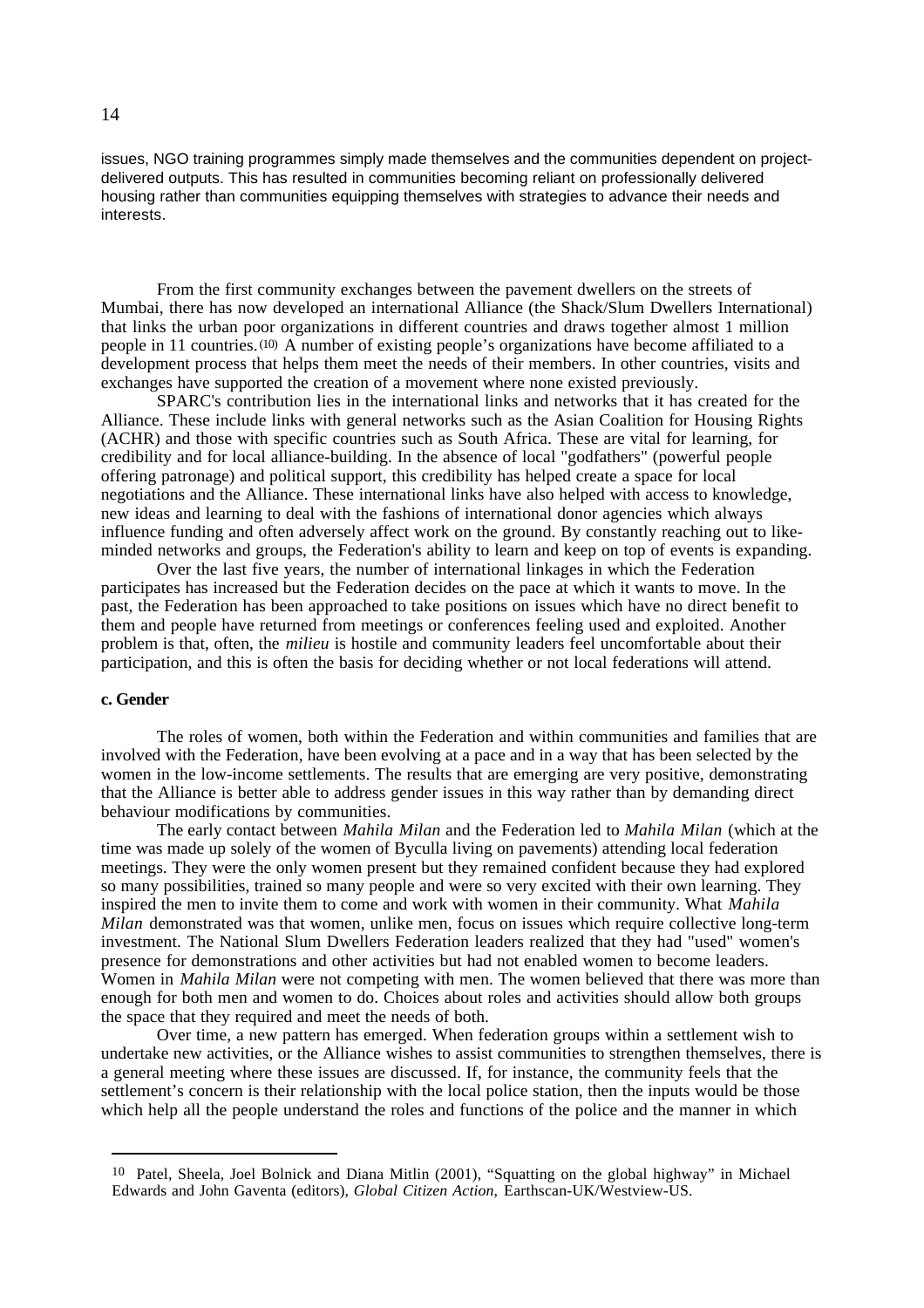the community can use their collective strength to manage this relationship. In nine cases out of ten, it is women who are central to the resolution of a problem, for example, using the police to resolve a difficulty. The strategies suggested do not dissuade men from participating but pro-actively support the participation of women. This allows women to work together to overcome their individual lack of confidence.

The starting point of the strategy means that women are the major innovators in the federations. Most solutions therefore require women trainers to assist communities, and women are involved in supporting the options as they develop. This opens up possibilities for participation and creates further opportunities for women. At another level, the communities within the federations are working to reformulate the roles of men and women in communities and with each other. This remains linked to the wider process and is never discussed or scrutinized on a separate basis.

The example of housing training demonstrates both how women are involved and why the federations undertake this training better than SPARC. Women can "dream" about houses better than men, in part because they use the structure that they live in more than the men; men therefore easily concede that women can design the new structure better. Once that is achieved, men often concede that women who are trained to manage construction are the most effective supervisors of the process.

Most of the things that women seek to address affect all of the community and therefore men also support their concerns and strategies, adding to the process by which women are starting to do things. Later, the confidence gained through these activities helps women to renegotiate their relationship with the community, with their family and with their husbands. From the beginning, the focus is on demonstrating how change can take place, how women participate in this process of change and how women can train others. At every moment, women are central to this process.

### **d. Politics**

The Federation finds that as long as they can stay out of party political processes, they are able to grow and increase their membership. Often within the NGO movements, there is debate about whether or not the people's organizations should join mainstream politics with a view to obtaining more resources for their constituencies. The Alliance leadership is convinced, based on their own experiences and the evidence of the last 40 years, that political parties rarely develop effective agendas for the poor although their manifestos always "hoist the flag of the poor." Most elected representatives find themselves dragged into corruption and unable to address the needs of their constituency. The NSDF encourages all its members who feel they want to join parties to do so and use what they have learnt to influence party manifestos. So far, this has been possible because the political parties are not actively seeking Federation support and none of the present leaders are committed to a specific party political direction. The partnership will be seriously affected should this happen.

## **V. PARTICIPATION AND THE PROCESS OF POLICY CHANGE**

#### **a. Participation**

FROM THE BEGINNING, the Alliance has been conscious of the need to work at a scale beyond conventional projects and therefore to work with government. The tradition of policy advocacy among many Southern NGOs has been to consult communities and write up an alternative policy which they campaign to have accepted by the city or state. Often, the policies are good and much needed but most communities lack the training, exposure or capacity to take advantage of such processes and hence many pro-poor reforms remain unused. The experience of urban professionals is that there are many ideal policies and programmes but few make any positive impact on the poor and even fewer reach scale.

SPARC and its partners decided to follow another route B that of precedent-setting. This begins by recognizing that the strategies that the poor use already are probably the most effective starting point although they may need to be improved. Hence, the Alliance supports the refinement of these strategies and then their demonstration to city officials. Because they emerge from the existing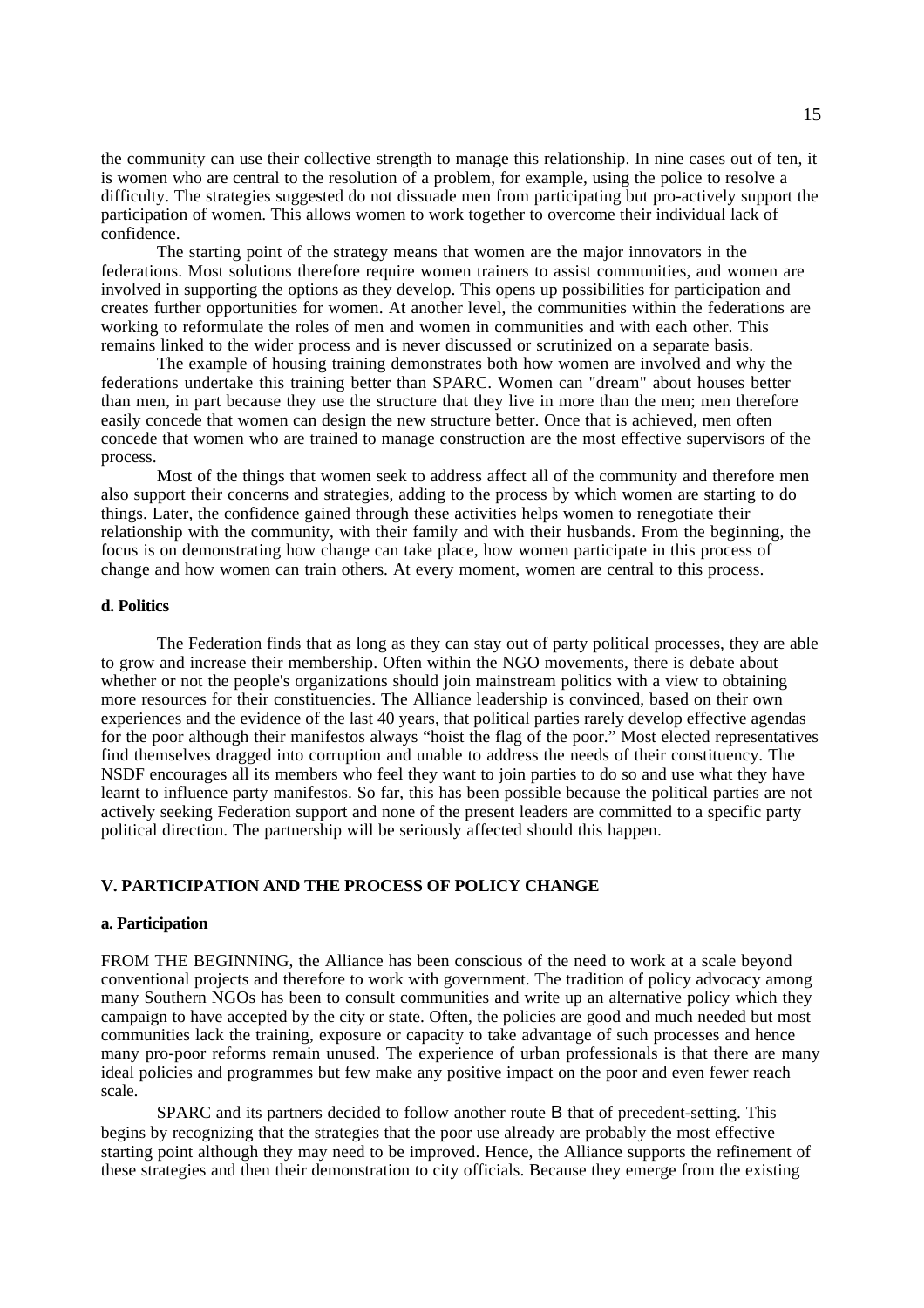practices of the poor, they make sense to other grassroots organizations, become widely supported and can easily be scaled up.

SPARC describes it thus:

"By 'precedent', we mean a pilot activity (or project) which offers a simple and effective solution to a problem that has to be faced by both the city and the people. Let us start with what low-income communities do illegally. These practices, with adaptation, form the basis for testing an intervention which improves on the status quo. As these 'precedents' are put into practice, they show senior policy makers and administrators that it is possible to do something else. Then these precedents are accompanied by mass demonstrations of support and this further demonstrates the scale at which change can occur. Large-scale changes are only possible if the solutions are rooted in the logic of the people."(11)

All three partners in this national Alliance believe that there can be no social change that will benefit low-income communities if the poor do not participate in designing, managing and realizing that process of change. Community involvement in conceptualizing participation is as important as the participation itself.

There is a fashion in development for "community participation" but all too often the scope for participation is a token. In SPARC=s experience, before most projects have even gone beyond the negotiating stage, the participation component is reduced and/or narrowly conceptualized. As a consequence, communities tend to be involved only peripherally or in a limited range of activities. This generally occurs because the systems which control development projects are not yet ready to work to strengthen communities. The importance given to bureaucratic rules and formal procedures result in some critical elements that are required for effective participation being excluded.

SPARC=s experience shows that active and multi-level participation by grassroots organizations can help to transform the relationships between the actors involved in any given project. Most social movements are designed to deliver high levels of participation; most development interventions are not. The substantive participation of communities in addressing issues of urban poverty is key to the work that SPARC does in its Alliance with *Mahila Milan* and the National Slum Dwellers Federation. It is critical because it is participation that leads to development options; the identification of a range of options and their further refinement leads to a development process that is both inclusive of different needs and robust in so far as it can address further constraints and difficulties. These two factors underpin the Alliance's intervention strategy.

There are many different kinds of participation and it has long been recognized that there are qualitative differences between these. Box 4 summarizes the types with which Federation members are familiar.

## **Box 4. A Community Perspective on Participation**

**Because you happened to be there:** Just happening to be in a certain geographical location is probably the most passive version of participation, so passive that it might not look much like participation at all. But to people and communities suspicious of formal development programmes and afraid of getting burned, simply being there can be a start, can begin to lay the foundation for more involvement. When a development intervention begins in your neighbourhood, even if it has nothing to do with what you want, the circumstances of location have created conditions for you to participate (ie. if you happen to live in one of the settlements on the banks of the Pata Nala, in Lucknow, your settlement finds itself part of a pilot project.)

**Because you didn't say "No":** The overall acceptance of a development intervention in your neighbourhood can create conditions which imply that you have been considered as having "participated." If the nala (drain) in your neighbourhood is being cleaned, for example, and you do not protest, that is a form of acceptance and acceptance is another form of participation, however slight. You

<sup>11</sup> Sheela Patel, in discussion.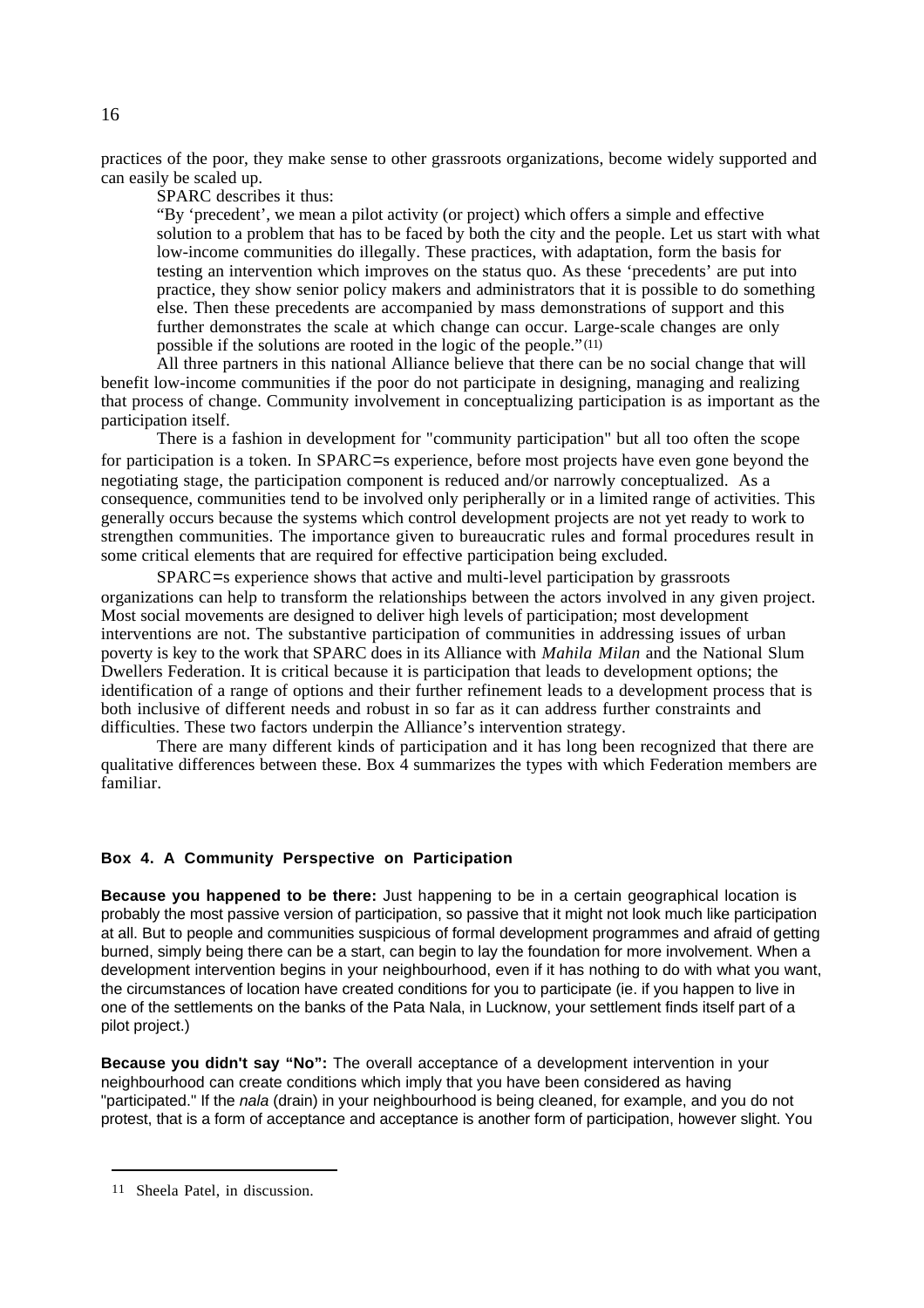may accept only because you do not see the project as hurting you in any way or compromising your interests but, here again, acceptance may lead to enthusiasm and enthusiasm to greater involvement.

**Because someone else persuaded you to jump in**: Someone in your neighbourhood stirs things up and starts initiatives which you can imagine yourself benefiting from. You may not have much commitment to the initiative yourself but, because you see it as being potentially useful, you agree to go along. Or, you may participate because you follow someone else's leadership and because they've told you what to do. You may wait to see what happens, you may not resist this influence and, later, when things continue to improve, you may become more involved. Most communities naturally break down into only a few bold leaders, who may show this kind of initiative, and a lot of followers and "hangers-around". The initiative of a few can kindle the participation of many more.

**Because you feel it's worth it:** And finally, you participate because you have an urge to make a choice, to stick your neck out so that you or your community can move ahead. You are in the middle of things, a catalyst, and the leadership mantle falls on your shoulders. You may be an individual or a group. Once your behaviour becomes a routine, and once benefits you are working for are seen by all as being useful, more people will copy that behaviour and more will participate. You become a leader who has potential to participate more and more actively in making choices for yourself and for the community.

From these experiences, the Alliance believes that effective participation requires that an individual, group or community can make a choice to become involved in a given process or activity, can understand the options that the particular process opens up, and can understand the impact that the process will have upon their lives, their households, their community and their environment.

## **b. The Creation of Options**

In Indian cities, poor people who live in informal settlements or pavements survive by doing things in ways that nobody would ever choose, if they had any choice. However, for the most part there is either no choice or the range of choice is very restricted. A recent visitor to some of the women and men from *Mahila Milan* and the National Slum Dwellers Federation in Bombay/Mumbai asked them how they described poverty. One woman said: **"Poverty is never having any choices."**

Poor people's lives operate within very narrow confines, where choices are few and where looking for other options means taking risks which may destroy or damage precarious survival strategies, should they fail. The routines that poor families follow reflect a tenuous balance between managing their own survival and managing the (almost feudal) relationships of dependency and patronage that enable that survival.

Low-income families, often migrants, create their survival systems from extremely limited choices. People are constantly seeking potential opportunities, taking advantage of anything that comes along, careful not to offend leaders and summoning tremendous resources and innovation to stay alive. If being a passive participant helps one to survive, then they become adept at swallowing their own ideas before these ideas reach the tongue; they learn to say only as much as their benefactors want to hear; they become experts at making themselves invisible. People in vulnerable positions, new to the city, learn what is needed to survive. When they come to the city, they look around and see what others in the same situation have done, drawing on a formidable quantity of applied understanding of how to survive. People draw on this collective wisdom as required, taking what is useful, discarding what doesn't work for them and making their own adjustments. They latch onto other groups of people who help them along in different ways. They find work, often very low-level unskilled work. When the wages they earn are too low and the work too uncertain to make it practical to travel long distances to work, they get help finding places to live that are close to their jobs. This involves finding a place in a low-income settlement or pavement dwelling and negotiating with the informal "guardians" of the place or with the formal owners of the land. None of these strategies are perfect. Most of them involve exploitation, oppression, unimaginable hardship. But, for most, this is all that is possible.

#### **c. Increasing Options Available to Poor Communities**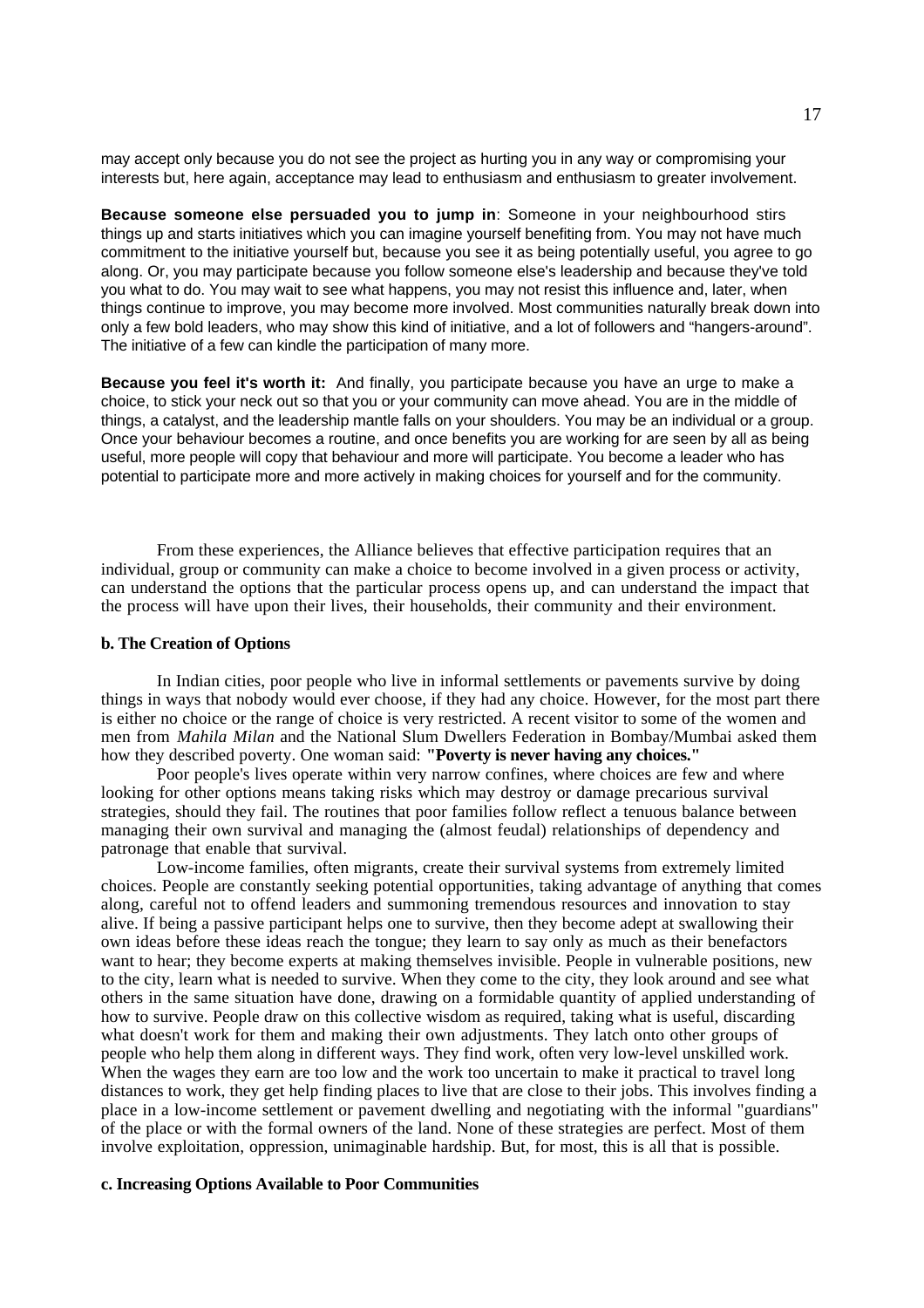SPARC and the National Slum Dwellers Federation believe that effective community development supports communities to undertake projects, and creates an environment which makes room for experimentation and which allows for mistakes. The Alliance does not try to create new standards but, rather, to alter and influence circumstances to allow communities to develop options of their own. All of the Alliance=s work is focused on increasing the options available to poor people and poor communities.

From these experiments, a new set of policy recommendations develops which communities then articulate and demonstrate to city officials. The communities work directly to implement the options that appear to be best for them, that is, the process of precedent-setting. Through drawing city officials and politicians into a dialogue with them concerning the alternatives that they are offering, they can begin to develop new relationships. As a result of these relationships, some officials and politicians are encouraged to try something new.

The difference between the Alliance strategy for policy change and the more traditional NGO route of lobbying and advocacy now emerges. Through community exchanges, numerous communities are exposed to the innovation. These exchanges, which take place through the Federation, have created a number of grassroots organizations that are ready to take up the new possibilities, should there be a change in government policy. In these circumstances, a change in policy is followed by immediate pressure for the changes to be implemented. If there is no change in policy after the precedent, when communities return to their locality, those who want this innovation start to push locally for the policy change and, sooner or later, someone breaks through. This process is illustrated through the example of the learning cycle given above and can also be seen within the processes described in Box 5.

#### **Box 5. Old Problems, New Options**

Mumbai has a population of over 11 million people. The suburban railway system is crucial to the city's daily functioning because of the latter's geographical configuration: most offices are in south Mumbai and most of the population lives towards the north of the city. Each day, it is estimated that 7.4 million passenger-trips are made on the suburban railway, with an average distance of 25 kilometres per trip. The vast majority of the city's commuters use the railways and most of the rest use buses. The poorest sections of the city's population walk to work as they cannot afford public transport of any sort.

There are three suburban railway lines in Mumbai (Central, Western and Harbour) that link the central business districts of Bombay Island with the so-called "suburban" areas in the north of the city. The areas alongside the tracks offer land for the poor seeking a home in the city. The Central line from Victoria Terminus to Thane has about 8,000 families living on the reserve alongside the track; the Western line from Churchgate to Dahisar accommodates about 3,000 families and the Harbour line from Victoria Terminus to Mankhurd around 13,000.

Families have been living along the tracks for more than two decades. In some cases, their huts are barely a metre away from the tracks and the passing trains. One consequence of their location is the number of accidents that take place. The constant anxiety felt by parents and partners concerning the safety of their families has a severe and demonstrable impact on their lives. The presence of a large number of houses along the tracks also reduces the speed of the trains. The Commissioner for Railway Safety has stipulated that trains must not travel at more than 15 kilometres per hour when travelling through these densely inhabited sections of track. Normally, they are capable of running at more than 40 kilometres per hour. The train drivers are under severe psychological pressure every day. Injury or death may result from accidents as well as greater delays, and the drivers take home these images and find it difficult to deal with them even when they are not at fault.

For the families living along the tracks, injury or death are the worst things that can happen to them. But daily life is also made difficult in the absence of basic amenities such as water, sanitation and electricity.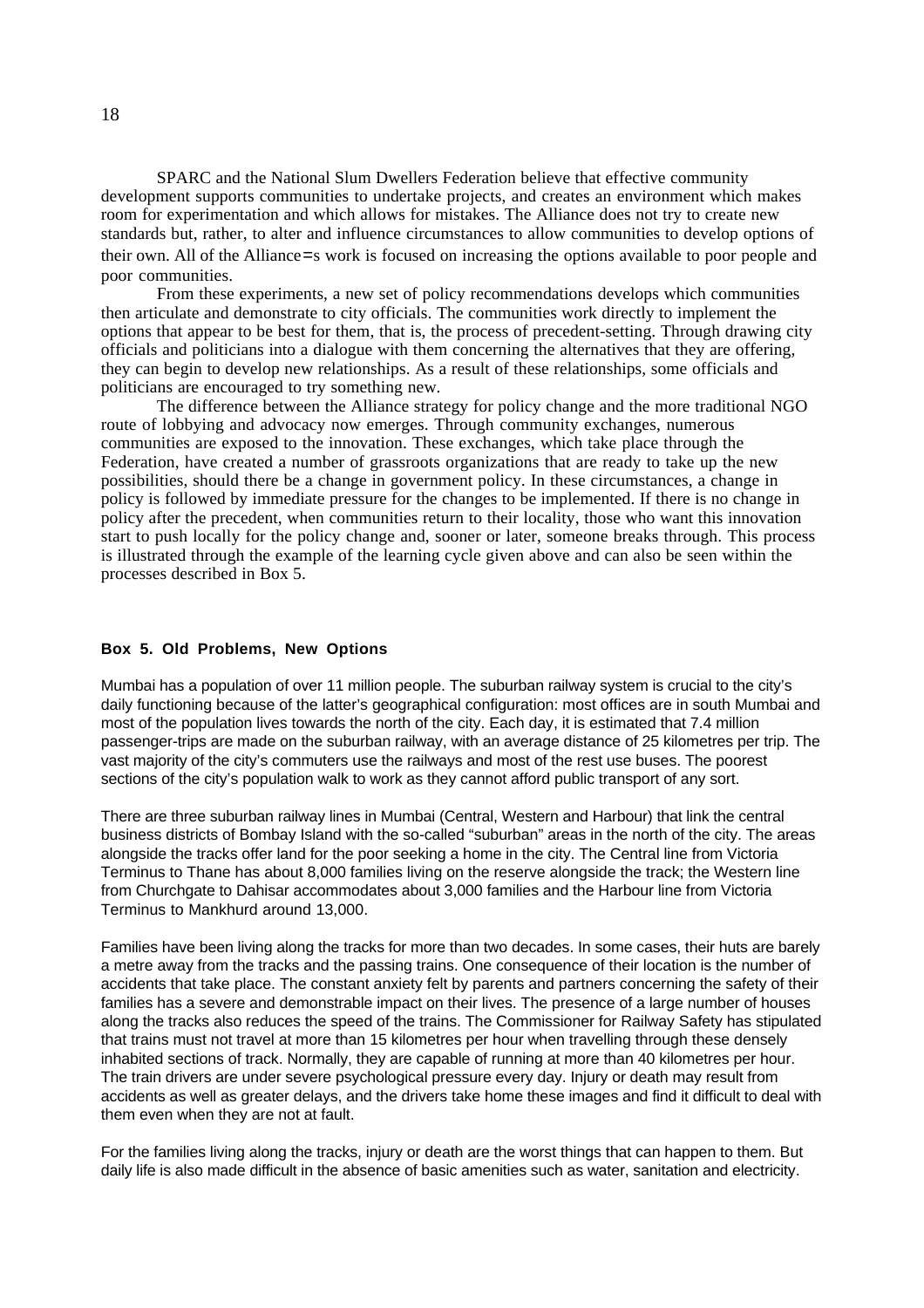The women spend long hours fetching water and the entire family faces the repeated indignity of having to relieve themselves in public, in full view of commuters in passing trains. The civic authorities do not provide basic amenities such as public toilets and bath houses because the land is owned by the Indian Railways, a central government department. The central government, as a matter of policy, decided that it would not issue "No-Objection Certificates" (NOCs) for such works within 30 feet (9.1 metres) of the railway tracks. It is afraid that giving permission would be a tacit acceptance of the legitimacy of the occupation of its land by encroachers.

In the late 1980s and early 1990s, the construction of a rail link between Mumbai and New Mumbai was held up because a low-income settlement was located in the way of the tracks at Mankhurd. New Mumbai, conceived as an alternative magnet to Mumbai, could not develop without the rail link being completed. The Maharashtra Housing and Area Development Authority, a public agency, proposed resettling some of the residents in walk-up apartments but not everybody could afford them.

The Railway Slum Dwellers Federation and the National Slum Dwellers Federation had been working in this area and proposed that a piece of land be given to the families so that they could build their own houses by taking loans from a housing finance company. This alternative was accepted and a group of railway dwellers formed the Jan Kalyan Housing Cooperative Society and constructed a residential neighbourhood with over 100 houses. As one of the Federation's first housing initiatives, it provided an opportunity to develop an exemplar of people-controlled, women-centred, self-help housing. The experiment, however, did not lead to any policy change, despite demonstrating a viable option. But it provided a tangible example of what is possible.

For nearly a decade, the World Bank and the government of Maharashtra have been negotiating the Mumbai Urban Transport Project II (MUTP-II). The World Bank, after international attention focused upon the plight of people affected by their projects in different countries, made resettlement and rehabilitation a necessary component of MUTP-II. For a variety of reasons, there was a delay by the World Bank in clearing MUTP-II. Due to earlier delays and public impatience, Indian Railways decided to lay the fifth and sixth corridors between Kurla and Thane on the Central Railway using its own budgetary resources. For these lines to be laid, 1,980 families living along the railway tracks would have to be resettled. Since this project was originally included in MUTP-II, it was decided to follow the resettlement and rehabilitation policy so that retroactive financing would be possible as and when MUTP-II was cleared.

A plot of government land at Kanjur Marg in the suburb of Ghatkopar, still close to the railway land to be cleared, was identified for the temporary relocation of the 900 families. As a result of the earlier experience, the task force sub-committee on land included the President of the NSDF. It was a condition of resettlement and rehabilitation policy that communities should be associated with the process of selecting the site for their relocation. As NSDF/SPARC had been instrumental in conducting the baseline survey of communities and households affected by MUTP-II, they were in an ideal position to mobilize the community, particularly the women, and secure their approval for the relocation site. In view of this and of its long-standing involvement with issues affecting the urban poor, the state authorities appointed SPARC as facilitator for the resettlement and rehabilitation operations.

The land is to be formally transferred to cooperative housing societies of slum dwellers as and when they are registered. The Mumbai Municipal Corporation is to provide infrastructure for site development, paid for by Indian Railways. The money (Rs.13.8million) will be funnelled through the Slum Rehabilitation Authority. SPARC, along with the NSDF, the Railway Slum Dwellers Federation and Mahila Milan undertook to shift all 900 families in the first phase, before the end of May 1999. Land for the remaining 1,000 families is in the process of being identified and when it is, all the families on land needed by the railway extension project will be shifted.

Following on from the baseline survey, the 900 first-stage slum dwellers grouped themselves into 27 housing cooperative societies. Eighty per cent of the leadership of the cooperative societies are women who have been saving towards their future permanent and secure housing for several years. By the time they moved, each family had already saved Rs.3,500-5,000 towards a down-payment for a housing loan of Rs.20,000 from the Housing and Urban Development Corporation (HUDCO), routed through SPARC,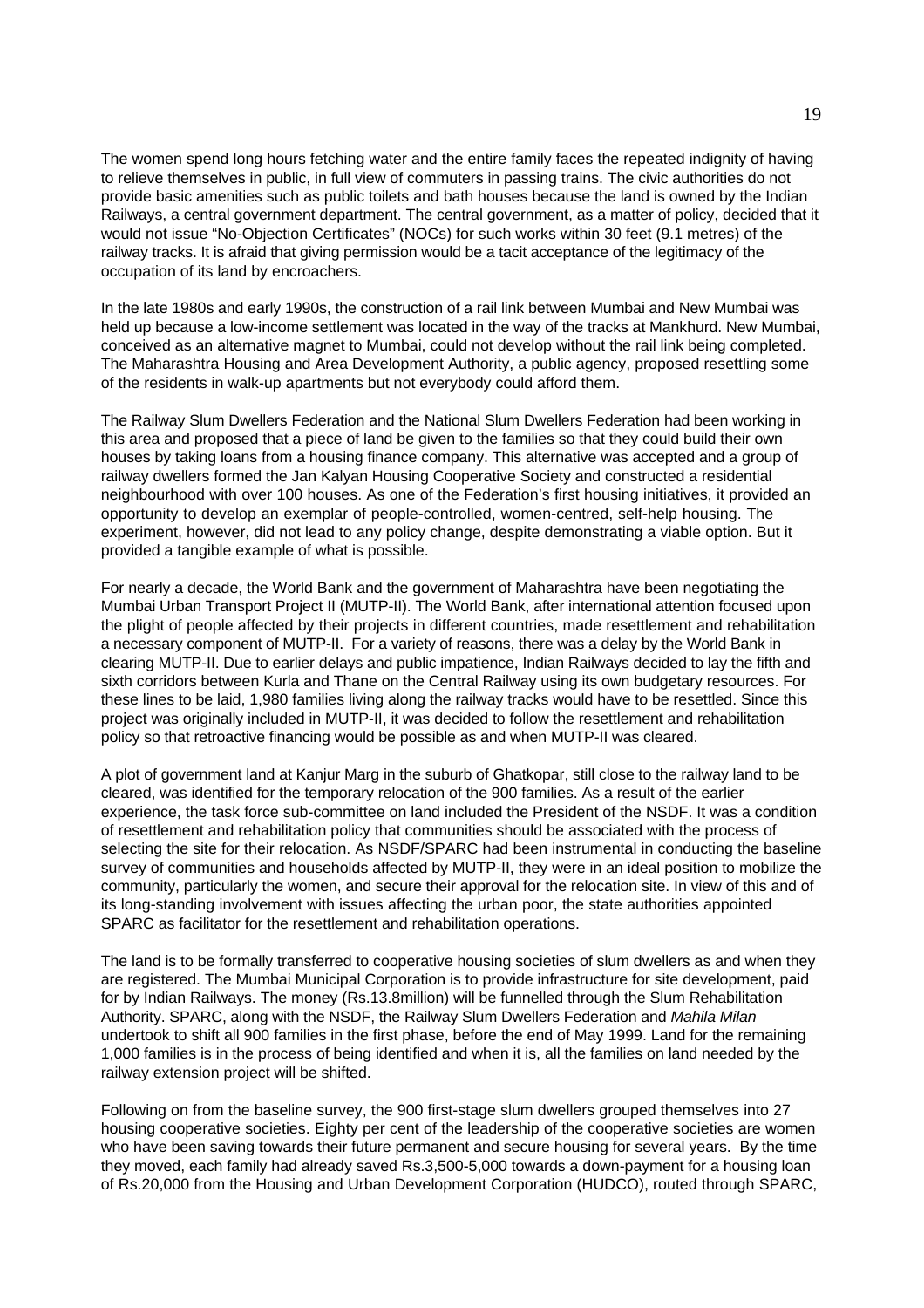to cover the cost of the temporary accommodation.

For the authorities, the most significant aspect of Kanjur Marg is the fact that people are moving **voluntarily**. On other occasions, more often than not, demolition squads from the Municipal Corporation, supported by a police presence, would be instructed to clear land and shift the people with little or no reference to them. At Kanjur Marg, the 27 organized housing cooperative societies have been closely involved with the project since 1995-96. In addition to approving the relocation site, they have been involved in decisions regarding the size of the houses to be constructed, given the amount of loan money and the space available.

Permanent housing consisting of 1,500 apartments of 23 square metres each is being planned and will be built in four-storey buildings on the Kanjur Marg site. The cooperative society members will occupy 900 of these. The sale of the other 600 apartments on the open market will, it is anticipated, recover the costs of construction, making the apartments free for the cooperative society members. When the more permanent buildings get under way, people's participation in the overall planning for the infrastructure and the lay-out, the provision of community facilities, the road networks, open spaces and building design will ensure that the project reflects their needs and aspirations.

This project demonstrates how housing solutions developed by the communities themselves were adapted when the authorities recognized that they needed to improve transport in the city of Mumbai. Together, the communities and the public officials developed solutions which addressed their mutual needs. Old solutions did not work so new development options were created. The same community processes that had supported innovation were then used to mobilize residents to take part in decisionmaking and implementation. Residents were familiar with the option that they were being offered. It had been developed by them to meet their needs. Hence, they participated actively and willingly. The state authorities, once they realized that this would also work for them, sought ways to change and modify existing policies and practices.

#### **VI. INVESTING IN DEVELOPMENT**

THE APPROACHES DEVELOPED and used by the Alliance differ considerably from those of many other development agencies. From the beginning, the funds raised by SPARC from abroad have been allocated primarily to community networking and exchange. Throughout the first years, the funds were used to support one community as they visited another, sharing problems and ideas on how they might improve their lives. Once development plans and options emerged, some financial support was sought for implementation but such finance was always used in the context of scaling up these initiatives through conventional state channels. Hence, development assistance funds have been used to develop the communities' capacity for confidence, knowledge and skill acquisition, mobilization and negotiation (to name just a few of the many required attributes), to initiate and manage a development process that addresses their needs.

The approach that has developed puts stress on communities' own resources. This is done with the understanding that local management of savings and loans funds both enables communities to better use the funds that they have and develops the skills that they need to manage larger-scale development resources. But community funds are important for their self-reliance and for the longterm viability of the social movement. Government resources are likely to continue to be available but securing government funds that are free of constraints and conditions is never likely to be easy. Hence, the urban poor need to be able to use their own resources to ensure that their interface with government can be managed to their own advantage.

Development assistance has been important in providing the larger-scale funds that support the creation of new development options. There is always a need to negotiate with donors, otherwise, the staff of international aid agencies assume that "they" know best and they are often in a position to impose their perspectives. However well-meaning their efforts, the process moves away from communities unless they are central to decision-making.

### $20$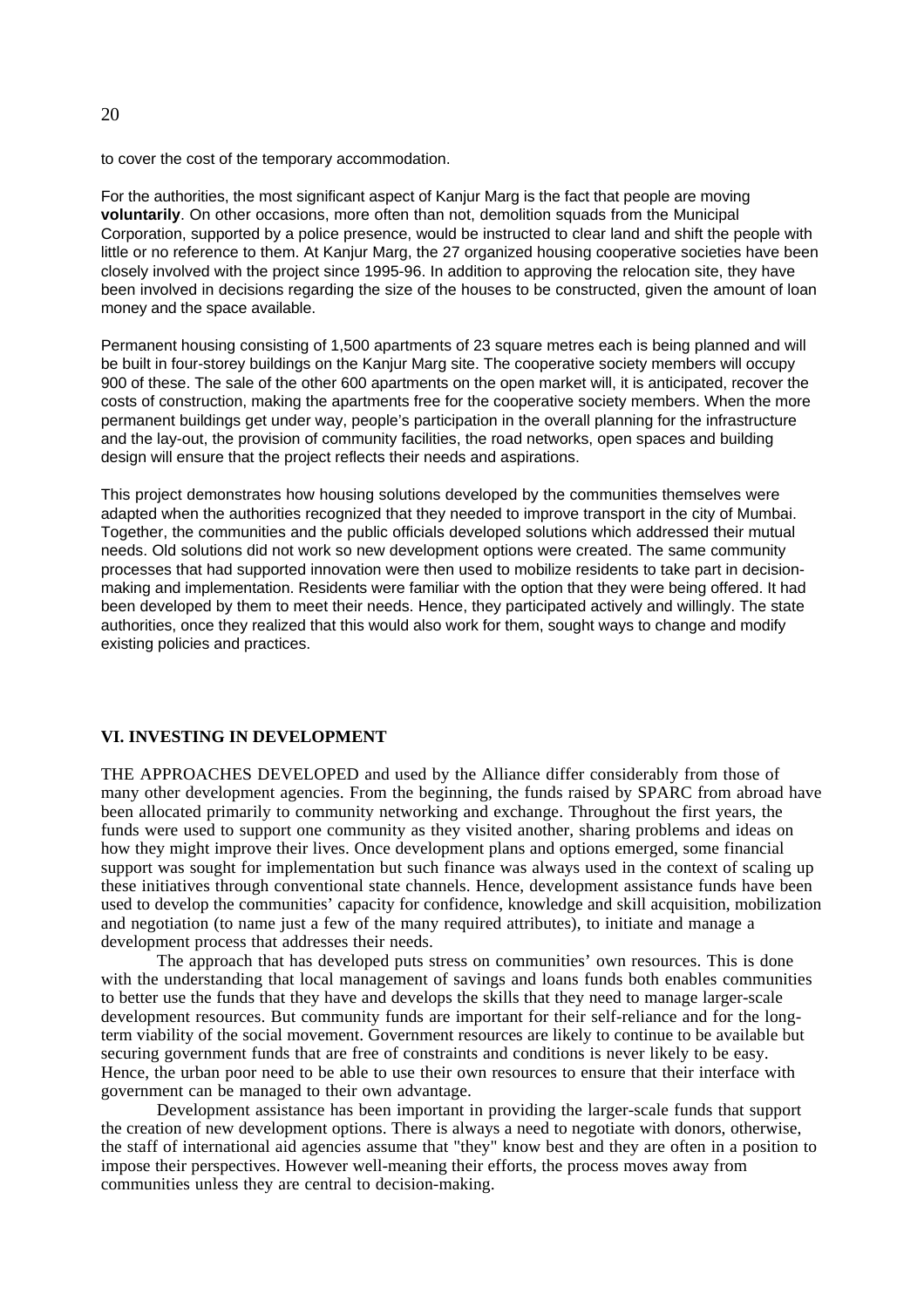SPARC's funding strategies therefore seek to protect the community processes that they support. For any new innovation, the fundraising process starts with small flexible funds, generally from donors who are not demanding products and projects but who are content to enable the evolving process to grow, make mistakes and learn at its own pace. Northern NGO funds from a partner who agrees with the process are the most useful at this stage. Gradually, as a "solution" to a problem develops, the Alliance is ready for expansion and more resources are required. Whilst the outputs may not be immediate, the process is, by this point, clear. When the process reaches this stage, Indian government sources sometimes agree to offer support. But in these instances, financial strategies need to be developed carefully, the funds may not arrive on time and if the money can only be used for reimbursement of costs already incurred, there will be a need for bridging finance.

Through their support for SPARC, the National Slum Dwellers Federation and *Mahila Milan*, the development assistance agencies (Northern NGOs, international agencies or even national government funds) are investing in some of the urban citizens with the lowest incomes. Initially, the Alliance faced criticism because the "outputs" were not evident; some questioned whether there would be tangible benefits from this approach. It is now possible to see the effectiveness of this approach.

The example of the Railway Slum Dwellers Federation and the development of an alternative to the shacks alongside the railway track is an example of the difference that these processes can made to individual groups of the urban poor. At the national level, the strength of the communities and their capacity to secure their own and external resources to create their own loan funds, invest in physical assets and support the acquisition of marketable skills is demonstrating the effectiveness of this approach.

Since the inception of SPARC, and particularly since the beginning of the agency's partnership with the National Slum Dwellers' Federation, the urban poor have been able to develop strategies that bring them a number of tangible benefits. It is difficult to be precise about the absolute numbers of those affected by the process. Those who have taken emergency loans number hundreds of thousands, whilst those who have obtained housing form a much smaller number.

Those benefits that can relatively easily be quantified are given below:

- Annual savings for housing now exceeds Rs.25 million. Households are encouraged to divide their saving into housing savings and locally held more liquid funds. This enables the capital for housing to be protected.
- Annual savings for emergencies now exceeds Rs.10 million. These funds enable thousands of households to access loans at an interest rate of one per cent a month, considerably lower than commercial money lender rates, who charge at least 10 per cent and often more. The organization of savings management is undertaken at the level of the local savings schemes, thus increasing financial management skills and capacities.
- More than Rs.8 million has been lent in recent years as income generation loans (and much of this money has been revolved more than once). Much of this fund has been capitalized by Indian government funds. Borrowers pay two per cent a month, again well below commercial money lending charges. Income generation loans are available immediately as small loans, all managed and controlled by the community.
- More than Rs.2 million of community savings has been deposited in high interest accounts with HUDCO and a unit trust company earning between five and nine per cent a year more than ordinary bank accounts. These accounts can only be accessed by the poor because they have been able to use their collective weight to negotiate group schemes.
- More than 3,500 houses have been built by low-income communities with permanent collective land tenure and community management. These houses are already worth at least two to three times the initial financial investment. Collective tenure, combined with access to emergency finance, reduces the need and capacity of the poor to liquidate their assets at times of crisis. Many of these houses have been financed through state-managed low-interest loans that the house owners repay over a long period.
- Land tenure has been secured for many households. The scale of the Federation movement (built on the organic spread of small savings schemes) has enabled SPARC and the Federation to be included in city negotiations in Mumbai. Recent legislation has combined the right to stay in low-income, high-density settlements such as Dharavi with the right to develop housing at higher densities than elsewhere in the city. This enables a cross-subsidy, to ensure that improved housing for the poor is affordable.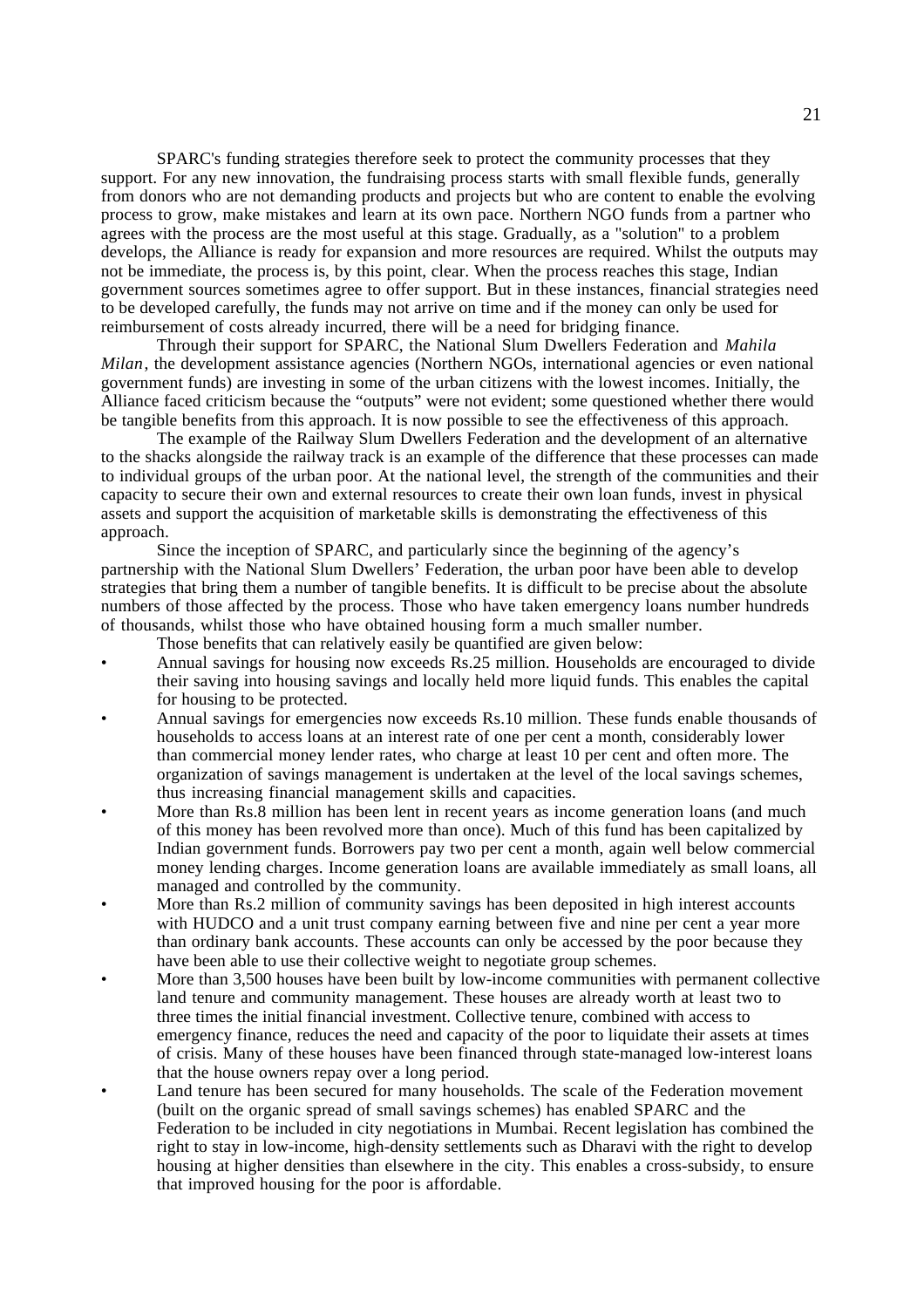• There are several hundred *Mahila Milan* women being trained in construction and earning between Rs.25-100 a day more than their previous wage. The use of the labour of the poor in housing construction has been important in ensuring that housing developments are inclusive (those with jobs pay other members to complete their share of the compulsory labour contribution) and has enabled some women to greatly improve their incomes.

Many of the benefits to members of the Federation (and other low-income households) cannot easily be given a quantifiable value. Such benefits include improved health, once housing is safe, secure and of an adequate standard, and less is spent on medical bills. Non-quantifiable benefits include the resources obtained as a result of the increased ability of community organizations to negotiate with both NGOs and local authorities - which then results in improved access to basic amenities such as water, sanitation, electricity and solid waste management. Another aspect not included in this analysis is the increase in self-respect through involvement in Federation activities and the reduction in vulnerability as a result of higher levels of cooperation between local residents. All these benefits are, in principle, measurable but they would require a detailed survey beyond the capacity of this present study.

There are also those benefits that will always be difficult to measure. The objective of a community development process such as that described here is the empowerment of the individuals (and thereby of the communities) who decide to participate. Such an empowerment process enables life choices to be expanded and new options to be taken up. Better income levels, achieved by more confident individuals, will increase the quality of child care that mothers can provide to their children and will reduce the levels of mental stress that are often associated with poverty and vulnerability. As described above, the dynamics within community organizations change as women are empowered to articulate and pursue their needs. Confident and articulate community leaders are able to build constructive relationships with city officials and politicians. The material results of these changed relationships may take years to show but the investments in social networks are being developed and consolidated continuously.

**The development strategy used by SPARC and groups like them is very different from common conceptualizations of how to "do" development. For many years, there were few tangible outputs. This was not a project-based approach with a list of water taps, sanitation lines, houses built and community organizations formed. The objective, from the beginning, was to transform institutions, both those at the community level and those in local government, and to transform the interaction between the state and the urban poor. Inevitably, this required substantial investment in community learning and federating. In the last 14 years, Rs.119 million (US\$ 2.8 million) has been invested in the Alliance and its activities. An additional Rs.35 million (US\$ 833,000) is currently available as additional loan funds for income generation and housing. These are not funds owned by the Federation or** *Mahila Milan* **but funds available to them for which they pay interest.**

|          | 1991/2  | 1992/3  | 1993/4    | 1994/5    | 1995/6    | 1996/7     | 1997/8     | 1998/9     |
|----------|---------|---------|-----------|-----------|-----------|------------|------------|------------|
| Local    | 125,000 | 125.000 | 134.375   | 322,500   | 765.625   | 1.750.000  | 4,375,000  | 10,500,000 |
| savings  |         |         |           |           |           |            |            |            |
| Housing  | 684.833 | 345.333 | 6,983,109 | 9,411,640 | 9.274.786 | 18,344,057 | 24.451.150 | 3,853,053  |
| savings  |         |         |           |           |           |            |            |            |
| Other    |         |         |           |           |           | 300,000    | 3.765.400  |            |
| savings* |         |         |           |           |           |            |            |            |

**Table 1. Scale of Community Savings (Rupees)**

22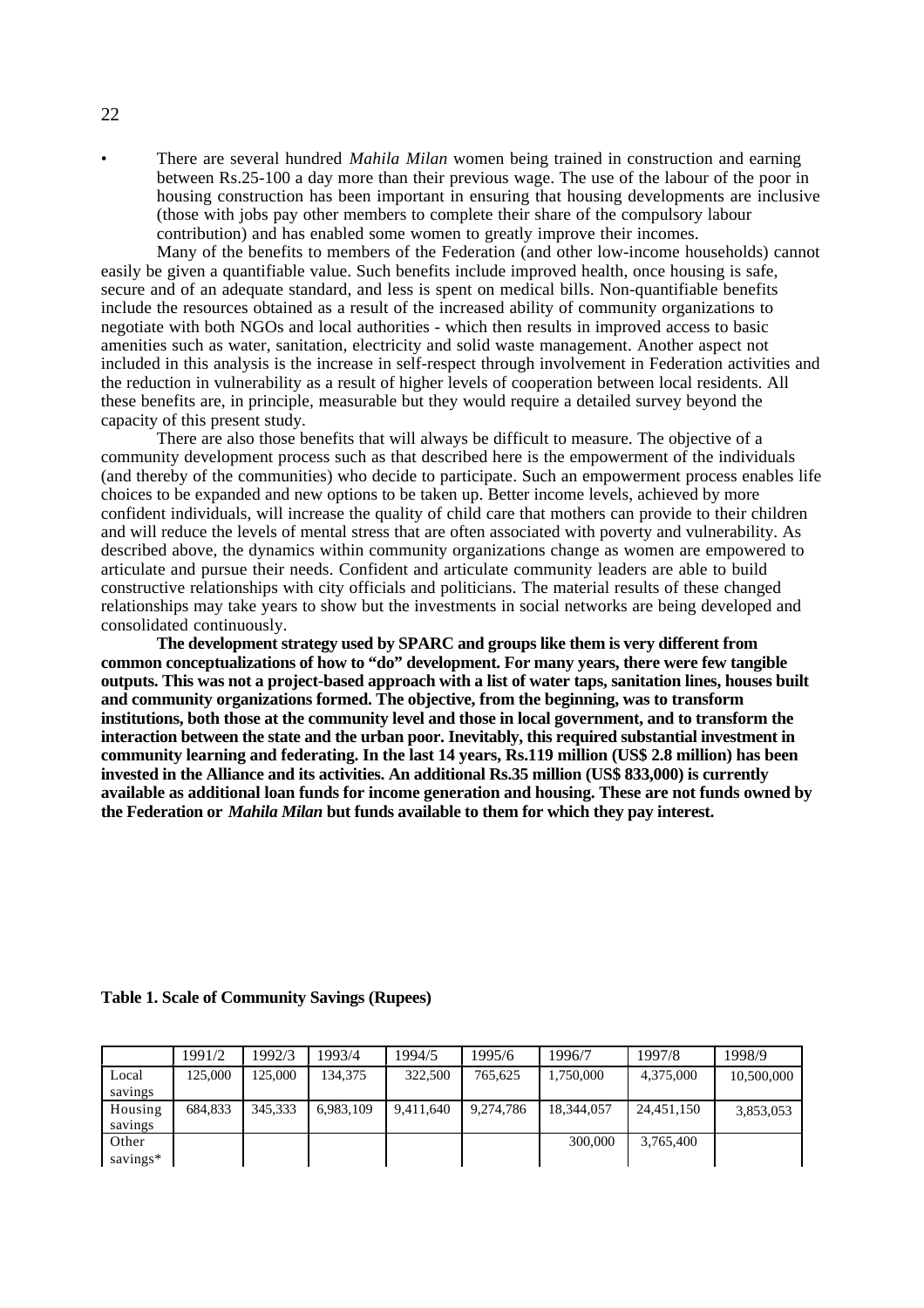| Other    |  | 400,000 | 965,700 | 784,300<br>1.7 | 1,891,700 | 1,700,000 | 1,408,300 |
|----------|--|---------|---------|----------------|-----------|-----------|-----------|
| loan     |  |         |         |                |           |           |           |
| capital* |  |         |         |                |           |           |           |
|          |  |         |         |                |           |           |           |

\* HUDCO deposits and unit trust savings.

\*\* The Federation's savings record has enabled it to access loan capital from special government schemes to capitalize revolving loan funds for income generation lending.

Estimating the financial return of the assets that have been invested is clearly difficult. For the loan finance, the most modest assumption is that borrowers, primarily women, would have borrowed equivalent amounts in the informal financial markets and therefore the benefit lies in the lower interest rate. In the case of emergency loans, it is possible that some of these loans would not have been given. In the case of income generation, some of the returns would have exceeded this figure several-fold.

In regard to housing loans, the most substantive asset acquired is the value of the house or apartment. Housing development has been slow and, although several individual projects were started in the mid-1990s, it was only towards the end of the decade that the Alliance was able to begin to work at scale. In particular, this change reflected the new legislation in Mumbai and the ability of the urban poor to cross-subsidize their housing improvements through building at higher densities with part of the construction project aimed at lower-middle and middle-income housing. As noted above, a characteristic of these building projects has been the integration of employment creation and jobtraining within the construction process to enable the inclusion of the lowest-income families and the enhancement of their capacity to function within existing labour markets. Not included above, but of importance in adding value to the quality of life and neighbourhood services, has been the development of a number of toilet blocks. As "assets", these are partially owned by the municipal authorities who provide the land and the building materials. The community's role lies in the construction and management and maintenance. Their value as assets lies in more than the physical structure: they are also investments in organizational capacity and relationship-building that offer further benefits to the community.

In view of the quantifiable benefits that have accrued to Federation members, the investment made by development assistance can be seen to have been worthwhile. Even under the most pessimistic assumptions of value, the benefits exceed the initial investment by approximately 20 per cent (see Annex 1.) Under more realistic assumptions, the investment has increased in value by some 60 per cent. But most critically, these figures do not take into account the continuing capacity of communities to plan, strategize and negotiate to increase their development options.

#### **VII. CONCLUSIONS**

OF ALL THE work that the organizations have undertaken in the last ten years, the most essential and the one which sustains the strength of the Alliance and ensures its rebirth and growth is the educational, organizational and mobilization work. Whilst the three organizations have developed this process together, more and more of the actual process develops and sustains itself through the leadership of the NSDF and *Mahila Milan*. SPARC's role is vital in that it constantly reformulates and organizes the agenda for action, opening up new areas of ideas, technology and dialogue for the communities to link to and reach out to. However, its success is dependent on what the National Federation of Slum Dwellers and *Mahila Milan* are able to sustain.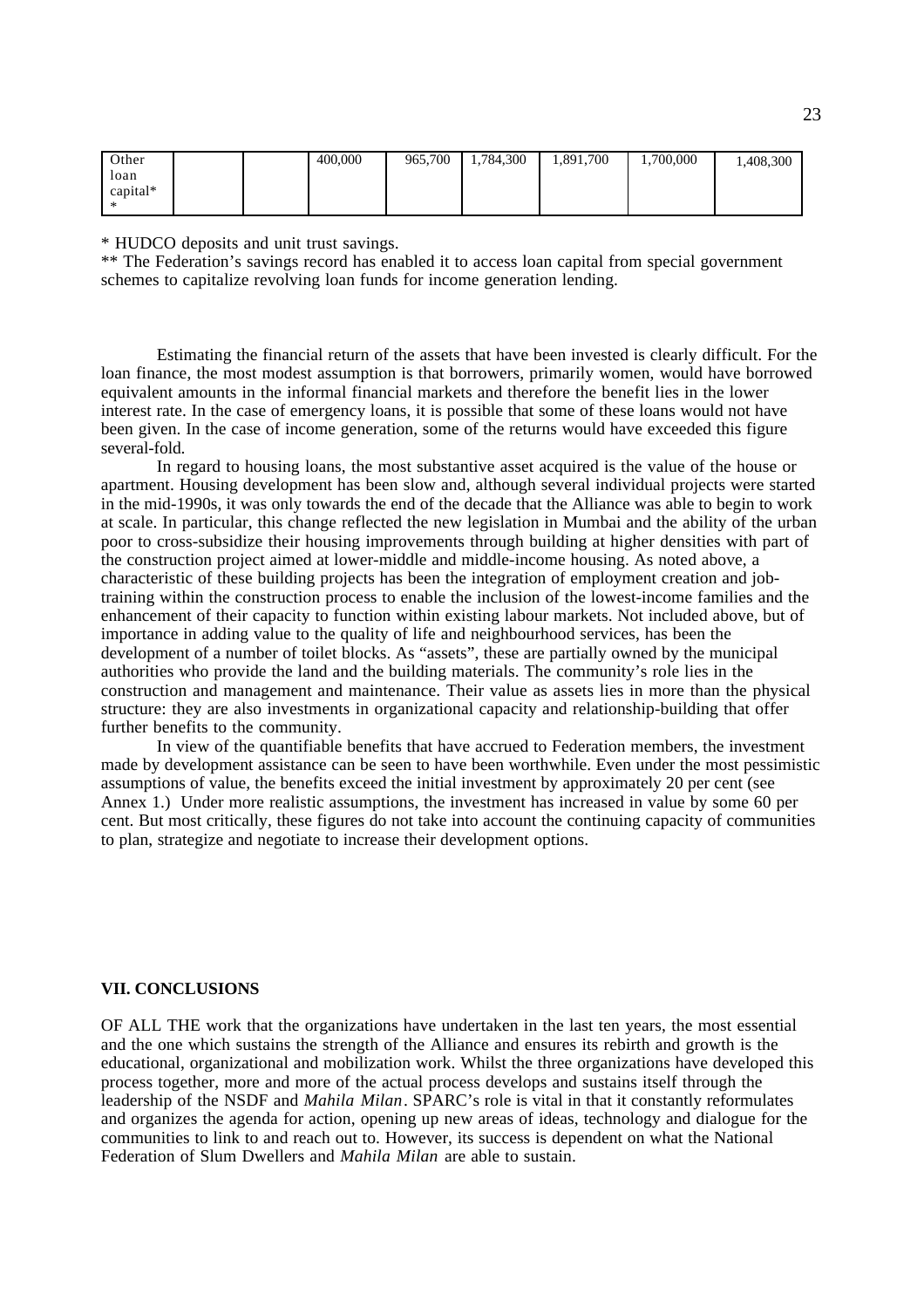#### **a. The Creation of Knowledge**

The development of new options and development alternatives emerges from a process of community-learning and knowledge creation. Unlike most conceptualization of development plans and programmes, this knowledge is based within the realities of the lives of the poor themselves. It emerges from the stories and experiences exchanged between communities as they visit each other and share each others' lives.

Needs are identified and priorities refined. Solutions are tried and tested and then modified through replication. Gradually, a set of practices emerges that meets the needs of many communities. These practices are ritualized through constant sharing so that they become accepted ways of doing things. Communities have some new challenges to explore but not everything is new, in some areas they follow the accepted practices of other communities. Problems are addressed through mutual support networks, communities gain in confidence and, in so doing, they gain in capacity. New innovations are put forward, other needs are addressed.

The better use of existing resources is key to many of these innovations. This in turn supports the long-term viability of many of the activities, and particularly the re-creation of local organizations.

#### **b. Representation and Accountability**

Existing community organizations do little to support the needs of those living in the settlement, particularly the poorest members. Savings schemes based on accountability and trust do much to change the nature of the options that are open to those living in low-income settlements. Individual members are less vulnerable, as they can find the support they need in difficult situations and can borrow in cases of financial emergency. Collective activities become possible and neighbours work together to address mutual needs.

Drawing the savings schemes together into federations has a multitude of benefits. The urban poor are no longer isolated but can work together in groups to address their needs, which cannot always be resolved at the level of the settlement. Communities can support each other in a range of areas, from addressing financial malpractice to avoiding eviction. And learning and knowledge can be accumulated and used for the benefit of all.

#### **c. A Movement of the Urban Poor**

Mobilized through the Federation, the women in the savings schemes become part of a movement of the urban poor. Together, they put pressure on government to secure changes that they need in order to advance their livelihoods and secure their place in the city. Through international networks, they learn more about the policies and programmes of international agencies and how these too can be influenced to further their cause. Through these networks, they can better use their resources to address their needs and those of other groups of the urban poor. This movement is rooted in the savings schemes and their practical activities to address members= needs. As such, it cannot be easily co-opted or destabilized by government promises or led astray by a powerful selfinterested leadership.

## **d. Understanding Effectiveness**

Whilst the processes supported by the Alliance of SPARC, the National Slum Dwellers Federation and *Mahila Milan* have faced many difficult issues, the core activities of learning and knowledge, organization and mobilization have proved their worth. The national movement has secured additional international and national loan funds, changed government programmes to favour the poor and begun to address basic needs for thousands of their members.

#### **e. Changes in Government Approach**

The Federation leaders' increasing capacity to interact with senior government bureaucracy is related to the changes that have taken place both in government and in the voluntary sector. In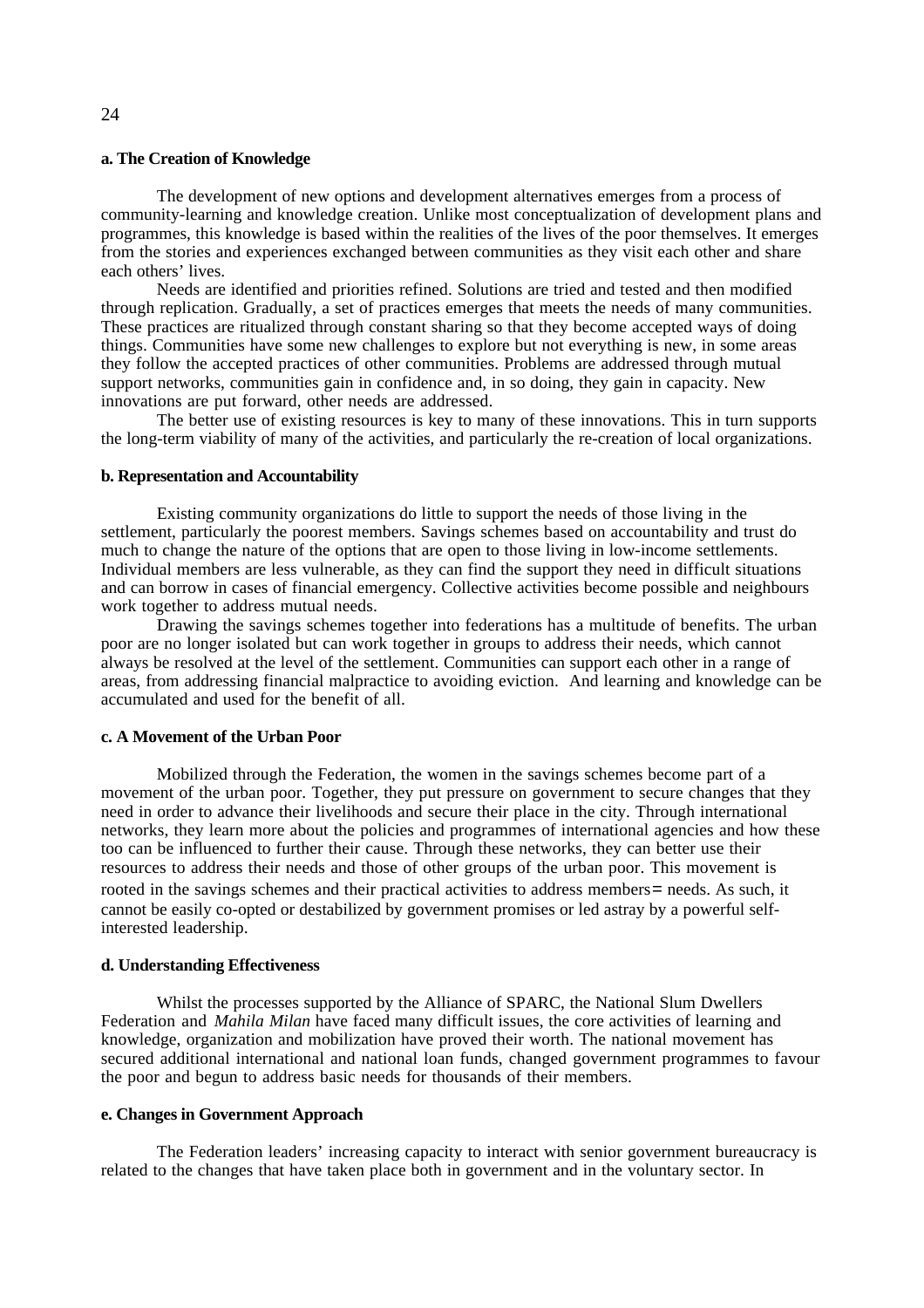housing in particular, there is now, in principle at least, official acceptance of the role of "enabler" and acceptance that increased responsibilities should devolve upon NGOs and CBOs. This acceptance has paved the way towards an increased legitimacy for NGOs and CBOs and a readiness by bureaucracy to deal with them. On the other hand, voluntary organizations have begun to shed their confrontational attitudes towards the state. This change can be explained partly by the growing recognition that in a democratic society such as India, it is possible to affect both policy and implementation, and such an impact would be more meaningful than isolated action by an NGO.

The engagement with government has been critical to the scaling up of the work of the Alliance. Many NGOs have sought change through influencing senior officials at the local, state and central levels; many still do. The permanent civil service in India is extremely powerful and it makes sense to target it. However, in general, the work of these NGOs has suffered from a critical weakness. Proposals for policy reform are put forward without an exploration with local residents at the community level. SPARC, due to its Alliance with the National Slum Dwellers Federation, has sought another route to influencing policy. This involves undertaking demonstrable alternatives which communities want (such as toilets constructed and managed by communities), and then engaging local and national officials in a dialogue with communities about these pilot projects.

Inevitably, the rules and regulations which restricted the participation of communities in these processes are breached by new practice. This in itself is more significant than a new policy because most administrations operate on precedent. Community access to this process expands, and direct possibilities for engaging the state expand in favour of communities who, at the time, are ready to play their role. Further, because communities have already developed the solution, their empowerment expands through subsequent negotiations and the scaling up of the initiative.

This process focuses attention on what the poor can do for themselves and what they are already doing for themselves. As a result, state agencies do not view them as beneficiaries, with a begging bowl waiting for alms. Instead, the poor increasingly operate as a constituency, lobbying to negotiate with the state and the agencies that have resources for a solution to resolving the city's problems and one which can improve the quality of their lives as well. This is distinctly unusual and different. It is even more powerful when it appears at the same time that governments and international development agencies seek people's participation in making development interventions more effective.

This report is intended to initiate a process of reflection**. It seeks to show how educational and capacity-building activities form the basic foundation of a constituency within civil society – a constituency of communities in informal settlements whose participation in these educational activities builds their capacity to participate in developmental activities**. Such participation can take many forms, such as negotiating for more resources for themselves and their communities or maybe strengthening their participation in city improvement programmes. Early evidence suggests that, as and when community perspectives have expanded, when residents have understood problems, designed alternatives and experimented with solutions, they actually begin to design solutions to problems which are good for both their own survival and growth and for the city and the region.

Such a strategy has many implications for community organizations and NGOs on the one hand and for the governments and international agencies on the other. For all concerned, there is a clear message. Organizational investments in communities have to be long term, they have to be sustainable and develop abilities in the communities to ensure that they become and remain central to mainstream city development. All organizational and capacity-building which is project-based, where communities are involved only to "agree" to development interventions designed elsewhere, can only fail. Such programmes can never result in a lasting institutional arrangement that works for the poor. Such interventions, in fact, can increase the alienation between the poor and the rest of the population, and further increase the problems they face.

It is clear to both the NSDF and SPARC that their Alliance can be a potent instrument both for affecting government policy and for improving people's lives at the grassroots. Had SPARC played its research and advocacy role without the base of a people's organization, its impact would have been limited, for its perspective would not have been invigorated by the freshness of insights that the NSDF offers on poor people's problems and solutions. Had the NSDF operated on its own, it would undoubtedly have affected the lives of large sections of the urban poor but its impact upon policy would probably have been limited. In the absence of legal reform, receiving funds would also have been problematic.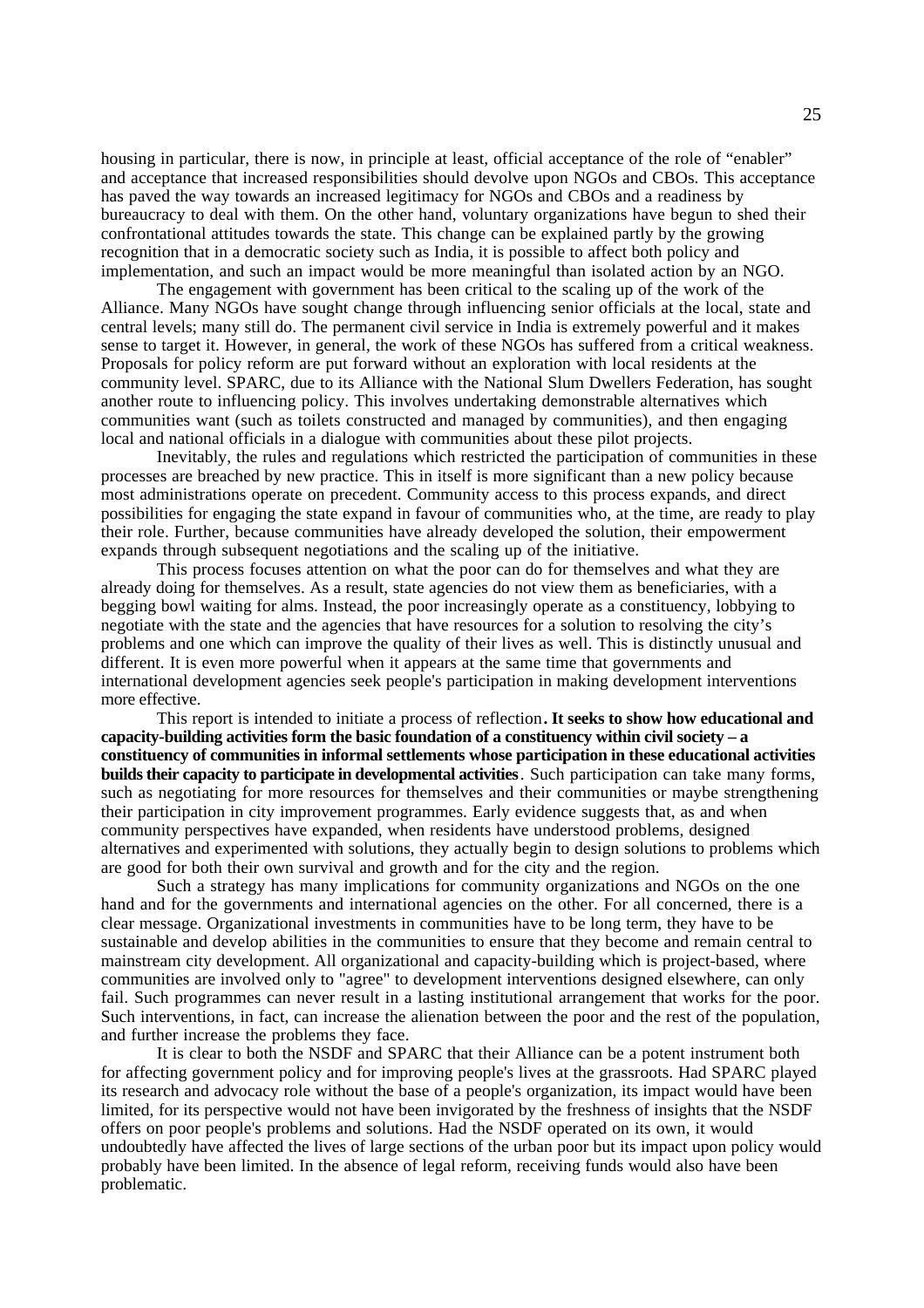The demands which arise from this process are very different from those which have come before. The Federation believes that the solution will not emerge merely from an acknowledgment from the state that the poor have needs. It believes that the present status quo must change, with a renegotiation of the relationship between the city and its residents, between the state and civil society, between the poor and other stakeholders. In order for there to be a dialogue, there must be equality between the participants in any negotiation. Communities cannot compete with the city or the private sector on financial or technological terms. Moreover, their history of isolation makes even basic dialogue difficult. As a result, the strategy adopted by the Alliance is one which strengthens their own capacities by actually designing a solution which works for the poor and which also gives something of value to the city. With such solutions, they begin to negotiate a more equal relationship with other urban groups and begin to create a more favourable urban future for the lowest-income city dwellers.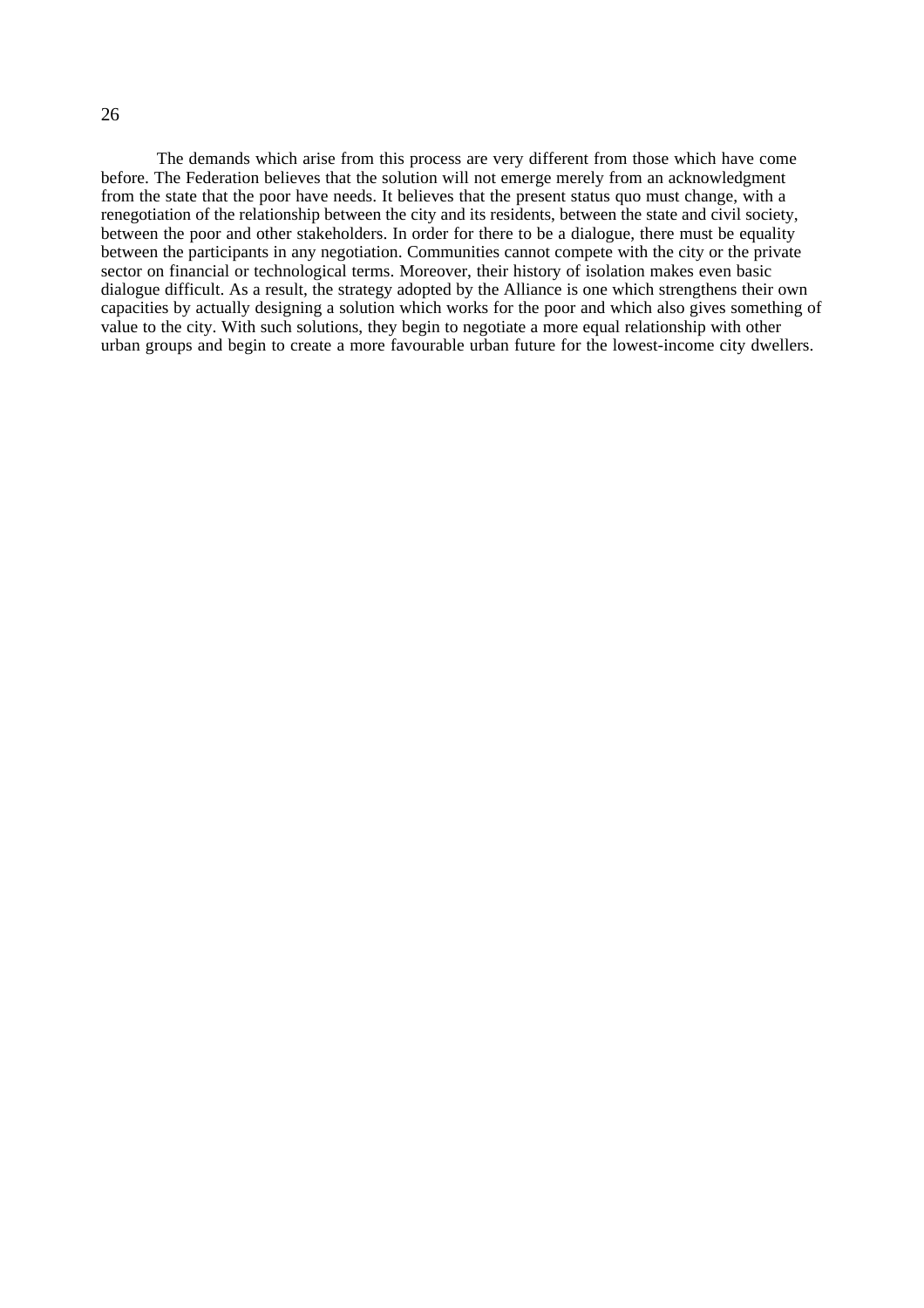### **ANNEX: INVESTING IN DEVELOPMENT**

This annex presents an analysis of the returns generated by the funding that was invested in the work of the Alliance of SPARC, *Mahila Milan* and the National Slum Dwellers Federation between 1986 and 1999.

The approaches developed and used by the Alliance differ considerably from those of many other development agencies. At first, in the early 1980s, the funds raised by SPARC were allocated primarily to community networking and exchange. The funds were used to support one community as they visited another, sharing problems and ideas for how they might improve their lives. Once development plans and options emerged, some financial support was sought to explore and implement "projects" such as land acquisition, housing construction and revolving loan funds. This finance was always used in the context of scaling up these initiatives through conventional state channels. Development assistance funds have been used to develop the communities= capacity and confidence in skill acquisition, mobilization and negotiation (to name just a few of the many required attributes) in order for them to be able to initiate and manage a development process that addresses their needs.

The approach that has developed places stress on communities = own resources. Local management of savings and loans funds enables communities to better use the funds that they have and develops the skills that they need to manage larger-scale development resources. Communities= own funds are important for their self-reliance and for the long-term viability of the social movement. Whilst SPARC believes that government resources are likely to continue being available, it has no expectations that it will ever be easy to secure government funds with the flexibility that is needed to ensure that they benefit the poor. Hence, the urban poor need to be able to use their own resources to ensure that their interface with government can be managed successfully.

Development assistance has been important since SPARC's inception. It has provided funds to support the catalytic activities that have enabled the creation of new development options. These new development options have mobilized large numbers of the urban poor who have demanded a response from government. With a practical example of what is required in front of them, accessing government funds has (in some cases) been possible.

Whilst many of the donors that have supported SPARC have been supportive of their goals, there is always a need for negotiation. Often, international aid agencies assume that "they" know best and they are often in a position to impose their perspectives. However well-meaning these professionals and whatever their level of knowledge, if SPARC does not vigorously defend the Alliance's position, the process moves away from communities.

Thus, SPARC's funding strategies seek to protect the community processes that they support. For any new innovation, the fund-raising process starts with small flexible funds, generally from donors that are not demanding products and projects but who are content to enable the evolving process to grow, make mistakes and learn at its own pace. Northern NGO funds from a partner that agrees with the process are the most useful at this stage. Gradually, as a "solution" to a problem develops, the Alliance is ready for expansion and more resources are required. Whilst the outputs may not be immediate, by this point, the process is clear. When the process reaches this stage, Indian government sources sometimes agree to offer support. But in these instances, the funds never come on time. A further problem is that expenditure often needs to take place before the state makes the funds available. Northern NGOs' support can assist by providing bridging finance.

Development assistance agencies (Northern NGOs, official international agencies or even national government funds) provide both grants for administration and operations and capital for revolving loan funds. These are investment funds, providing grant and loan capital to enable activities that achieve development needs. Between 1986 and 1999, 119 million rupees (US\$ 2.8 million) was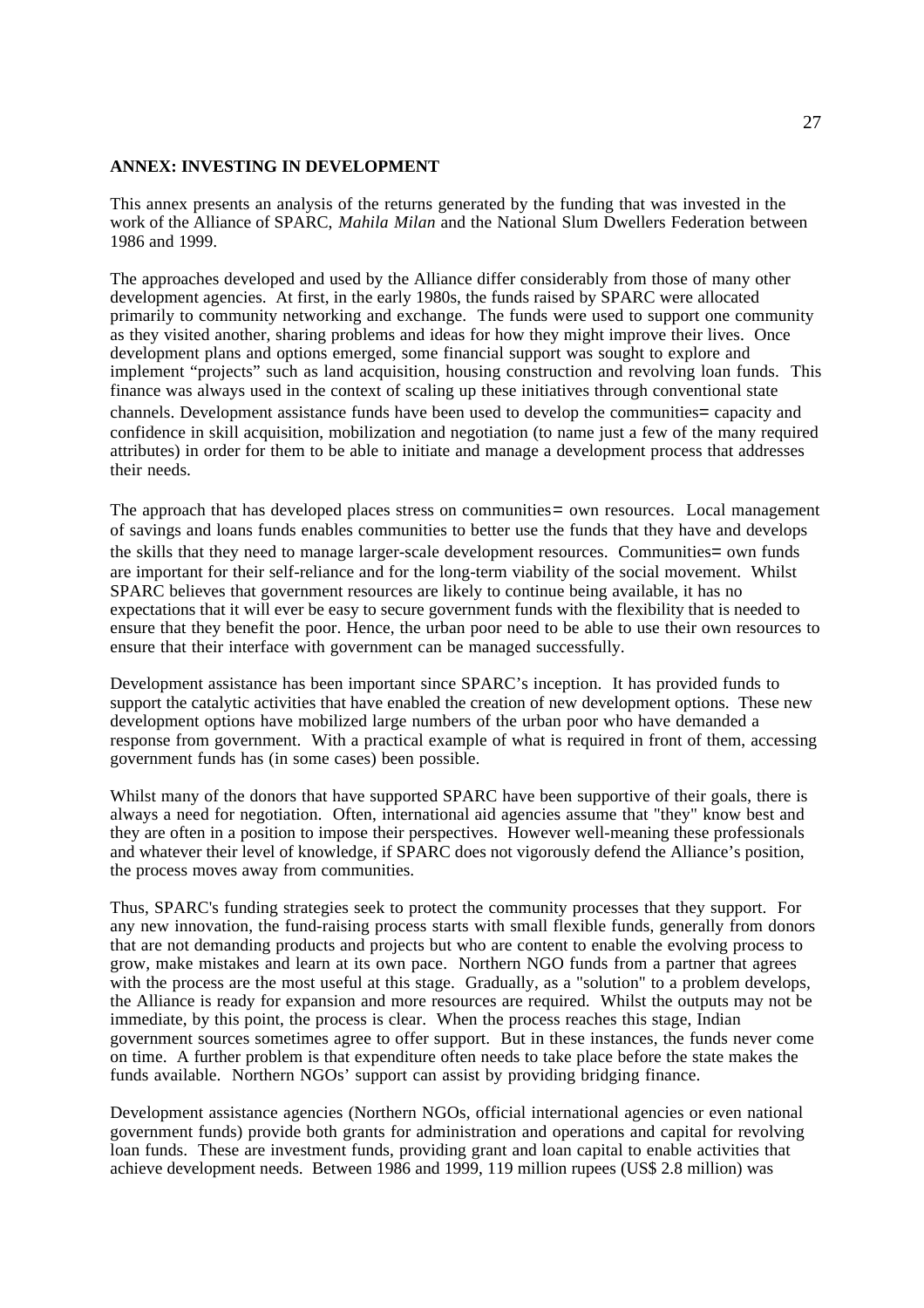invested in the Alliance and its activities. An additional Rs 35 million (US\$ 833,000) is currently available to the Federation as loan funds for income generation and housing. These are not funds owned by the Federation or *Mahila Milan* but funds available to them for which they pay interest.

The example of the Railway Slum Dwellers Federation and their development of an alternative to the shacks alongside the railway track is an example of how these processes can be effective (more details of this were given in the main body of this paper). The strength of the communities and their capacity to secure their own and external resources to create their own loan funds, invest in physical assets and support the acquisition of marketable skills is demonstrating the effectiveness of this approach at the national level.

The funds received from international donors are used to general multiple benefits. Here, the value of some of these benefits is estimated. It is not possible to quantify all the benefits. Some are quantifiable in theory but costly to assess, such as the savings from having an improved and legal water supply. Others cannot be fully valued, such as the benefits from having a group of more empowered women and an increase in learning and knowledge. Many of the benefits to members of the Federation (and other low-income households) are not included in this analysis because they cannot be easily valued. Such benefits include the health and income benefits received by households that have secured improved housing, and the increased ability of community organizations to negotiate with both NGOs and local authorities to secure access to basic amenities such as water, sanitation, electricity and solid waste collection. Further benefits not included in the quantitative analysis below are the increase in self-respect through involvement in Federation activities and the reduction in vulnerability as a result of higher levels of cooperation between local residents.

A number of benefits can be quantified. The major benefits that have resulted from the work of SPARC and the Federation are:

- community loan funds for emergencies and income generation lending that now equal Rs10.5 million. These loan funds have been wholly capitalized through savings;
- community savings for housing and related investments in land and infrastructure (Rs3.8 million). These savings are generating interest for members;
- 3,500 houses built to the end of March 1999 (with more now being planned on further land releases);
- Federation members trained in marketable building skills both enabling their participation in housing projects and giving them improved future income-earning opportunities.

The income and asset base of the Federation members has been significantly improved, especially in the case of the 3,500 families that have secured housing (either through loan finance or through a cross-subsidy on the site development). Conservative assumptions would suggest that the value of the houses is approximately two to three times the value of the construction materials.

Members who have borrowed money from the emergency and income generation loan facility managed by savings schemes have received further benefits. These families no longer have to pay the high interest rates of the informal money lenders who previously provided the only source of credit available to low-income households. Whilst the calculations assume that informal finance outside of the *Mahila Milan* savings groups is available at an interest rate of 10 per cent a month, women often have to pay far more to obtain the funds that they need.

Training in building skills has both enabled the poorer members of each community to participate in housing improvements and has ensured them a future income. The increase in their wages is between 25 and 100 rupees each day (US\$0.6-2.0).

The assumptions are detailed below. In summary:

The value of the funds that are lent to SPARC to be on-lent is estimated to be 6 per cent a year, the difference between what the money would have been worth on the market to the development agency compared to what they receive from SPARC and the Federation. This is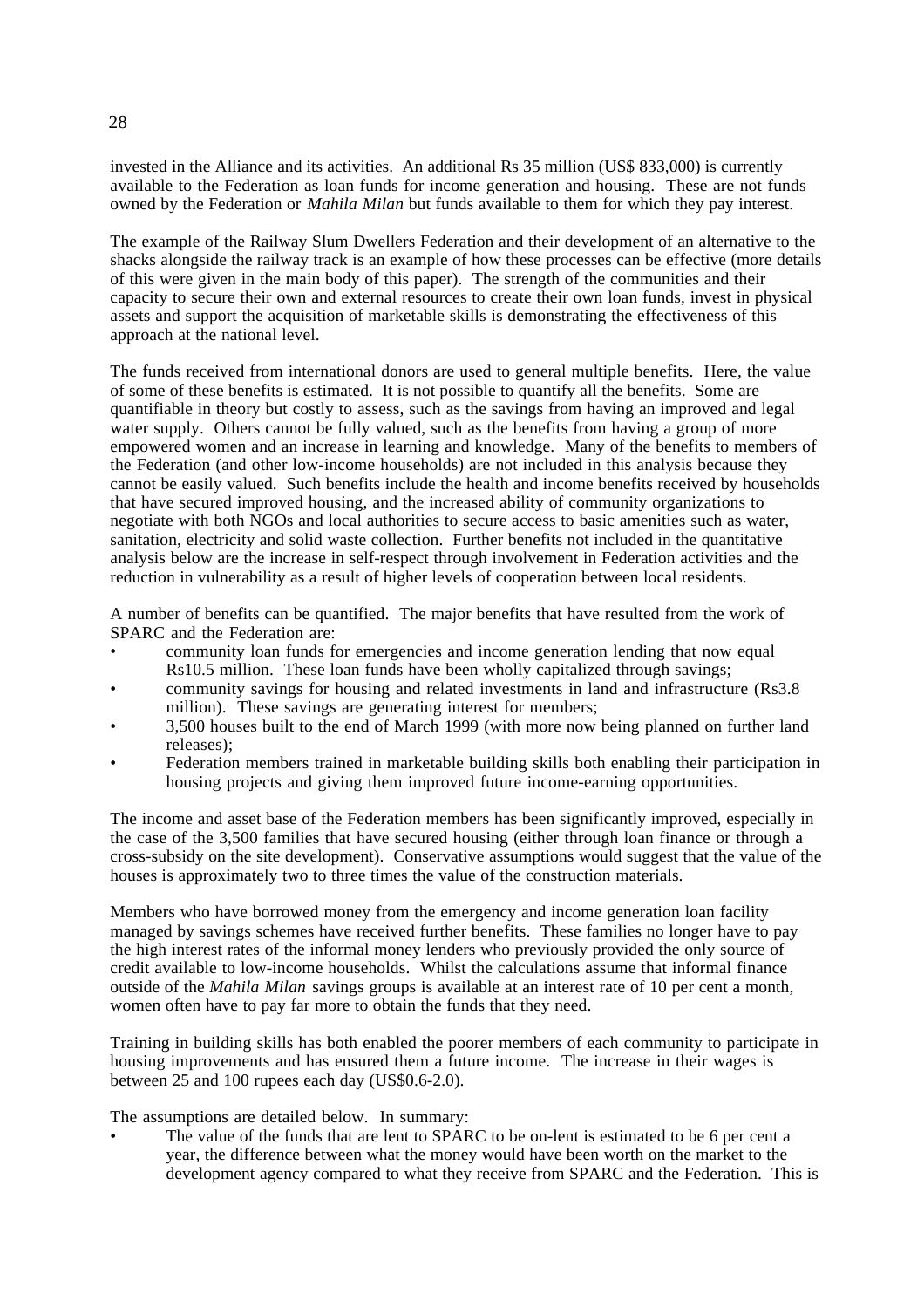a very low value.

- The value of Federation local revolving funds (for crises credit) is estimated to be 9 per cent a year, the difference between the cost of funds on the informal markets and the cost of borrowing from SPARC. A range of assumptions is then made for how much of these funds is borrowed at any one time, ranging 60 per cent ("high") to only 10 per cent ("low").
- The value of Federation income generation loans is estimated to be 8 per cent a year, the difference between the cost of funds on the informal markets and the cost of borrowing from SPARC.
- The value of finance in special savings schemes is valued at the additional interest benefit: 12 per cent (HUDCO) and then 16 per cent (Unit Trusts) over 7 per cent.
- The value created through construction ranges from 100 to 300 per cent of the initial value of the house depending on whether the "low", "medium" or "high" value assumption is used.
- The value created through training labour is estimated to be the additional value to the daily wage ranging from Rs 100 (high), to Rs 50 (medium) and Rs 25 (low). It is assumed that the labourers work 200 days a year in each case.
- Finally, the loan funds (for emergency loans and income generation) that are in place have a value that is related to their future use. In addition, the trained labourers also have a future value based on their expected earnings differential. Future values have been estimated assuming time periods of four years (low), six years (medium) and ten years (high).

Total benefits range between 70 and 200 million rupees depending on the optimism of the assumptions that are made. The net benefits range from 24 million to 116 million rupees depending on the assumptions that have been made. (This assessment takes into account both the changes in the value of money due to inflation and the costs of investment through discounting). Most of this benefit resides either in the housing assets now owned by the federations and used by the urban poor or in the loan capital.

The breadth of the assumptions is responsible for the range. What is evident is that even with the most pessimistic assumptions, there is a significant development benefit as a result of the activities.

In assessing the adequacy of these investment returns, it is perhaps helpful to consider what benefits the funds might have realized if they had been invested elsewhere. Whilst comparisons with other strategies to address poverty through housing improvements are clearly difficult, an estimate of the value that would have been generated had the received funds simply been spent on contractor housing can be made. A housing unit of the type typically constructed by the Federation can be built for around Rs 30,000. Using the US\$3.6 million of donor funds to directly construct housing would have resulted in the construction of almost 4,000 housing units - but without, for example, the benefits of support to income generation, the reduction of vulnerability through providing for emergencies, and the empowerment of thousands of women who have established and managed local loan funds to address their needs. The quality of formally constructed housing by commercial companies is likely to be lower than the rigorously monitored housing constructed by the urban poor as organized within the Federations and hence the final financial benefit of between US\$ 0.5 –2.4 million is unlikely to have been realized.

Overall, this assessment and the comparison with the formal housing that could have been an alternative investment suggest that the approach is a good use of funds.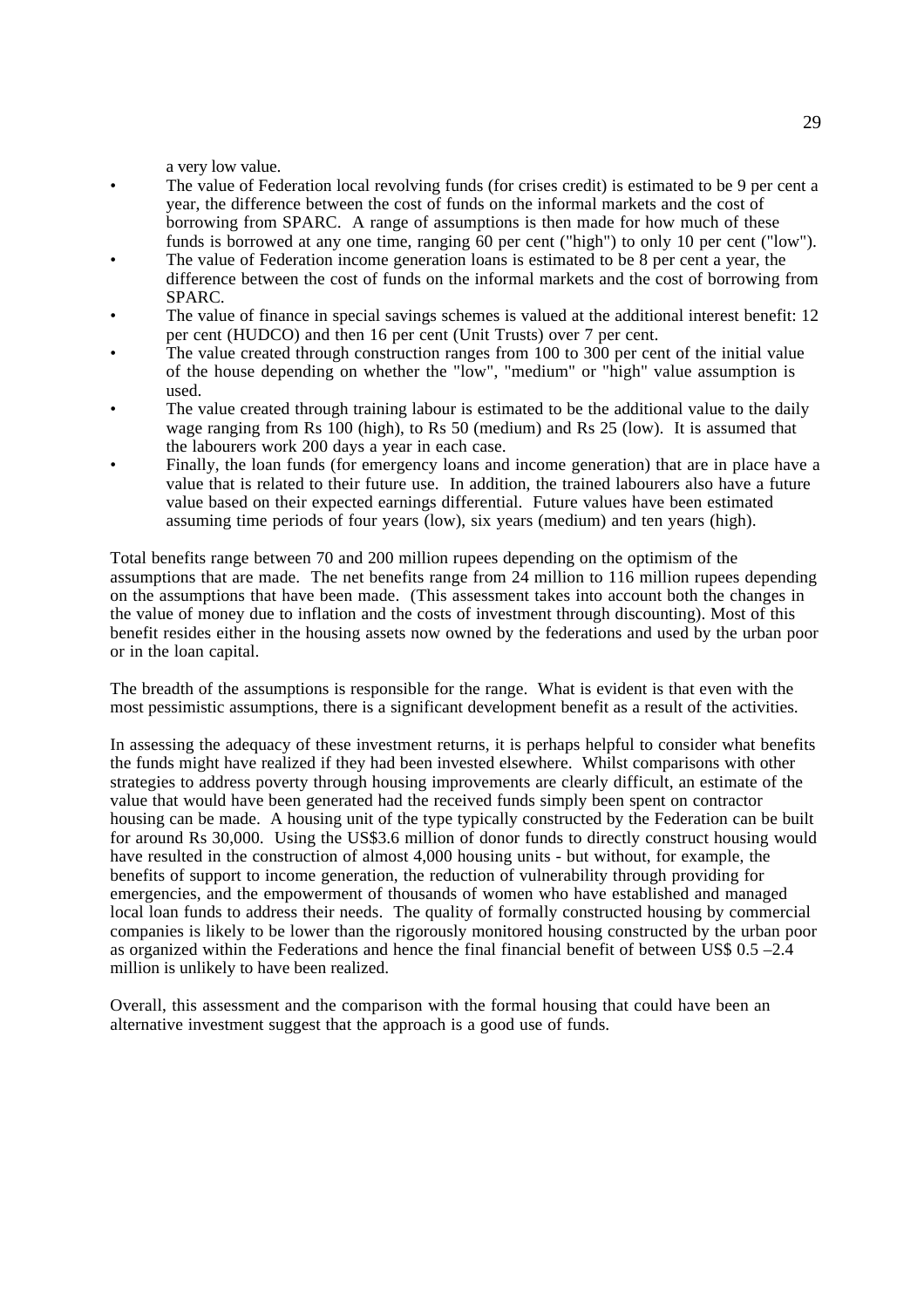## **PUBLICATIONS - THE CASE STUDIES AND OTHER BOOKS AND PAPERS ON URBAN ISSUES**

#### **a. The Working Papers series on poverty reduction**

Alimuddin, Salim, Arif Hasan and Asiya Sadiq (2001), *Community Driven Water and Sanitation: The Work of the Anjuman Samaji Behbood and the Larger Faisalabad Context*, IIED Working Paper 7 on Poverty Reduction in Urban Areas, IIED, London.

Baumann, Ted, Joel Bolnick and Diana Mitlin (2001), *The Age of Cities and Organizations of the Urban Poor: The Work of the South African Homeless People's Federation and the People's Dialogue on Land and Shelter*, IIED Working Paper 2 on Poverty Reduction in Urban Areas, IIED, London.

Dávila, Julio D. (2001), *Urban Poverty Reduction Experiences in Cali, Colombia: Lessons from the Work of Local Non-profit Organizations*, IIED Working Paper 4 on Poverty Reduction in Urban Areas, IIED, London (available September 2001).

Díaz, Andrés Cabanas, Emma Grant, Paula Irene del Cid Vargas and Verónica Sajbin Velásquez (2001), *El Mezquital - A Community's Struggle for Development*, IIED Working Paper 1 on Poverty Reduction in Urban Areas, IIED, London.

Patel, Sheela and Diana Mitlin (2001), *The Work of SPARC and its Partners Mahila Milan and the National Slum Dwellers Federation in India*, IIED Working Paper 5 on Urban Poverty Reduction, IIED, London.

Schusterman, Ricardo, Florencia Almansi, Ana Hardoy, Cecilia Monti and Gastón Urquiza (2001), *Poverty Reduction in Action: Participatory Planning in San Fernando, Buenos Aires*, IIED Working Paper 6 on Poverty Reduction in Urban Areas, IIED, London.

Stein, Alfredo (2001), *Participation and Sustainability in Social Projects: the Experience of the Local Development Programme (PRODEL) in Nicaragua*, IIED Working Paper 3 on Poverty Reduction in Urban Areas, IIED, London.

Towards the end of 2001, three other case studies will be published:

*- The Children's Council and Other Innovations in Barra Mansa, Brazil*

- *The work of Development Workshop in Luanda, Angola*

- *Lessons of Experience From CARE PROSPECT's Urban Poverty Reduction Programmes in Lusaka, Zambia*

HOW TO OBTAIN THESE: Printed versions can be obtained from http://www.earthprint.com/ for US\$9 each plus postage and packing (for the UK \$5 for first item, \$2.50 for additional items; for Europe \$6 for first item, \$3 for additional items; for elsewhere \$10 for first item, \$5 for additional items).

Electronic versions may be obtained at no charge from IIED's web-page: www.iied.org. If you have any difficulties obtaining these, e-mail us on humans@iied.org with details as to which working paper you want.

#### **b. Other publications from this research programme**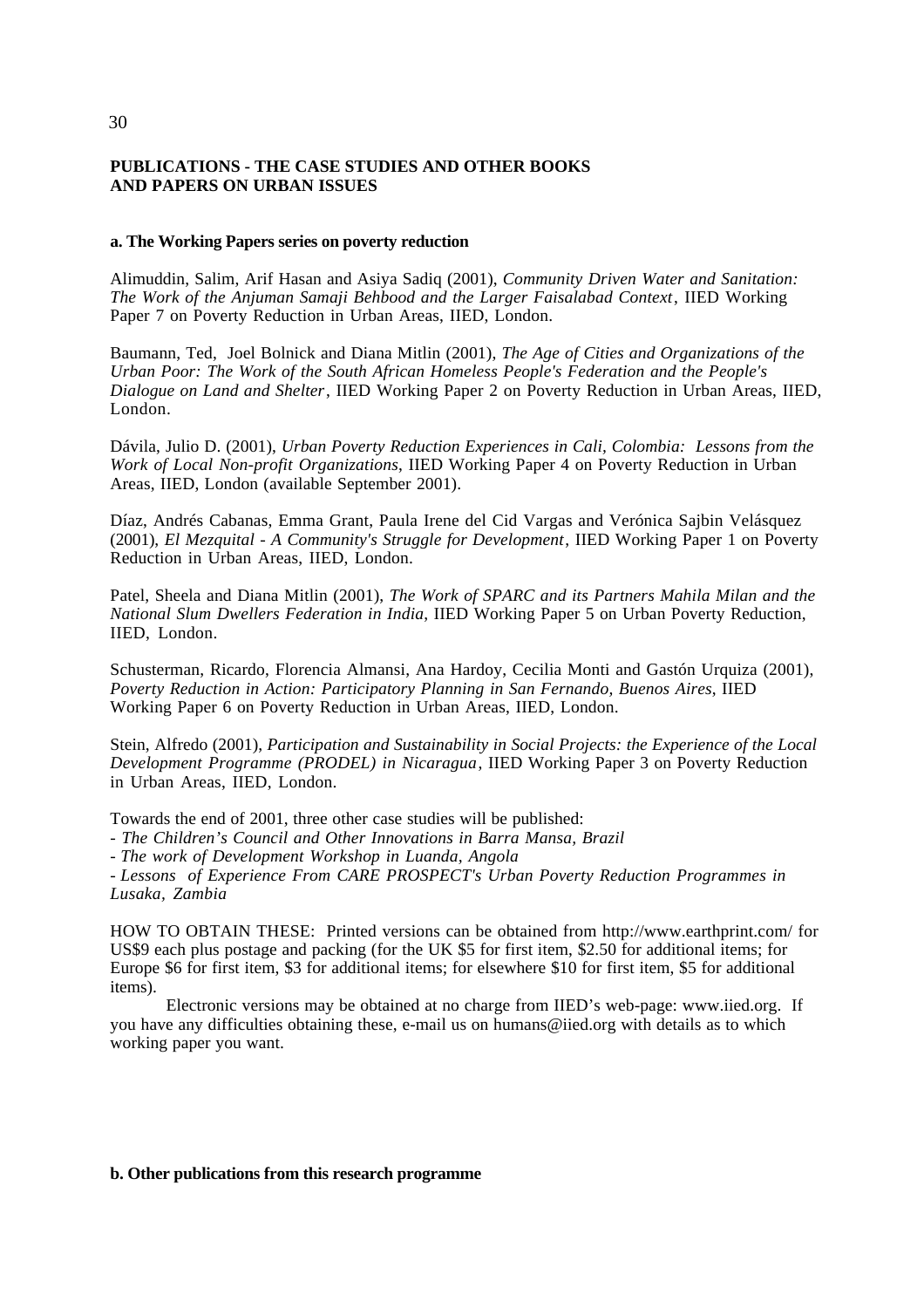Satterthwaite, David (2001), *Reducing Urban Poverty; Some Lessons from Experience*, University of Birmingham, Birmingham.

This will be available from August 2001 for £10 from the Publications Office, School of Public Policy, University of Birmingham, Birmingham B15 2TT, UK, e-mail: C.A.Fowler@bham.ac.uk The paper may also be viewed on http://www.bham.ac.uk/idd/activities/urban/urbgov.htm

Shorter versions of the working papers on PRODEL and on El Mezquital have been published in IIED's journal *Environment and Urbanization*:

Stein, Alfredo (2001), "Participation and sustainability in social projects: the experience of the Local Development Programme (PRODEL) in Nicaragua", *Environment and Urbanization* Vol 13 No 1, pages 11-35.

Díaz, Andrés Cabanas, Emma Grant, Paula Irene del Cid Vargas and Verónica Sajbin Velásquez (2001), "The role of external agencies in the development of El Mezquital in Guatemala City", *Environment and Urbanization* Vol. 13, No. 1, pages 91-100.

Díaz, Andrés Cabanas, Emma Grant, Paula Irene del Cid Vargas and Verónica Sajbin Velásquez (2000), "El Mezquital - a community's struggle for development in Guatemala City", *Environment and Urbanization* Vol. 12, No. 1, pages 87-106.

HOW TO OBTAIN THESE: These papers may be obtained electronically from the web at www.catchword.com; http://www.catchword.com/titles/09562478.htm takes you straight to *Environment and Urbanization On-line*. Access to the paper in the April 2000 issue is free; access to the two papers in the April 2001 issue costs \$6 each.

#### **c. Other publications on urban poverty**

**Rethinking Aid to Urban Poverty Reduction: Lessons for Donors:** The April 2001 issue of *Environment and Urbanization* includes evaluations of urban projects or programmes funded by US AID, the World Bank, DFID, Sida, NORAD and UNICEF, along with papers considering the constraints on donor effectiveness. There are also papers on participatory budgeting in Brazil, a fund for community initiatives in Uganda, poverty mapping in Argentina, mapping infrastructure deficiencies in Salvador, community-based watershed management and links between poverty and transport.

**Poverty Reduction and Urban Governance:** The April 2000 issue of *Environment and Urbanization* includes 12 papers examining the links between poverty and governance in particular cities. Among the interesting points of commonality or contrast are: the great range of political structures, with some having governments that are clearly more accountable and responsive to urban poor group than others; the very limited powers, resources and capacities to raise revenues available to urban governments; the complex political economy within all the cities which influences who gets land for housing, infrastructure and services; and the capacity of anti-poor local government policies and practices to harm the livelihoods of many low-income groups within their jurisdiction.

HOW TO OBTAIN THESE: The printed version of these two issues can be obtained from http://www.earthprint.com/ for US\$18 plus postage and packing (for the UK \$5 for first item, \$2.50) for additional items; for Europe \$6 for first item, \$3 for additional items; for elsewhere \$10 for first item, \$5 for additional items).

The papers from both issues may be obtained electronically from the web at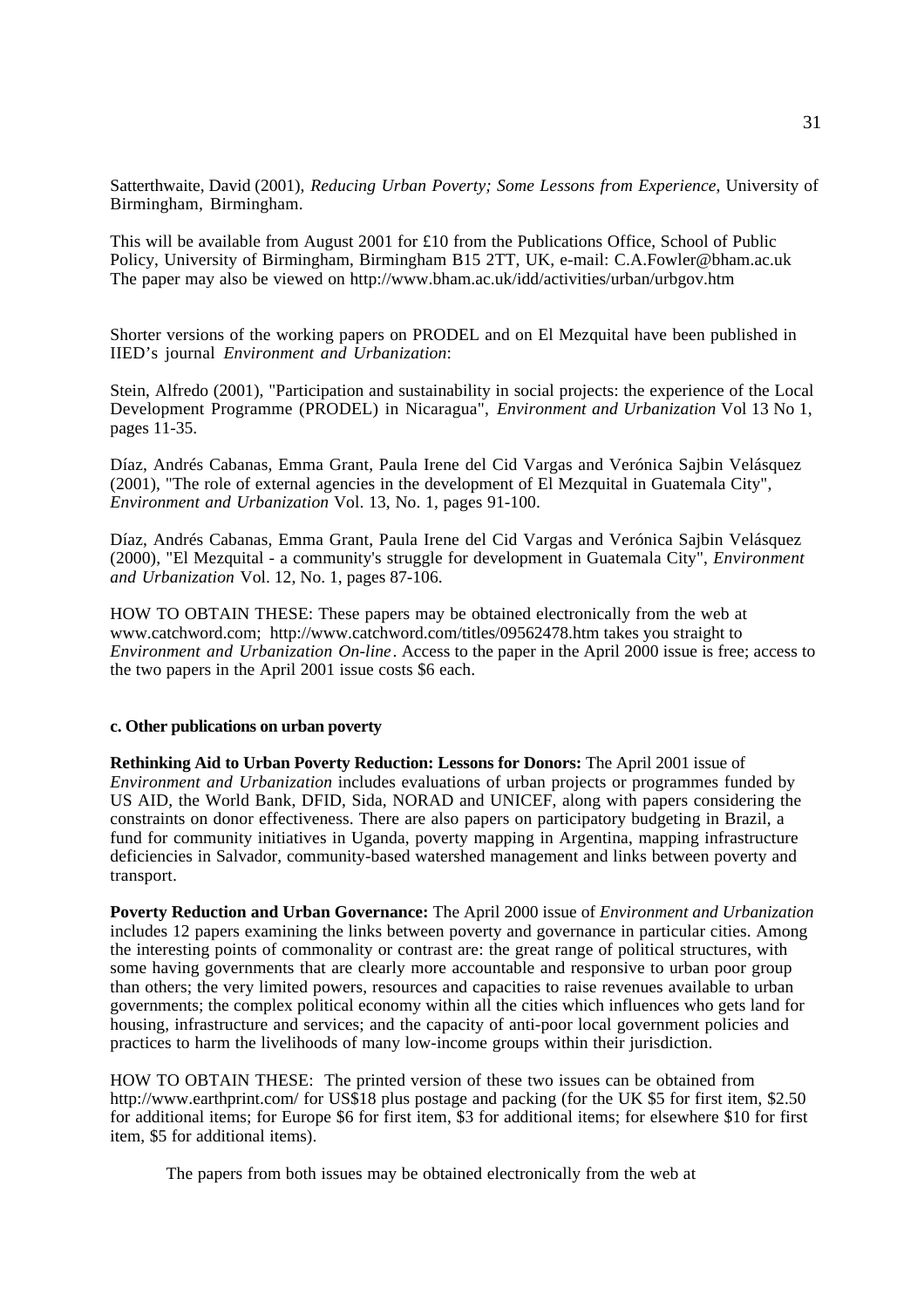www.catchword.com; http://www.catchword.com/titles/09562478.htm takes you straight to *Environment and Urbanization On-line*. Access to the papers in the April 2000 issue is free. Access to individual papers in the April 2001 issue costs \$6 each (or \$30 for the whole issue). See also the later section on *Environment and Urbanization* for details of subscription prices.

**Urban Governance, Partnerships and Poverty:** A research programme undertaken by the University of Birmingham, IIED, The London School of Economics and Cardiff University in collaboration with teams in ten cities in the South has produced a great range of theme papers, case studies, crosscity analyses and other studies - see http://www.bham.ac.uk/idd/activities/urban/urbgov.htm for more details.

## **d. Urban publications with Earthscan**

McGranahan, Gordon, Pedro Jacobi, Jacob Songsore, Charles Surjadi and Marianne Kjellén (2001), *The Citizens at Risk: From Urban Sanitation to Sustainable Cities*, Earthscan Publications, London, 200 pages.

Hardoy, Jorge E., Diana Mitlin and David Satterthwaite (2001), *Environmental Problems in an Urbanizing World: Finding Solutions for Cities in Africa, Asia and Latin America*, Earthscan Publications, London, 470 pages.

Bartlett, Sheridan, Roger Hart, David Satterthwaite, Ximena de la Barra and Alfredo Missair (1999), *Cities for Children: Children's Rights, Poverty and Urban Management*, Earthscan, London, 305 pages.

Satterthwaite, David (editor) (1999), *The Earthscan Reader in Sustainable Cities*, Earthscan Publications, London, 472 pages.

Satterthwaite, David, Roger Hart, Caren Levy, Diana Mitlin, David Ross, Jac Smit and Carolyn Stephens (1996), *The Environment for Children*, Earthscan Publications and UNICEF, London and New York, 284 pages.

Hardoy, Jorge E. and David Satterthwaite (1989), *Squatter Citizen: Life in the Urban Third World*, Earthscan Publications, London, UK, 388 pages.

HOW TO OBTAIN THESE: These are available from Earthscan Publications, 120 Pentonville Road, London N1 9JN, UK; e-mail: earthinfo@earthscan.co.uk; web: www.earthscan.co.uk; also available in bookstores. In USA, they are available from Stylus Publishing LLC, PO Box 605, Herdon, VA 20172, USA, e-mail: StylusMail@PressWarehouse.com. In Canada, they are available from Renouf Publishing Company, 1 - 5369 Canotek Road, Ottawa, Ontario K1J 9J3, Canada, email: orderdept@renoufbooks.com. The Earthscan web-site also has details of Earthscan representatives and agents in all other countries.

#### **e. Other Working Papers series**

There are three other Working Papers series, in addition to the Series on *Poverty reduction in urban areas*:

1. Working Papers on *Rural Urban Interactions and Livelihood Strategies* with case studies from

32